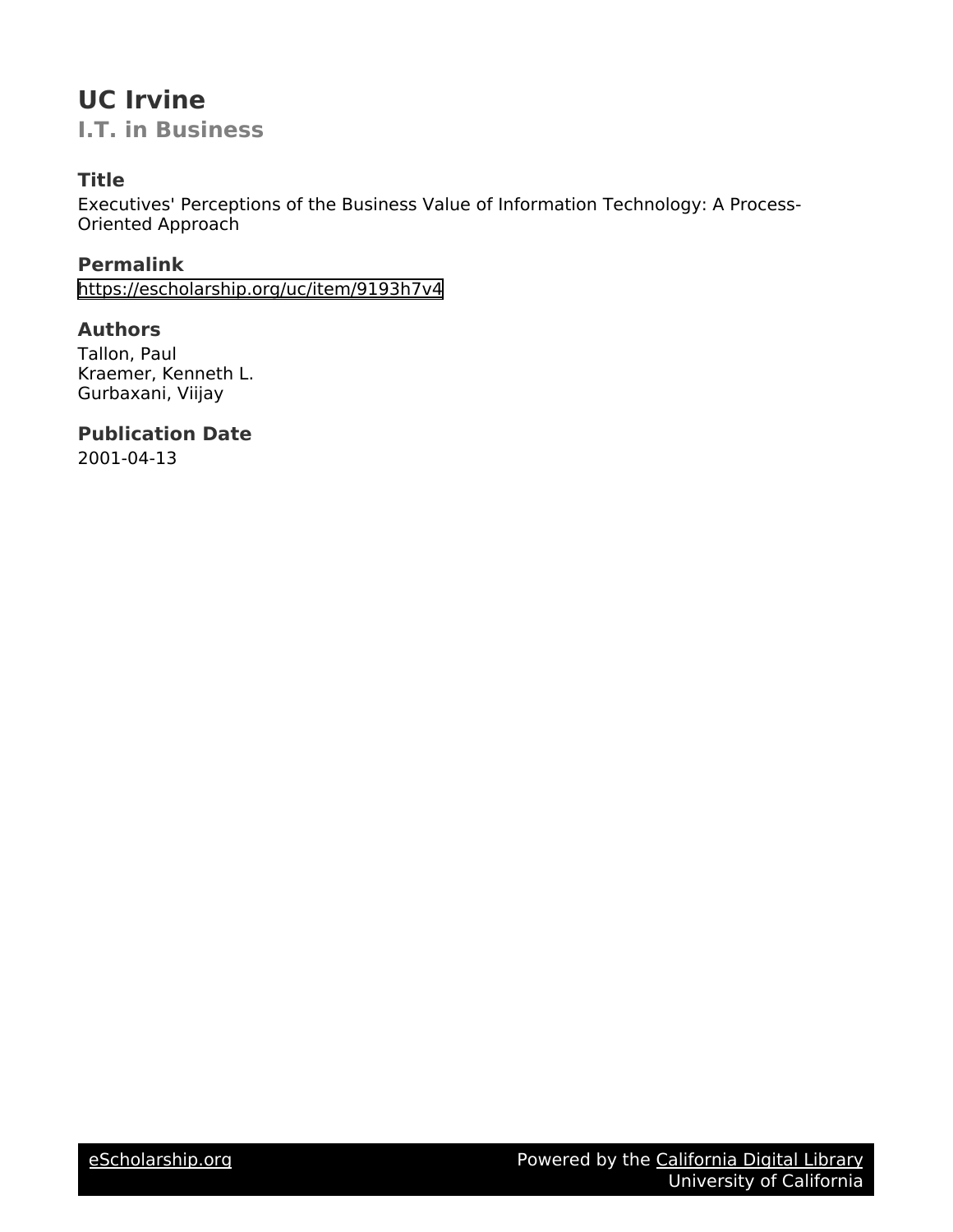# *Executives' Perceptions of the Business Value of Information Technology: A Process-Oriented Approach*

Paul P. Tallon

# Kenneth L. Kraemer

Vijay Gurbaxani

Center for Research on Information Technology and Organizations, Graduate School of Management, University of California, Irvine, CA 92697-4650 (same address for all authors)

> Phone: (949) 824-7876 Fax: (949) 824-8091 email: PTallon@uci.edu

authors' biographies are given on the last page

**Working Paper #ITR-148** 

April 13, 2001

Acknowledgment:

The authors wish to thank Chuck Rieger, Nancy Burchfield, Mary Driscoll, Shashi Karpur, Jim Sutter, Jim Ellis, Debora Dunkle, Nigel Melville, Ron Ramirez, the Guest Editors and anonymous reviewers of JMIS for their comments and suggestions.

This research has been supported by grants from the National Science Foundation, the NSF Industry/University Cooperative Research Center Program (CISE/CSS) and IBM Global Services to the Center for Research on Information Technology and Organizations (CRITO) at the University of California, Irvine.

Key Words: Business Value; Impacts of IT; IT Strategy; Value Chain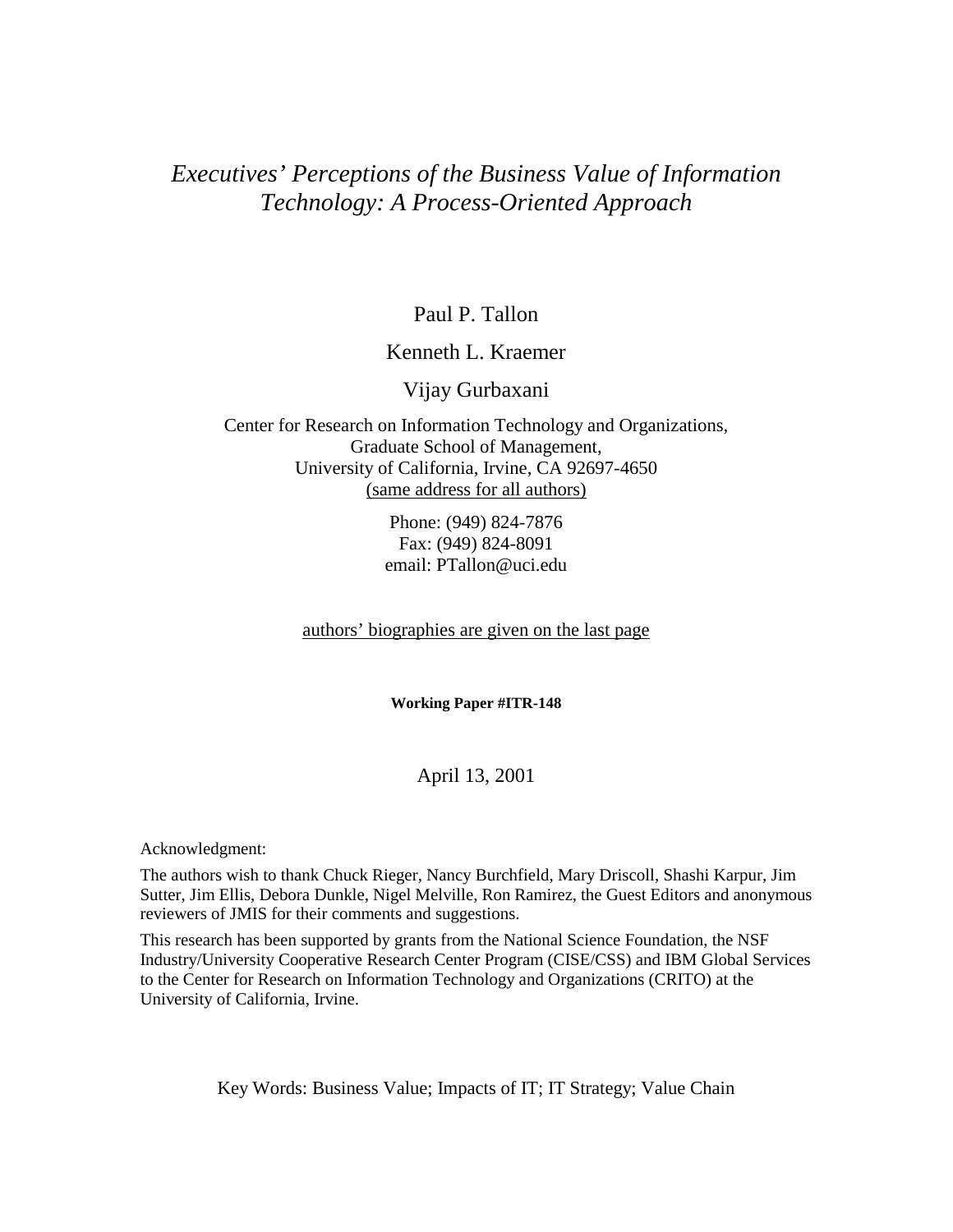# *Executives' Perceptions of the Business Value of Information Technology: A Process-Oriented Approach*

# **ABSTRACT**

Despite significant progress in evaluating the productivity payoffs from information technology (IT), the inability of traditional firm-level economic analysis to fully account for the intangible impacts of IT has led to calls for a more inclusive and comprehensive approach to measuring IT business value. In response to this call, we develop a process-oriented model to assess the impacts of IT on critical business activities within the value chain. Our model incorporates corporate goals for IT and management practices as key determinants of realized IT payoffs. Using survey data from 304 business executives worldwide, we found that corporate goals for IT can be classified into one of four types: unfocused, operations-focus, market-focus and dual-focus. Our analysis confirms that these goals are a useful indicator of payoffs from IT in that executives in firms with more focused goals for IT perceive greater payoffs from IT across the value chain. In addition, we found that management practices such as strategic alignment and IT investment evaluation contribute to higher perceived levels of IT business value.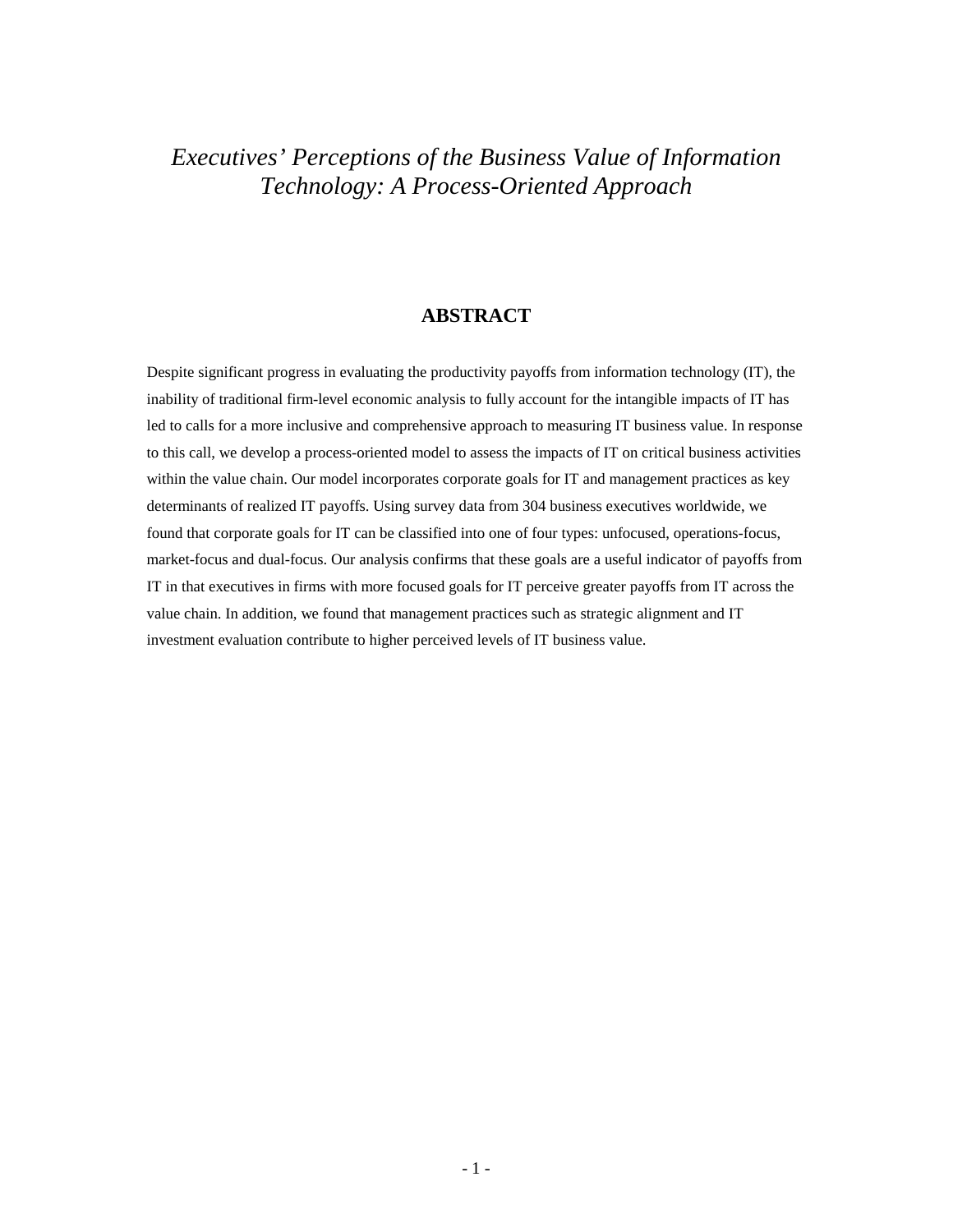# **Introduction**

Business and information systems (IS) executives continue to struggle with a host of complex issues involved in determining payoffs from investments in information technology (IT). Some insights into the extent of payoffs from IT can be gleaned from firm-level research on the "productivity paradox", principally in the form of positive, and in some cases, excess returns to IT investment [9, 17, 32]. However, as the primary focus of these studies has been on the productivity impacts of IT, other impacts such as improved inventory management, greater product variety and enhanced customer service, have been excluded from an analysis of IT payoffs. The need to consider these broader economic and strategic impacts has led to increased calls from IS researchers and practitioners for a more inclusive and comprehensive approach to measuring IT business value [7, 29, 33].

In response to this call, we introduce a process-level model of IT business value – defined as the contribution of IT to firm performance. In order to assess the payoffs from IT at the process-level, our model focuses on how IT impacts critical business activities within the corporation's value system. These activities, which include aspects of production, logistics, sales and marketing, customer service and administrative support, are usually shown in the context of the value chain [42], though "value shops" or "value networks" are equally valid representations [51]. However, as our model involves process-oriented measures of IT business value, our primary concern is with the substance of the activities themselves, rather than their structure as chains, shops or networks. Then, using these activities to represent the locus of value within the firm, we use business executives' perceptions to assess the actual, rather than the expected, impacts of IT on each activity.

Our decision to focus on business executives is an acknowledgment of the increasing role that these individuals have in IT investment decisions [28]. As corporations recognize the potential for IT to deliver strategic impacts, business executives pursue a more active role in deciding how, when and where IT resources should be used. Notwithstanding this expanded level of involvement, previous studies have

- 2 -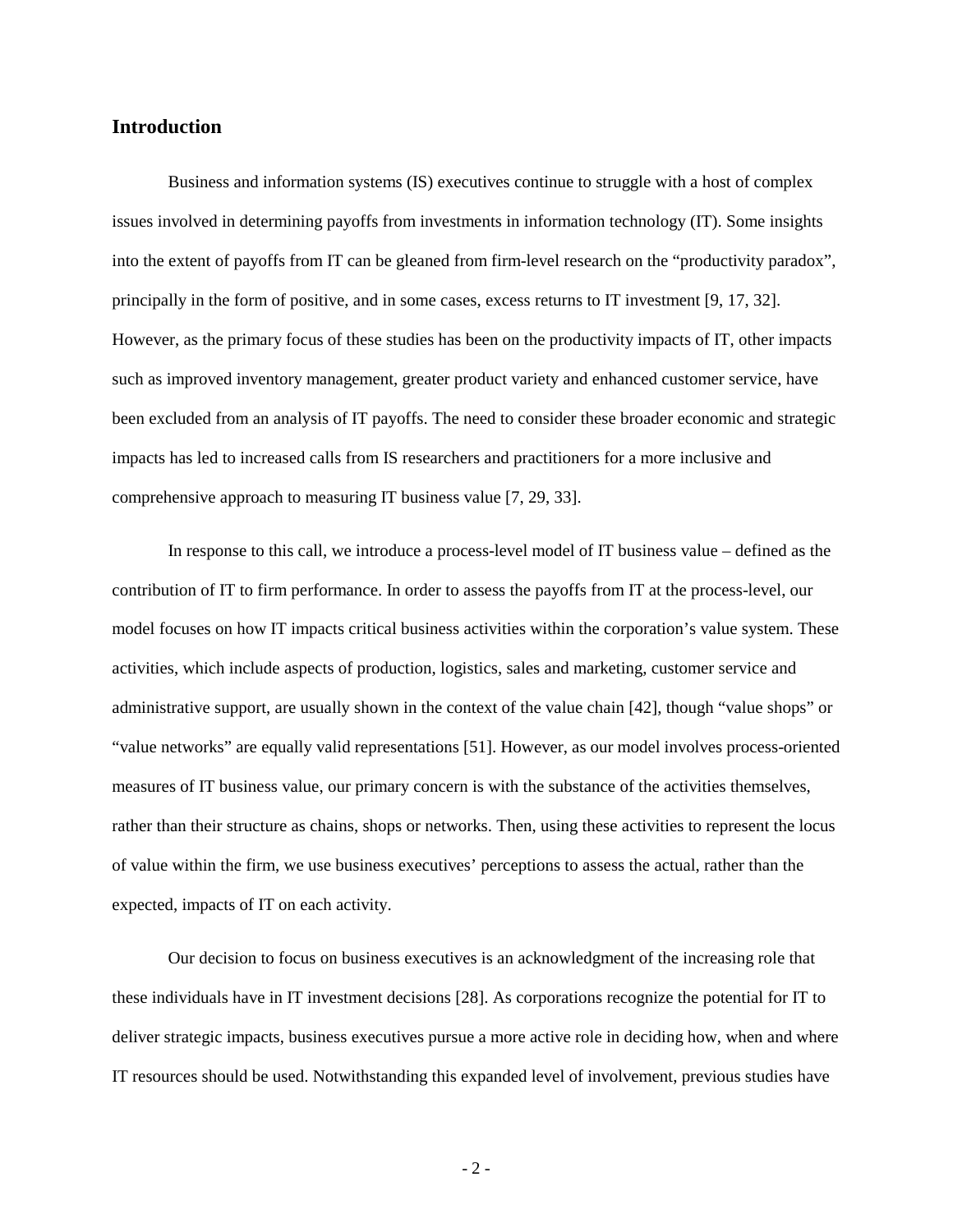shown that business executives tend to be highly critical of IT. For instance, in a recent global study of 659 CEOs by the London School of Economics, only 25% expressed satisfaction with the performance of their IT investments [12]. While this result is indicative of the frustration sometimes voiced by executives when dealing with IT investment decisions, it is also a reflection of executives' personal experiences with IT and feedback provided by subordinates. Yet by virtue of their seniority within the corporation, we argue that business executives are in an ideal position to identify how and where IT creates value for the business. Finally, an understanding of executives' views can provide a useful entrée into the debate on IT payoffs and beyond that, contribute to a broader discussion of how IT can support the business strategy.

Although our approach to measuring IT business value complements that of previous firm-level research, there are a number of important differences. First, in order to understand executives' perceptions of IT impacts, we consider these impacts in the context of the firm's goals for IT. This allows us to label firms as being focused or unfocused in how they use IT to support the business strategy. There is already an established basis in the IT literature for using this approach to compare IT payoffs between firms. For example, using the Strategic Grid to denote different organizational roles for IT, Premkumar & King [45] found that executives' assessment of how IT contributes to firm performance was closely related to the role of IT in their corporations. Second, we employ multiple process-level measures of realized IT impacts that map directly to critical business activities within the value chain. Third, in recognition of the espoused link between management practices and IT payoffs [22,23, 52], we assess how differences in corporate goals for IT can lead firms to adopt different management practices. There is already some evidence from firm-level research to suggest that firms choose management practices to suit their goals for IT [45, 46]. By combining these different streams of research, our objective is to determine if there is a relationship between corporate goals for IT, management practices and IT payoffs at the process-level.

#### Insert Figure 1 about here

Figure 1 provides an overview of our conceptual model, showing the links between goals for IT, management practices and realized IT impacts. From this, we derive the following research questions: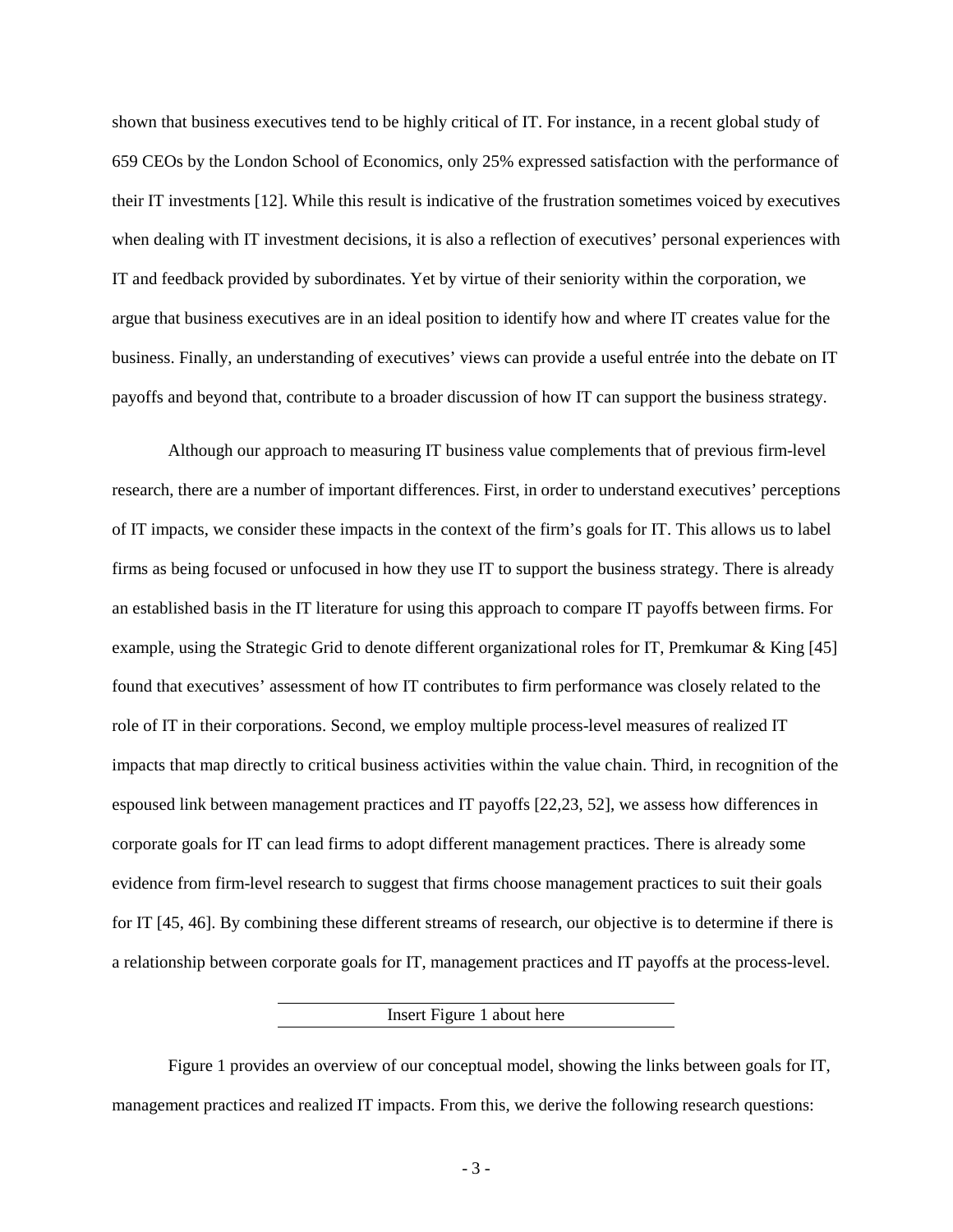- 1. Do executives have different goals for IT?
- 2. Where within the value chain do executives perceive value from IT?
- 3. What is the relationship between goals for IT and perceived IT payoffs?
- 4. To what extent can IT management practices improve the overall level of IT business value?

The remainder of this paper is organized as follows. In the next section, we present a theoretical justification for using a process-oriented approach and describe our motivation for using executives' perceptions as a proxy measure for realized IT payoffs. We then review the research variables in our process-oriented model and present a set of six hypotheses based on the model. This is followed by a discussion of the data and methodology used to test the model. In the subsequent section, we present and discuss our results with a brief assessment of managerial implications. Finally, in the concluding section, we consider the limitations of the study and identify areas for further research.

### **Theoretical Background**

In order to provide a theoretical basis for our research model, we examined the research literature from two related perspectives. First, since we use executives' perceptions as proxy measures for realized IT payoffs, we must first determine the extent to which executives can assess process-level impacts of IT. Second, although researchers have advocated a process-level analysis of IT payoffs, there is still a dearth of empirical evidence supporting this form of analysis. Therefore, we need to motivate our choice of process-level measures within the context of some generally accepted organizational framework.

#### **Executives' Perceptions: A Proxy for Realized Value**

 In the absence of objective data on IT payoffs, executives' perceptions can at least help to pinpoint areas within the corporation where IT is creating value. However, the legitimacy of perceptual measures as a proxy for objective measures of IT business value is still open to debate for two reasons. First, as with any form of self-reported data, there is a possibility that executives (and IS executives in particular) will exaggerate their views on IT impacts as a means of self-promotion. Second, the sheer complexity of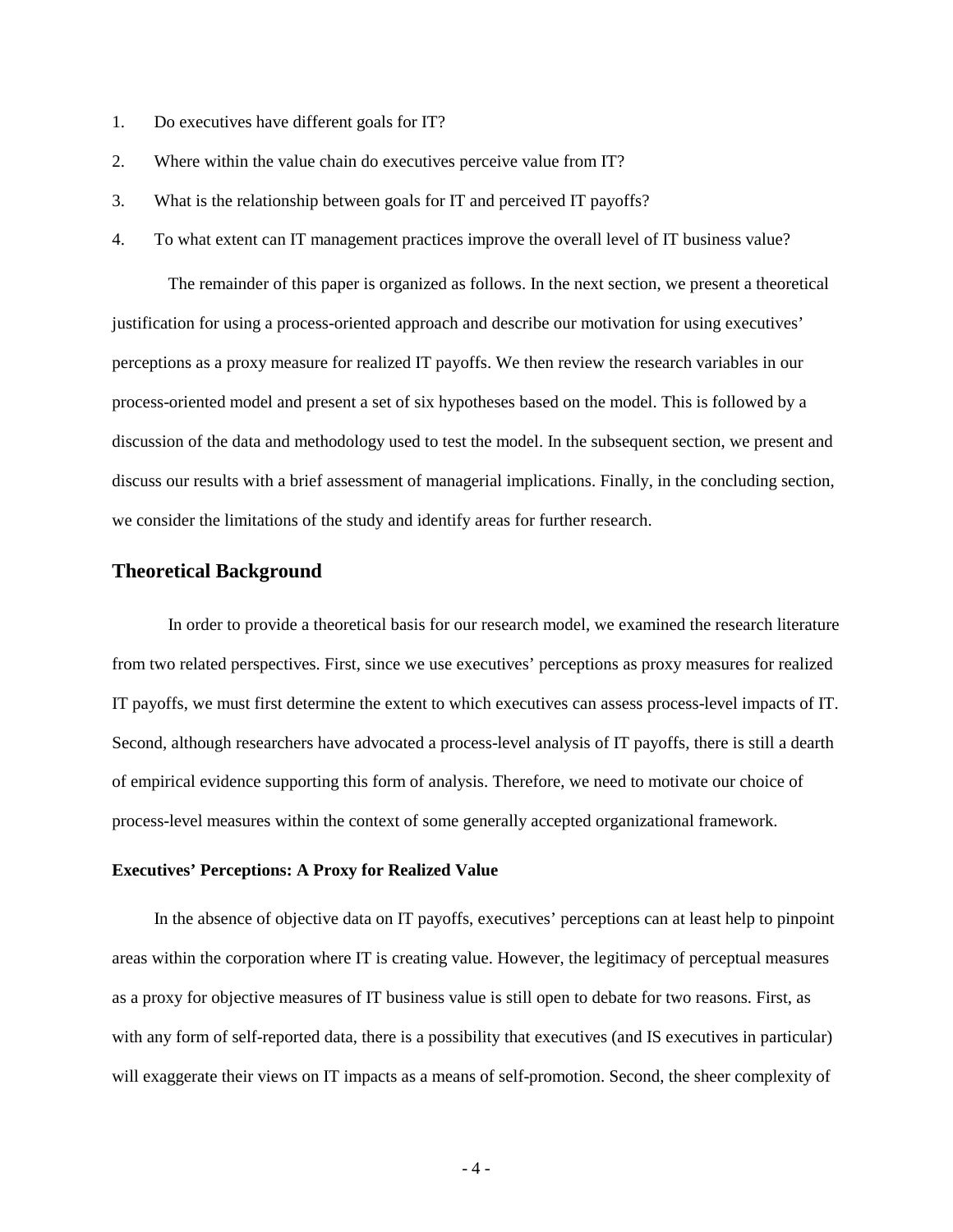modern corporations, both in terms of organization structure and market uncertainty, complicates the task of giving an accurate assessment of the "true" payoff from IT.

 Research has succeeded in alleviating some of these concerns by showing, for example, that perceptual measures of firm performance correlate strongly with more traditional objective measures. For example, in a study by Venkatraman & Ramanujam [55], senior executives were asked to rate their firm's performance relative to that of major competitors using a number of different performance criteria, including sales growth, net income growth and ROI. The resulting high degree of correlation between perceptual and objective performance measures led the authors to conclude that, "perceptual data from senior managers . . . can be employed as acceptable operationalizations of [business economic performance]" (p. 118). Adding to this, executives' perceptions of IT payoffs have been found to correlate with more traditional economic performance measures such as revenues, net profit and productivity [53].

 Although perceptual measures have been widely accepted in organizational research [31], they have only recently begun to appear in the IS literature. For example, DeLone & McLean [16] argue that executives are ideally positioned to act as key informants in a qualitative assessment of IT impacts in their corporations. There is a twofold basis for this argument. First, as direct consumers of IT, executives can rely on personal experience when forming an overall perception of IT impacts [15, 48]. Second, as business executives become more involved in IT investment decisions, they are increasingly exposed to the views of peers and subordinates regarding the performance of previous IT investments [57]. When combined, these arguments confirm that executives are an important source of information on IT impacts, thereby supporting the use of executives' perceptions in evaluating IT payoffs.

 A number of other studies show that executives' perceptions are key to understanding how IT impacts firm performance. For example, researchers found that a CEO's perceptions and attitudes towards IT and the sense of importance they attribute to IT are strongly associated with an organization's progressive use of IT [10, 28]. In turn, managerial knowledge of, and attitudes towards, IT and the IT climate within an organization are useful indicators of how IT is used to support the business strategy [5].

- 5 -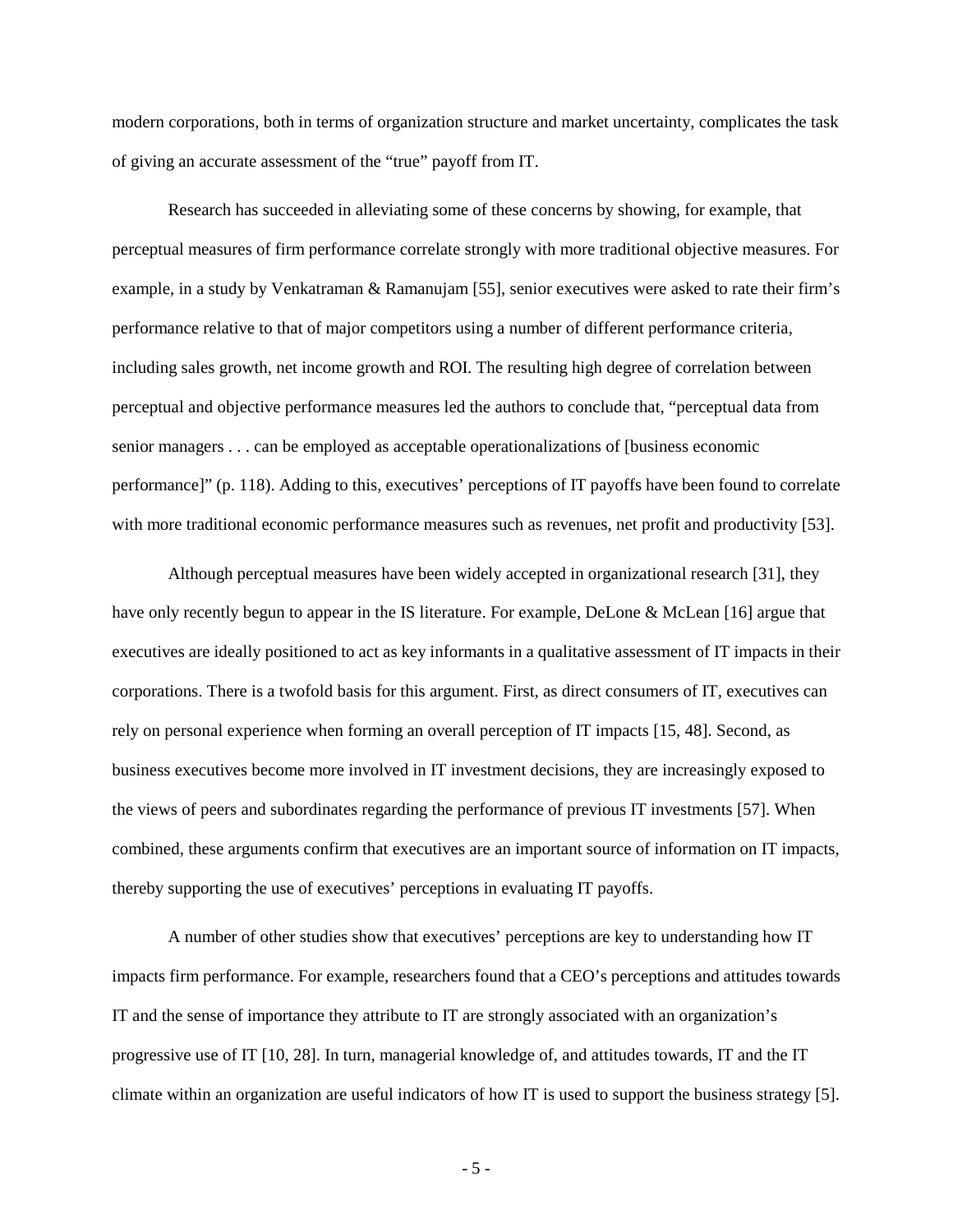Adding to this, Grover, Teng, Segars & Fiedler [20] used perceptual data from IS executives to uncover a link between IT diffusion, process change and productivity gains for each of eleven different technologies. Finally, Broadbent & Weill [6] posit a relationship between managerial perceptions of the role of IT infrastructure, the perceived value of that infrastructure, and IT investment biases. Looking across these studies, it is evident that business executives are increasingly aware of the role of IT and are more willing to take part in IT investment decisions as a way to ensure that IT delivers on its promises.

 While some researchers might insist that there is still no substitute for economic and financial measures of IT payoffs, the above studies provide some support for using perceptual measures to assess IT payoffs. It is important to stress, however, that our use of perceptual measures is not meant as a way to replace or displace traditional economic or financial measures. Instead, we are arguing that perceptual measures constitute an alternative approach to measuring IT payoffs – objective and perceptual measures can co-exist. Indeed, we have found in our discussions with business executives over the years, a growing appreciation for perceptual measures. The important point here is that while executives say that objective measures are desirable, they acknowledge that it is not always possible to compute an exact measure of IT value. Therefore, even without access to hardcore metrics, executives may still rely on their perceptions in determining whether or not a particular IT investment is creating value for the corporation – a perception based as much on personal experience and peer evaluations as on underlying performance expectations.

#### **A Process-Oriented Approach to Evaluating IT Business Value**

The disparate nature of an organization's IT investments and their associated impacts complicates the task of forming an overall firm-wide assessment of IT payoffs. One way of simplifying this task is to adopt a classification scheme that groups measures which share common investment objectives such as administrative cost reduction, productivity improvement and customer service enhancement [29]. This approach is supported by a growing number of researchers who advocate a process-oriented assessment of IT business value based on the argument that the first-order impacts of IT investment occur at the process-level [3, 14, 38]. This process-centric perspective argues that IT creates value for the organization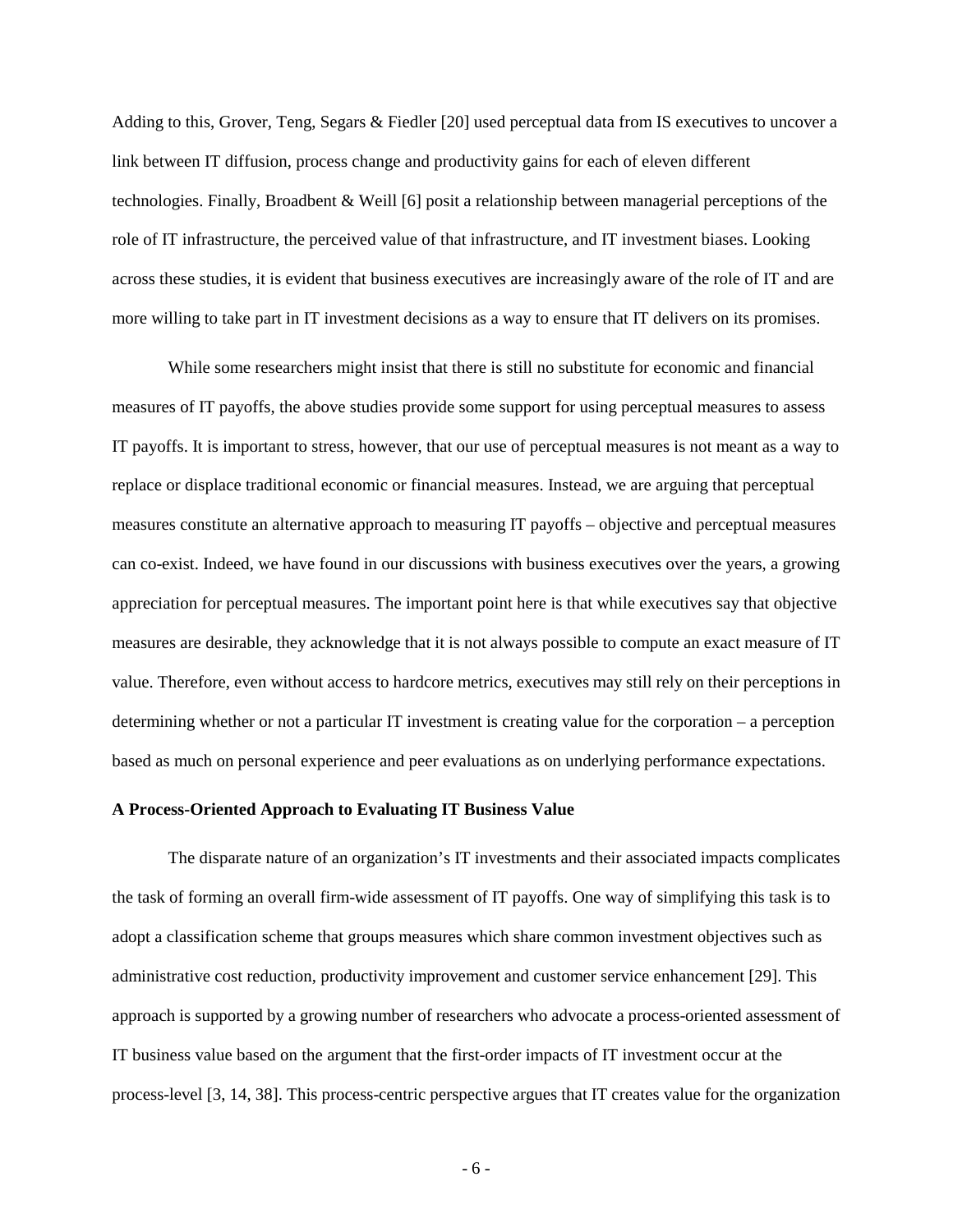by improving individual business processes, or inter-process linkages, or both. Consequently, the greater the impact of IT on individual business processes and on inter-process linkages, the greater will be the contribution of IT to firm performance.

While there are many recognized ways to depict the processes within an organization, the value chain is perhaps one of the most widely known [42]. The value chain divides an organization into a sequence of primary activities (inbound logistics, operations, outbound logistics, marketing and sales, and service) and support activities. The use of IT within each of these activities enhances the value-creating potential of the organization [44]. Although the value chain is synonymous with the conversion of inputs into outputs, and is, therefore, more identifiable in a manufacturing context, we expand our concept of value to include what Stabell & Fjeldstad [51] refer to as "value shops" and "value networks". Value shops are indicative of service-type organizations where IT is directed at solving a particular problem. In such situations, IT creates value by allowing management to better identify problems and execute solutions. Value networks, on the other hand, create value by using IT to mediate a network relationship between customers or suppliers such as in the banking or telecommunications industries. As Stabell & Fjeldstad note, "all three [value] configurations have in common a focus on critical value activities" (51, p. 433). Accordingly, by analyzing the impacts of IT on these "critical value activities", we can develop multiple process-level measures of IT business value that can apply equally to any value structure. In Table 1, we present some examples from the IS literature of ways in which IT impacts different business activities within the value chain. By developing process-level measures around these activities, we can provide a richer assessment of IT business value than if using a single firm-wide measure [59].

Insert Table 1 about here

# **Research Model and Hypotheses**

In characterizing business strategy, Porter [43] suggests that corporations differentially focus on two key business objectives, *operational effectiveness* and *strategic positioning*. While both foci are necessary for "superior" firm performance, each works in unique ways. For example, operational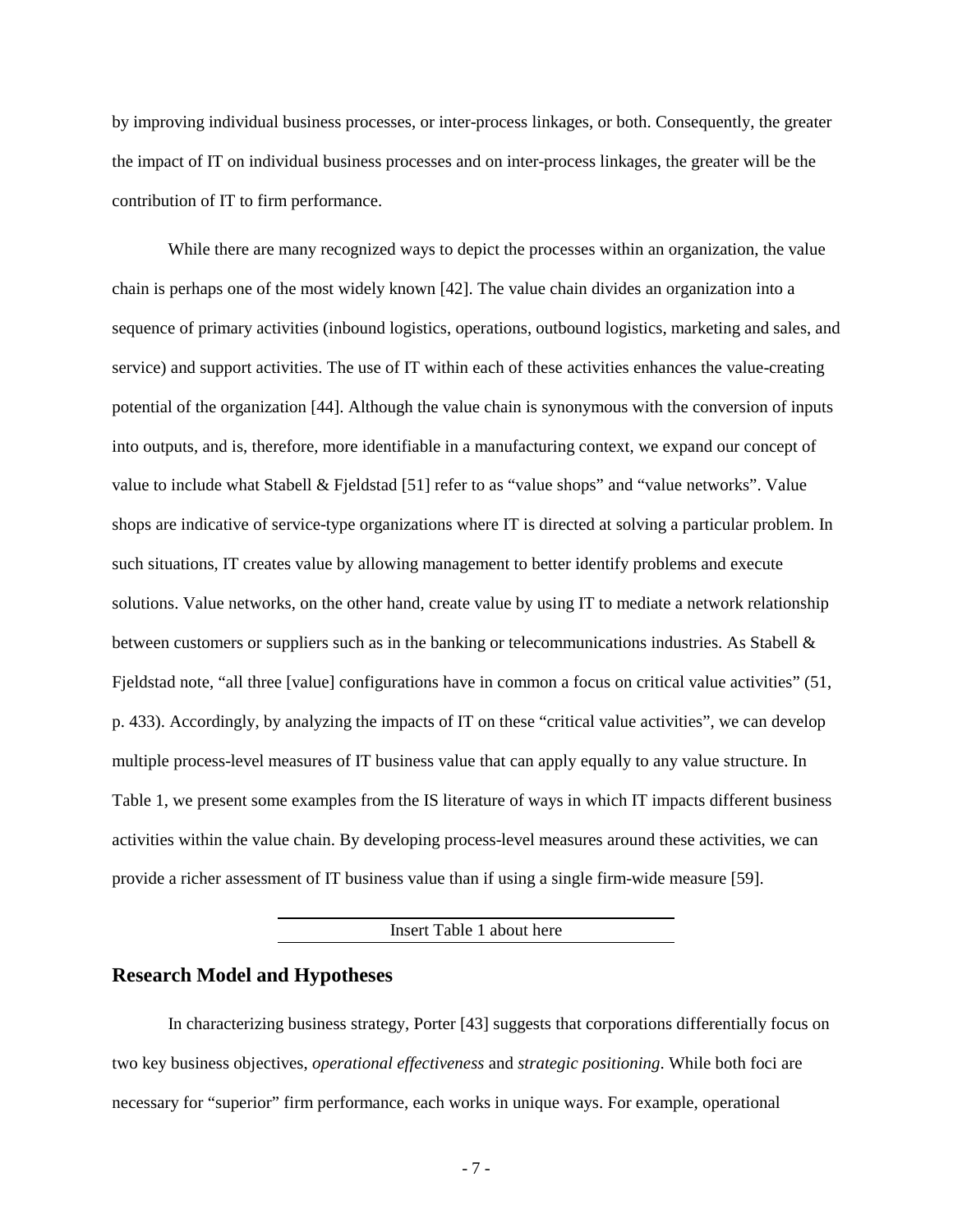effectiveness entails performing similar activities better than rivals, while strategic positioning entails performing different activities or performing similar activities, but in strategically different ways. Corporations that focus on operational effectiveness "get more out of their inputs than others because they eliminate wasted effort, employ more advanced technology, motivate employees better, or have greater insights into managing particular activities . . . operational effectiveness includes, but is not limited to, efficiency" (p. 62).

While operational activities allow some degree of flexibility in responding to market needs, they are not as successful as activities that create and enhance strategic positioning within an industry. For example, by redefining the notion of service offerings, Southwest Airlines' focus on low cost, no frills air travel has made it one of the most successful airlines in the U.S. with record levels of profitability and consistent high marks for customer service. Since strategic positioning is customer-dependent, firms such as Southwest Airlines can improve their performance by extending their access to customers in existing markets or by changing the prevailing structure or practices within their industry.

#### **Corporate Goals for IT**

As shown in Table 2, Porter's distinction between operational effectiveness (*efficiency and effectiveness*) and strategic positioning (*reach and structure*) can be translated directly into corresponding goals for IT. For example, efficiency is achieved by using IT to reduce operating costs or to improve productivity, while effectiveness comes from using IT to foster greater flexibility and responsiveness to changing market needs. Finally, reach involves using IT to extend geographic reach or customer-access, while structure involves using IT to change industry or market practices.

#### Insert Table 2 about here

In Figure 2, we use this association between business strategy and goals for IT to develop an *a priori* classification of firms based on whether their goals for IT emphasize operational effectiveness, or strategic positioning, or both. Firms in the lower left quadrant are labeled "unfocused" since they have no clear goals for IT or are indifferent towards IT. This sense of indifference often leads to a situation in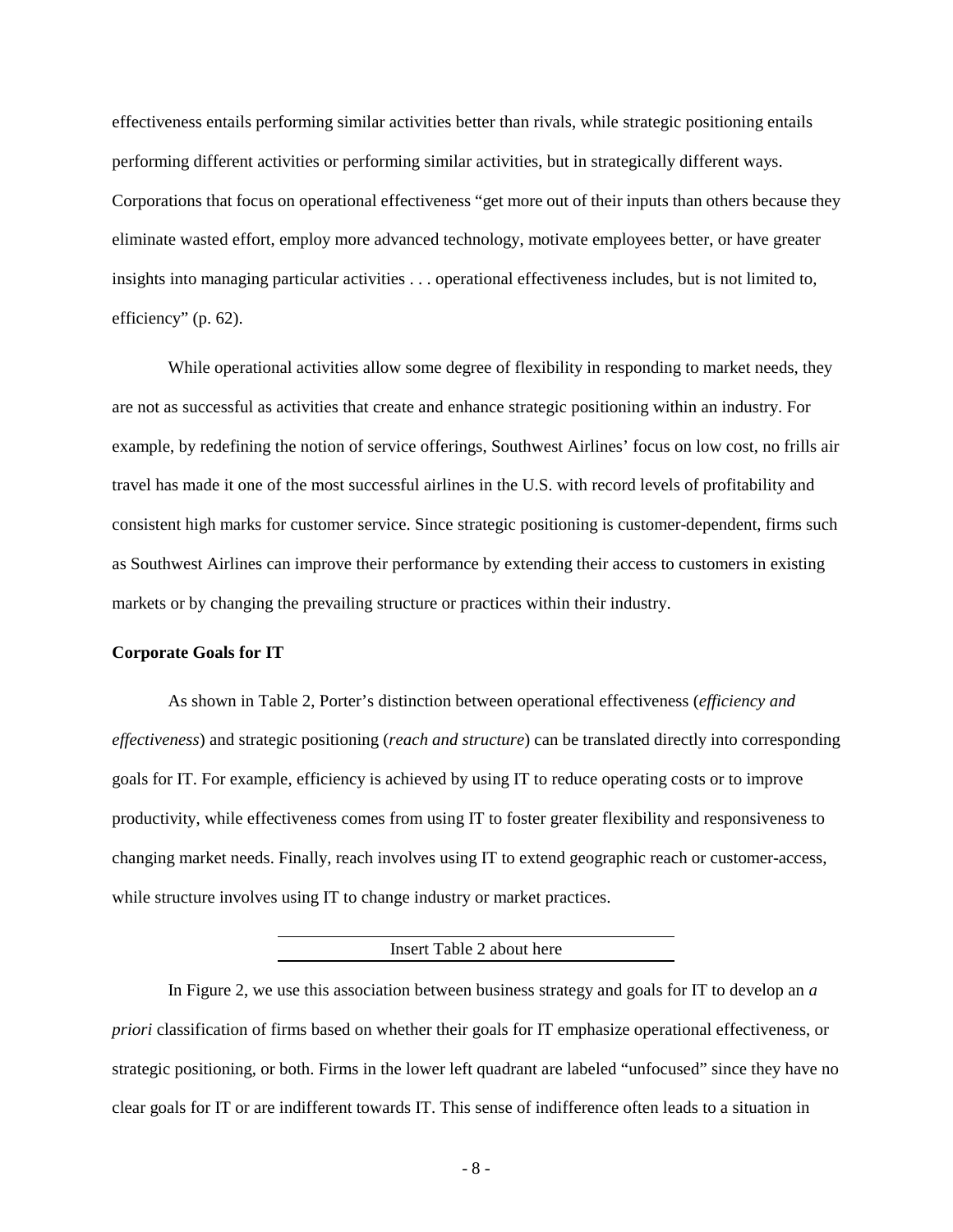which IT spending is viewed as an expense to be minimized rather than an investment to be managed. It is likely that for business executives in these firms, past experiences with IT have been largely negative. As a result, they adopt a wait and see attitude to technology investment, preferring to delay investment to the point beyond which there is no alternative. For example, in a series of interviews<sup>1</sup> with business and IS executives, conducted during the initial stages of this research, an executive in a plastics company remarked, "*IT is a real time burner and operational expense that can easily get out of hand. We don't have any strong goals for IT – we do what we have to do. We follow the industry when it is really clear that we have to, or we'll be left behind.*" While resorting to a follower status is understandable, failure to formulate clear goals for IT can lead to problems elsewhere. For example, if executives are indifferent towards IT, they will likely mismanage or under-manage their IT investments, leading to a vicious cycle that erodes the potential for realizing payoffs from both existing and future IT investments.

#### Insert Figure 2 about here

In contrast, "operations-focus" firms in the upper left quadrant have clearly defined goals for IT centered on operational effectiveness. In such cases, IT is primarily used to reduce operating costs and to enhance the overall effectiveness of business operations by focusing on quality, speed, flexibility and time-to-market. An executive in an oil company we visited epitomized this view: "*We [first] wanted to improve exploration and production efficiency. This involved using IT to reduce cycle times to find, drill and put product into production. It also involved using IT to reduce our costs and to increase our exploration success ratio. We [also] wanted to improve organizational planning and management support. This involved using IT to improve the efficiency and effectiveness of core processes in finance, human resources, procurement and so forth.*" As indicated by these comments, executives in operationsfocus firms believe that by using IT to gain greater control over their internal processes, they will be better able to respond to environmental uncertainty and the emergence of new competitors.

 $\overline{a}$ 

<sup>1</sup> A total of 43 hour-long interviews were conducted with executives in 25 U.S. corporations. The primary purpose of these interviews was to identify items for inclusion in the survey instrument, namely what were executives' goals for IT and what issues did they consider in evaluating IT investment decisions.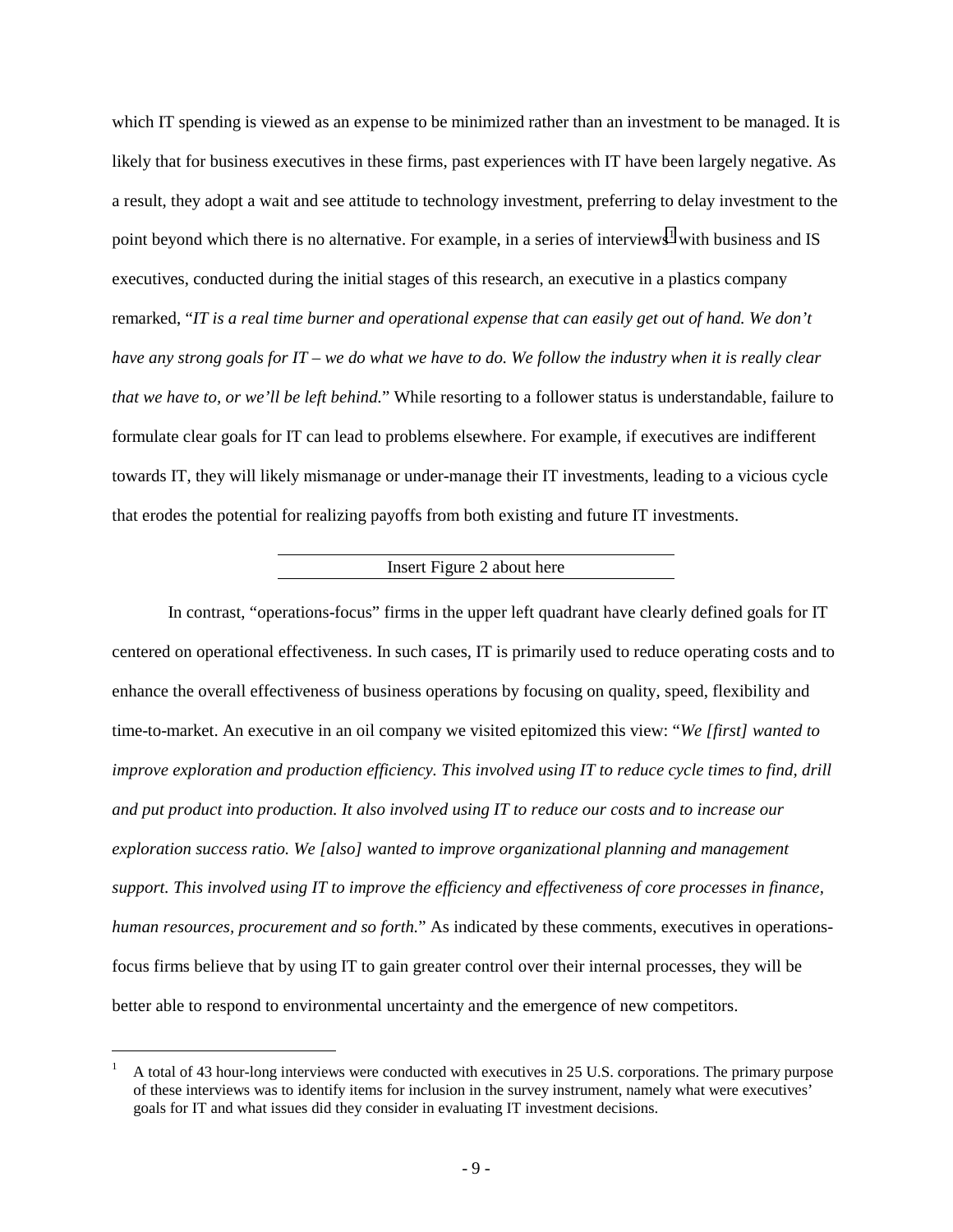Meanwhile, "market-focus" firms in the bottom right quadrant use IT to enhance their strategic positioning. Based on our interviews with senior executives, we found that market-focus firms use IT to create or enhance a value proposition for their customers. For example, as explained by an executive in a computer company we visited: "*Twelve years ago, we didn't differentiate much between our largest and smallest customer – today we do. Our customer strategy is one area where our business model has evolved. Segmentation gets us closer to our customers and allows us to understand their needs in a really deep way. This closeness gives us access to information that's absolutely critical to our strategy*." Although market-focus firms might be more externally focused in their goals for IT, they are by no means deficient at using IT for operational purposes. Indeed, one could argue that a customer-oriented focus requires some degree of operational emphasis in order to be successful.

Finally, while some firms focus on using IT for operational effectiveness or strategic positioning, an increasing number of firms recognize that IT can support both foci simultaneously. Firms that embrace this "dual-focus" approach, extend their use of IT beyond operational effectiveness to include market reach and new market creation. For example, an executive in an information services company remarked: "*We are information purveyors. IT is used throughout the value chain, though principally to distribute information. The biggest payoff from IT to date is on the product side, mainly in relation to the enhancement or creation of new products. We expect that there is a link between [IT] and better service, leading to greater value for our clients and higher market share overall*." Based on our interviews with business and IS executives in dual-focus firms, we found that their goals for IT contain both top line (revenue growth) and bottom line (profitability) elements. To achieve this level of performance, dualfocus firms need to be astute managers of IT. In sharp contrast to unfocused firms, executives in dualfocus firms are fully convinced that IT is key to their current and future business success.

As we look across each of the four quadrants in Figure 2, we find an implied ordering of goals for IT reflecting different levels of strategic intent for IT. Based on Porter's argument that firms which favor strategic positioning over operational effectiveness will achieve superior levels of firm performance, we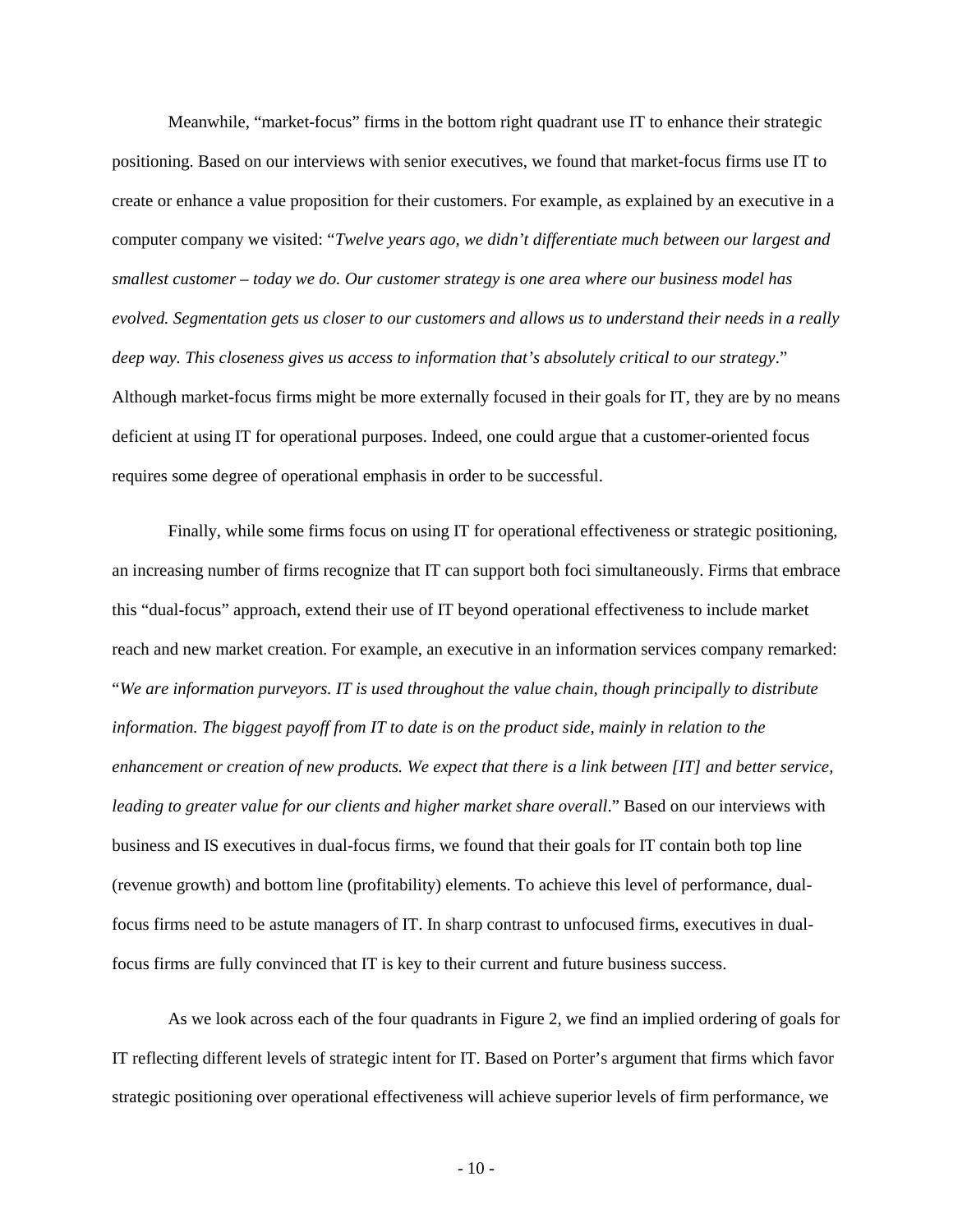extend this argument to say that firms with more focused or strategic goals for IT will also realize higher levels of IT business value. Hence:

*H1: Executives in firms with more focused goals for IT will perceive higher levels of IT business value.* 

#### **Management Practices**

Management practices play a key role in creating IT business value as evidenced by the fact that firm effects – of which management practices are a quintessential form – account for over 50% of the variance in firm performance [8]. Consequently, an assessment of management practices is key to understanding how IT creates value for the firm. Based on our interviews with business and IS executives, we decided to focus on two prominent IT management practices: strategic alignment and IT investment evaluation. Both practices are complementary in the sense that as individual IT projects go through successive stages of planning and appraisal, some effort is made to better align the IT investment with the business strategy [34]. Finally, since each practice is influenced by goals for IT [45], each will likely contribute to IT business value.

**Strategic Alignment.** Strategic alignment or the alignment of IT with the business strategy, has been consistently ranked as the single most important issue facing business and IS executives in Europe and North America [13]. This persistent interest in strategic alignment is especially warranted as researchers argue that firms' inability to realize sufficient value from their IT investments is due in part to an absence of strategic alignment [21, 58]. If payoffs from IT investment are a function of strategic alignment, then any attempt to increase IT business value must consider the extent to which IT is aligned with the business strategy. Strassmann [52] echoes this point in arguing that "if the consequences of individual computer projects [are] clearly linked with a firm's planning and budgeting commitments . . . then computer investments have a chance of becoming catalysts of organizational change instead of discrete expenses" (p. 4). Based on our argument that corporations' with more focused goals for IT will realize higher levels of IT business value, we extend this argument to say that firms with more focused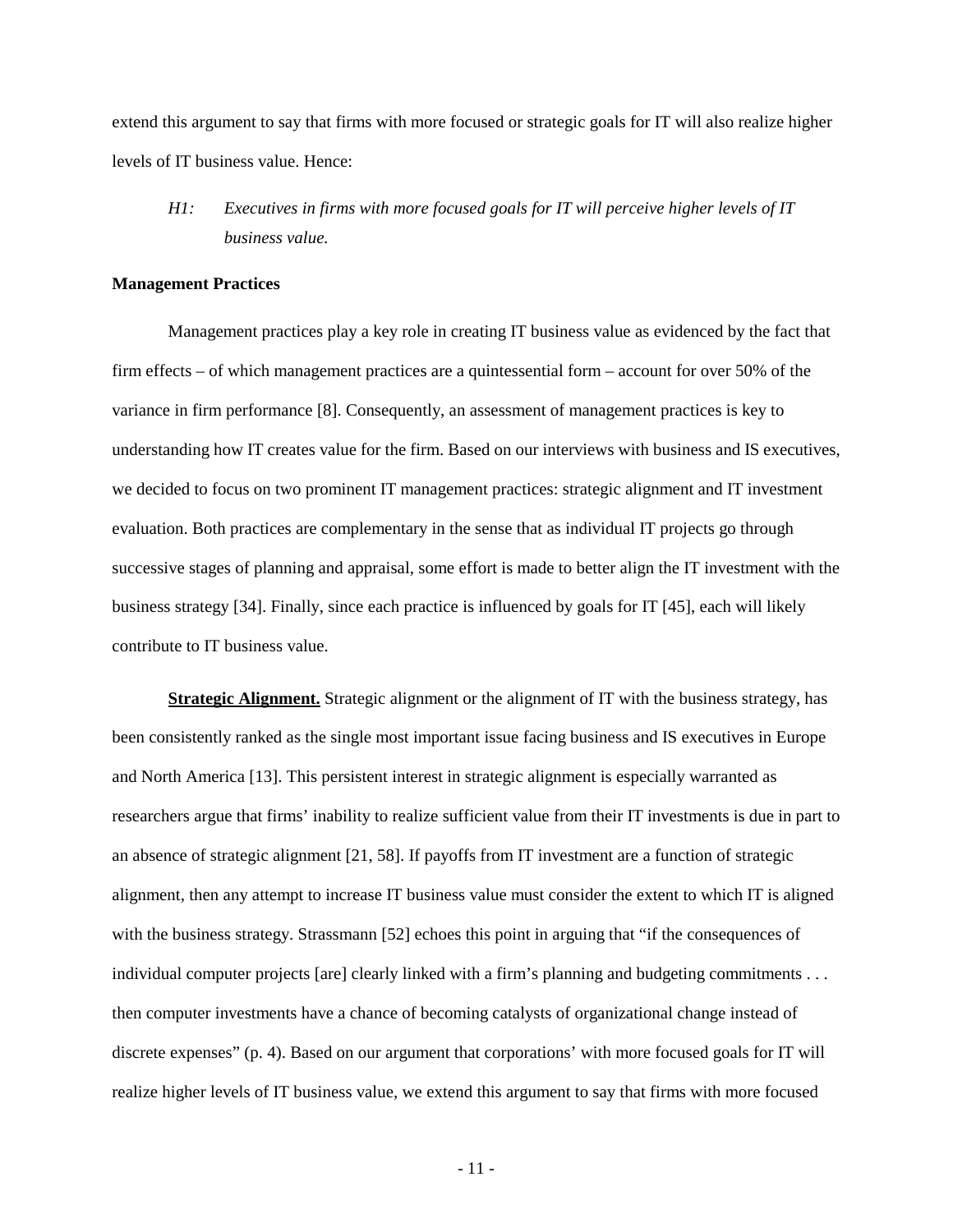goals for IT will also achieve higher levels of strategic alignment. Hence, we derive the following two hypotheses:

- *H2: Executives in firms with more focused goals for IT will perceive higher levels of strategic alignment.*
- *H3: Higher levels of strategic alignment contribute to higher levels of IT business value.*

**IT Investment Evaluation.** Before deciding to invest in IT, most firms will typically conduct a feasibility study or pre-implementation review to determine, among other things, the likely impact of the investment on the corporation. For example, an IT investment might be conditional on a positive costbenefit analysis or a favorable net present value calculation. As corporations use IT for more strategic purposes, there is an even greater need for these investments to undergo routine, systematic and recurring evaluation. Despite this, fewer than 25% of firms use formal ROI measures in evaluating IT investments while only 45% of firms consider ROI a requirement for "major" IT investments [56].

As an alternative to using ROI or other objective criteria in evaluating IT investment decisions, an executive in a banking firm we interviewed remarked: "*We [base our decision] on a vision of 'this is where things have to go', as opposed to what are the real business returns.*" Adding credence to the use of more subjective criteria, a senior executive in a biotechnology company added, "*no single measure is perfect, so one has to use different measurements; some may be quantitative, and some qualitative, and some a combination of both.*" While these comments help to illustrate the importance of IT investment evaluation, they also raise the question of whether IT investments that undergo systematic evaluation will realize higher IT payoffs than investments which are more a function of gut feeling, intuition or blind instinct. Related to this, there is an argument that firms with different goals for IT will make different use of IT evaluation techniques. For example, since unfocused firms have no clear goals for IT and do not see IT as being critical to their business success, it follows that executives in these firms will see little reason to engage in extensive planning and appraisal exercises. Hence:

*H4: Firms with more focused goals for IT will make greater use of IT investment evaluation.*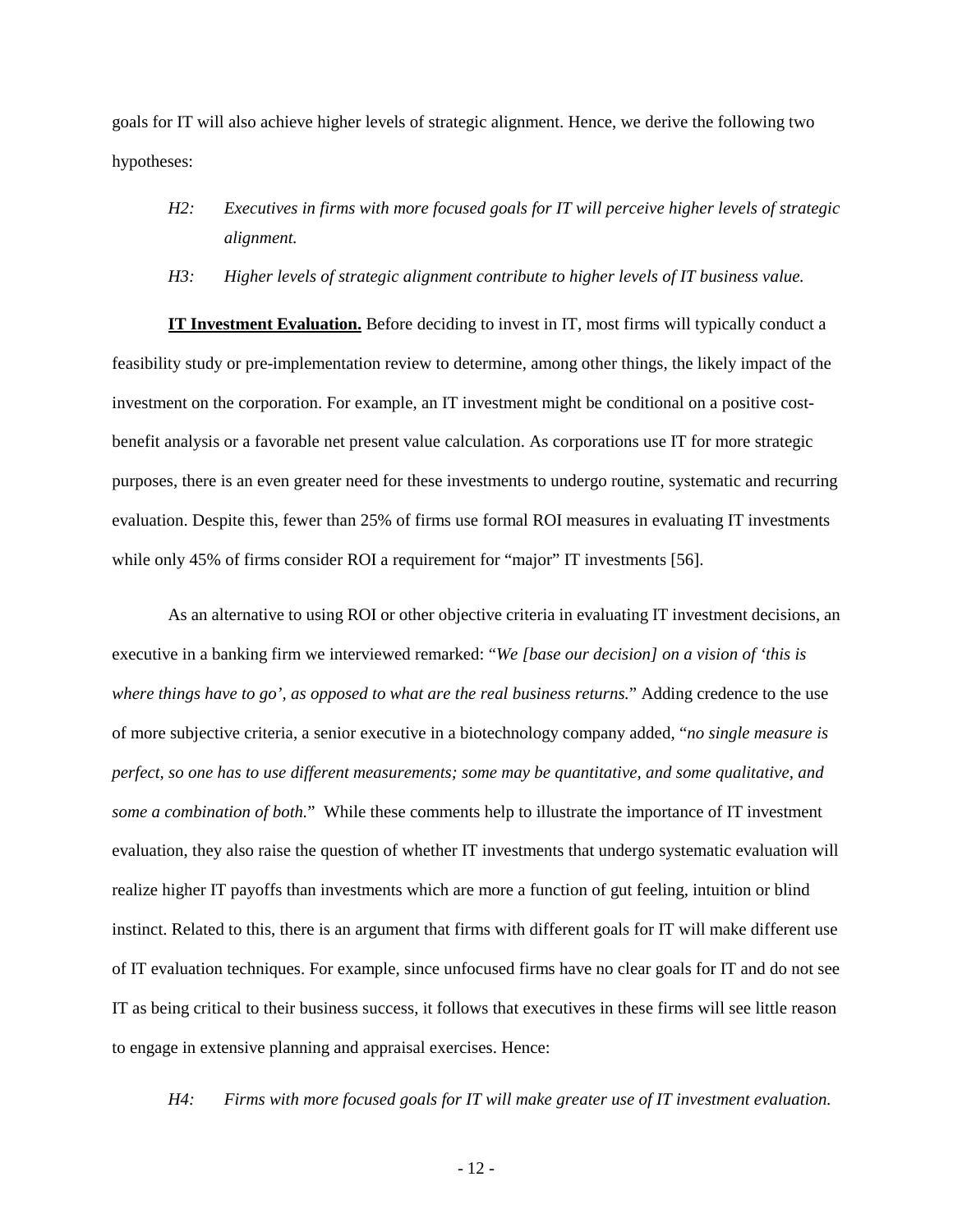Besides using IT evaluation techniques to establish the feasibility of specific IT investments,

Venkatraman, Henderson & Oldach [55] argue that IT evaluation or "value management" is a useful mechanism for achieving strategic alignment. Value management denotes "actions taken to (1) establish the means to select IT investments, (2) define the performance management system that will maximize the likelihood that these investments will achieve desired benefits, and (3) learn how to adapt performance management over time" (p. 146). Implicitly, a central tenet of value management is an ability to somehow differentiate between investment decisions on the basis of organizational impact. If executives have adopted a "value management" approach to strategic alignment, they will systematically allocate resources to the most deserving areas of the corporation according to some set of established principles, priorities or investment criteria. Without an effective evaluation policy or a set of investment guidelines, there is a risk that IT investments will not support the business strategy. Indeed, Strassmann [52] argues that "the approval of a proposed investment is only the starting point for a continually widening gap between the stated objectives and the capacity to deliver results" (p. 5). Therefore, strategic alignment has a key role to play in the determination of IT payoffs. Hence:

# *H5: Firms that make greater use of IT evaluation techniques will achieve higher levels of strategic alignment.*

Earl [18] argues that an audit of IT investments – including both pre and post implementation reviews – is key to the success of those investments. Pre-implementation techniques are synonymous with IS planning since they focus on the technical, organizational and financial aspects of an investment. Although these reviews allow IT managers to differentiate between IT investments on the basis of implied net benefits and so better manage their IT portfolio, Earl [18] argues that post-implementation reviews are even more critical. For example, by conducting reviews at regular time intervals, IT managers can assess realized IT payoffs against their original objectives and initiate corrective action where necessary. As a consequence of this intervention, post-implementation reviews can serve as a useful learning tool for IS managers [18, 52]. If these reviews help to underscore "best practice", managers can apply any lessons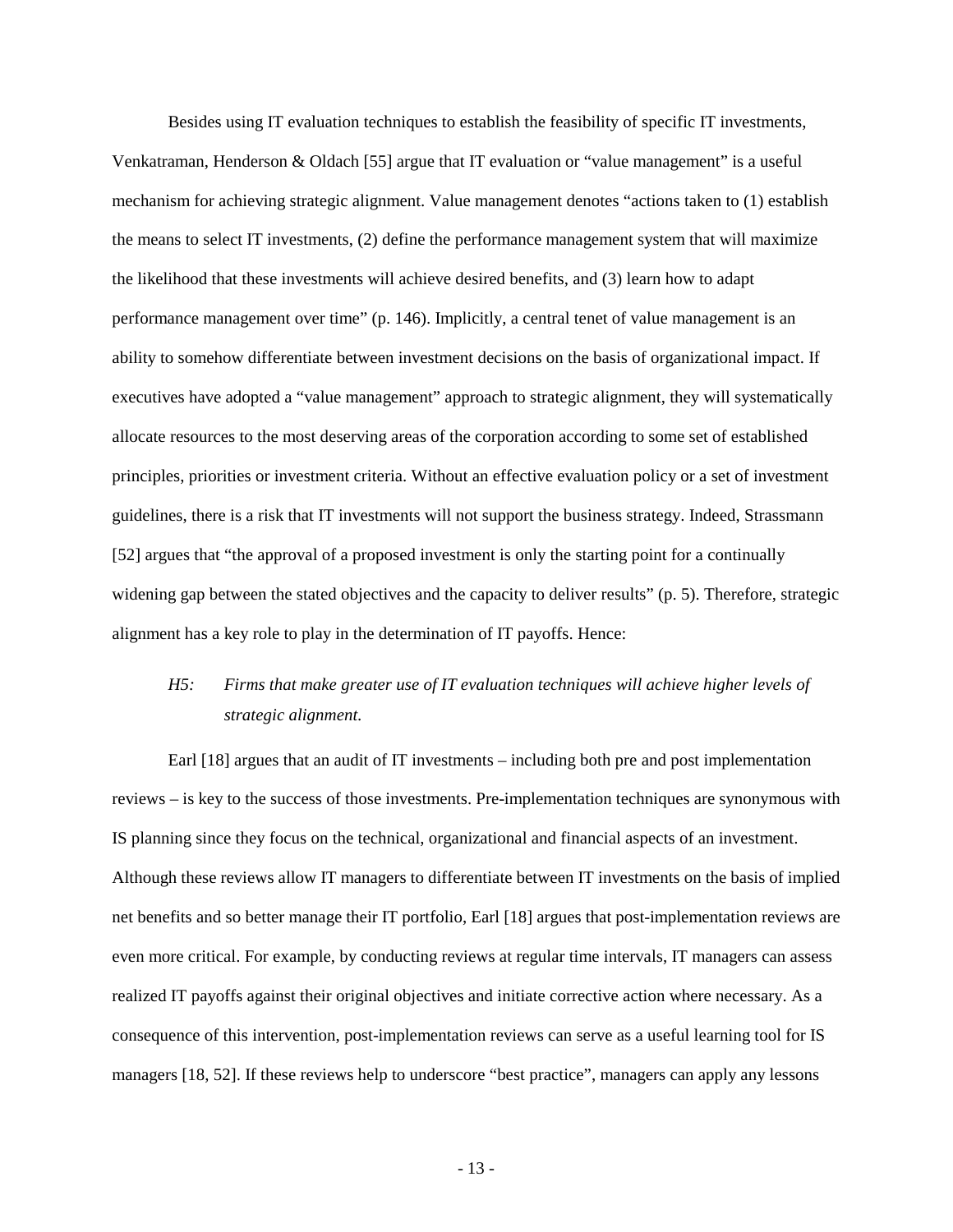learned to future IT investment decisions. Therefore, the learning value that results from postimplementation reviews can contribute to higher levels of IT business value. Hence:

*H6: Use of post-implementation techniques yields higher perceived levels of IT business value than pre-implementation techniques alone.* 

# **Data and Methodology**

In order to test the foregoing hypotheses, during mid to late 1998, we mailed surveys to a random sample of business executives in approximately 1,500 firms worldwide.<sup>2</sup> This number represented both Fortune 1000 U.S. companies and other non-U.S. companies with similar size and operating characteristics to those in the Fortune 1000. The survey targeted a range of business executives in these firms including, but not limited to, the CEO, CFO and COO. Responses were received from 304 executives – one per firm – yielding an overall response rate of 20.3%. Summary characteristics of the firms in our sample are shown in Table 3. Since our sample represents a wide range of companies, we used a one-way analysis of variance to determine if responses varied by geographic location, position of respondent, industry or firm size. No significant differences were noted suggesting that perceptual measures of IT impacts are unbiased by variations in geographic location, respondent, industry group or firm size.

Insert Table 3 about here

### **Measuring Corporate Goals for IT**

 $\overline{a}$ 

 Strategic intent or corporate goals for IT were measured using four items (derived from Table 2). Executives were asked to rate the extent to which they agreed with each item using a 7-point Likert scale where "1" indicates "do not agree" and "7" indicates "agree completely" (all survey items are listed in the appendix). Based on executives' responses to these items, firms were assigned to one of four quadrants shown in Figure 2. For example, if executives rated four or less on each item, they were assigned to the

<sup>2</sup> This survey represents a cooperative effort between the authors, the Economist Intelligence Unit (EIU) and IBM Global Services. A general report outlining the main findings of the study is available from EIU [19].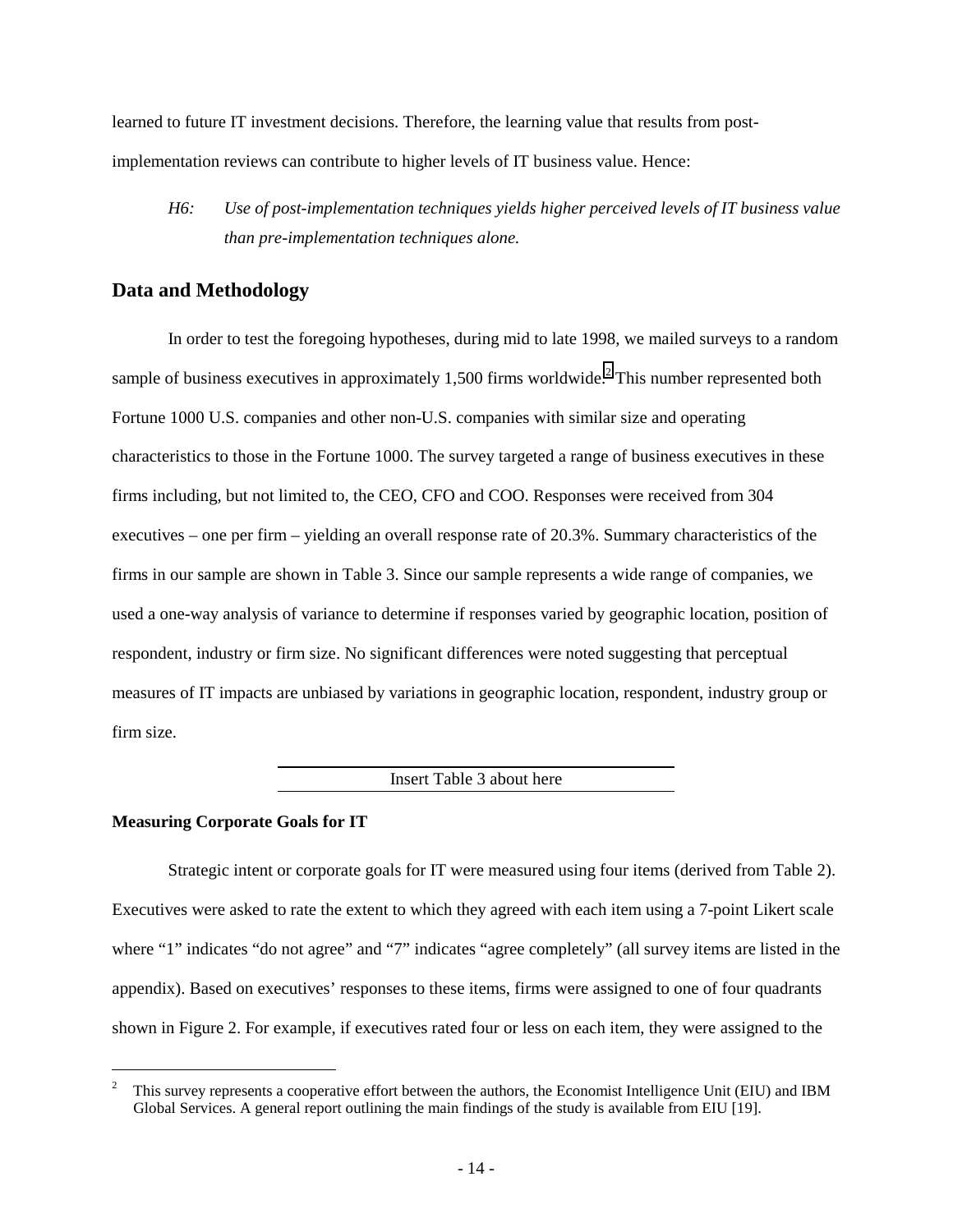"unfocused" group since their responses suggested they had no discernible goal for IT. If executives rated five or above on the first two items (operational effectiveness) and four or less on the second two items (strategic positioning), they were assigned to the "operations-focus" group. Alternatively, if executives rated four or less on the first two items and five or above on the second two items, they were assigned to the "market-focus" group. Finally, if executives rated five or above on all four items, they were assigned to the "dual-focus" group. In this manner, the 304 firms in our study were assigned as follows: unfocused: 48 (16%); operations-focus: 138 (45%); market-focus: 25 (8%); dual-focus: 93 (31%).

 Based on the above classification, operations-focus emerges as a dominant goal for IT, indicating that a significant number of firms are still primarily using IT to reduce operating costs, improve quality and increase productivity. As 44% of the firms in this category are in manufacturing, an emphasis on using IT for operational purposes is to be expected. Meanwhile, almost one-third of firms are classified as dual-focus, indicating that for a significant number of firms, IT is seen as a way to provide both operational and strategic benefits – no industry group was dominant here. Only 25 firms were classified as having market-focus goals for IT, perhaps indicating that before IT can be used for strategic positioning, there must be a solid core of IT in critical firm infrastructure and key internal processes. Since 52% of the firms in this category are engaged in business and professional services, their relative lack of operational emphasis is understandable. Finally, 16% of firms indicate that they had no overall goals for IT – 44% of which are engaged in manufacturing.

 Using a discriminant analysis of the four items used to measure goals for IT, we attempted to validate our classification of firms into the four focus types. As shown in Table 4, the result of this analysis provides considerable support for our initial classification with 85% of the firms being correctly predicted. The only category where prediction was weak (44%) involved market-focus firms. However, as these firms constitute only 8% of the total sample, we felt that a re-classification was not warranted.

Insert Table 4 about here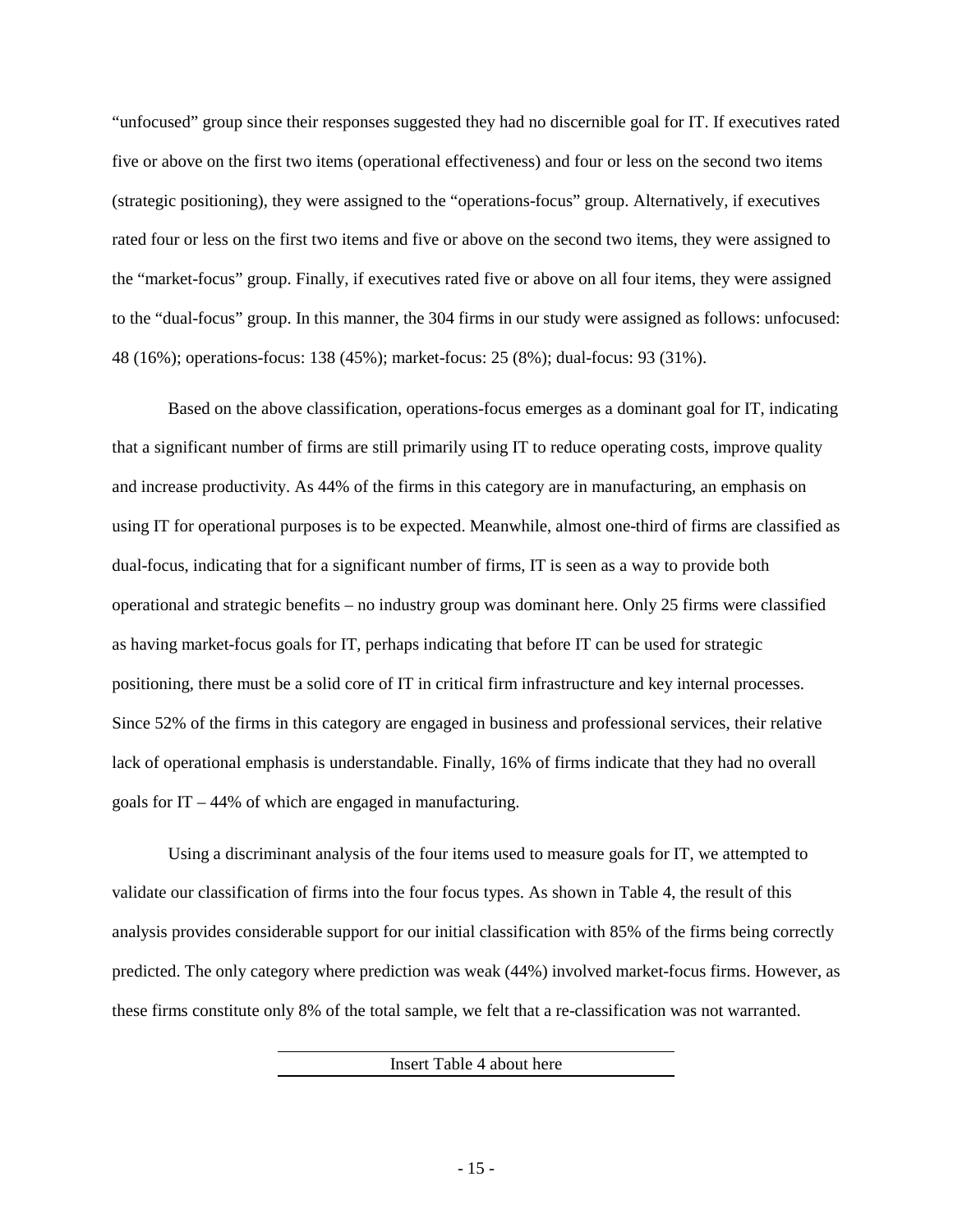#### **Process-Level Measures of IT Business Value**

 $\overline{a}$ 

Based on our earlier review of the research literature on IT impacts (see Table 1), we compiled a list of 30 items to assess the impact of IT on various critical business activities within the value chain. Several of these items were adapted from earlier firm-level research by Mahmood and Soon [36], Sethi and Carraher [49] and Sethi and King [50]. The 30 items were then grouped into six critical activities or process areas – *process planning and support*, *supplier relations*, *production and operations*, *product and service enhancement*, *sales and marketing support* and *customer relations* – and worded in a way that would apply equally to manufacturing and service firms. In this way, the 30 items (5 items per process) span the value chain, capturing a range of IT impacts across both primary and secondary activities.<sup>3</sup>

In order to measure IT business value, executives were asked to evaluate the impacts of IT on different business activities using a 7-point Likert scale where "1" indicates "low realized impacts" and "7" indicates "high realized impacts". Respondents were asked to restrict their answers to value already realized rather than value expected in the future. To test if the 30 items would factor into their respective processes, we initially performed an exploratory factor analysis (maximum likelihood estimation). As shown in Table 5, using the Eigenvalue rule, a six-factor structure emerged explaining 71.3% of the total variance. Without exception, all items factored under their respective process headings. Reliability was also assessed using Cronbach's Alpha and in each case, as shown in Table 5, was found to exceed a suggested minimum of  $0.80<sup>4</sup>$ 

<sup>3</sup> This set of 30 items was extensively tested in earlier surveys of business executives in 1995 (N=196) and 1996 (N=152). Factor analysis and reliability measures were used each time to identify ambiguous items and to further refine the items. Before the current survey was administered in mid 1998, comments were solicited from two "Fortune 500" CIOs, two IBM senior consultants and two EIU researchers as to the clarity and structure of the overall survey and to ensure that the wording of the business value items did not present difficulties for business executives.

<sup>4</sup> As a further check on our work, we performed a confirmatory factor analysis (CFA) on the 30 items using structural equation modeling. CFA is suitable where there is evidence from previous research that the items have factored correctly [4]. Since our items had been extensively tested in previous surveys, we felt that there was some justification for using CFA. The fit of the resulting model confirms that the 30 business value items factor correctly ( $\chi^2$  = 666.192, df = 390, *p*<0.001; CFI = 0.95). Finally, structural equation modeling was also used to determine if convergent and discriminant validity was present. Once again, no problems were encountered.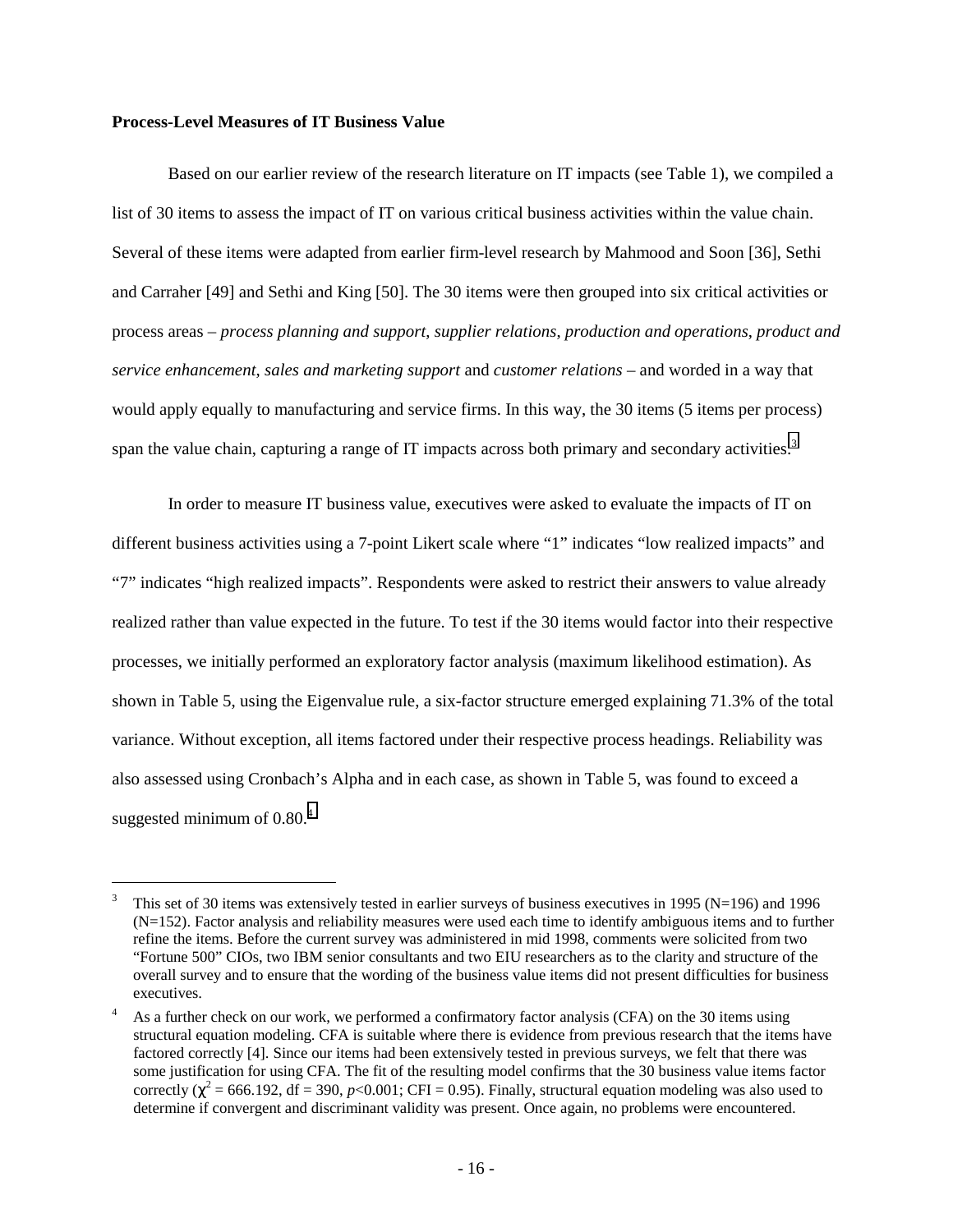Insert Table 5 about here

#### **Measures of IT Management Practices**

 Strategic alignment was measured using a single item. Executives were asked to indicate the extent to which their IT strategy supports their business strategy using a 7-point Likert scale where "1" indicates "no support" and "7" indicates "strong support". Although there are more elaborate ways to measure strategic alignment (for example, see Chan, Huff, Barclay & Copeland [11]), we favored a more direct approach.

IT investment evaluation was measured using four items (two items each for pre-implementation and post-implementation). In constructing our pre-implementation items, we wanted to capture the extent to which all IT investments were subject to routine appraisal and the extent to which large IT investments were subject to executive management approval [56]. The two post-implementation items considered whether reviews were routinely performed after an IT investment had been implemented and whether afterwards there was a pattern of regular and continuous follow-up reviews [18]. All items were measured using a 7-point Likert scale, with executives being asked to indicate the extent to which each technique was used, where "1" indicates "never used" and "7" indicates "use is mandatory".

An analysis of the responses to these four items produces some interesting insights. For example, 54% of the firms in our sample consider senior executive approval of large IT investments as mandatory. Eighty nine percent of firms rated "5" or above on this item, indicating that the vast majority of firms consider some form of executive approval for large IT investments. Justification before purchase is also used by the vast majority of firms – 86% of firms rated "5" or above with 41% of firms considering this as mandatory. Post-implementation reviews, in contrast, emerge as the exception, rather than the norm. For example, only 13% of firms considered formal post-implementation reviews as mandatory – 52% of firms rated "5" or above on this item suggesting that most firms perform some post-implementation reviews. Regular reviews received similar treatment – only 12% of firms considered regular reviews as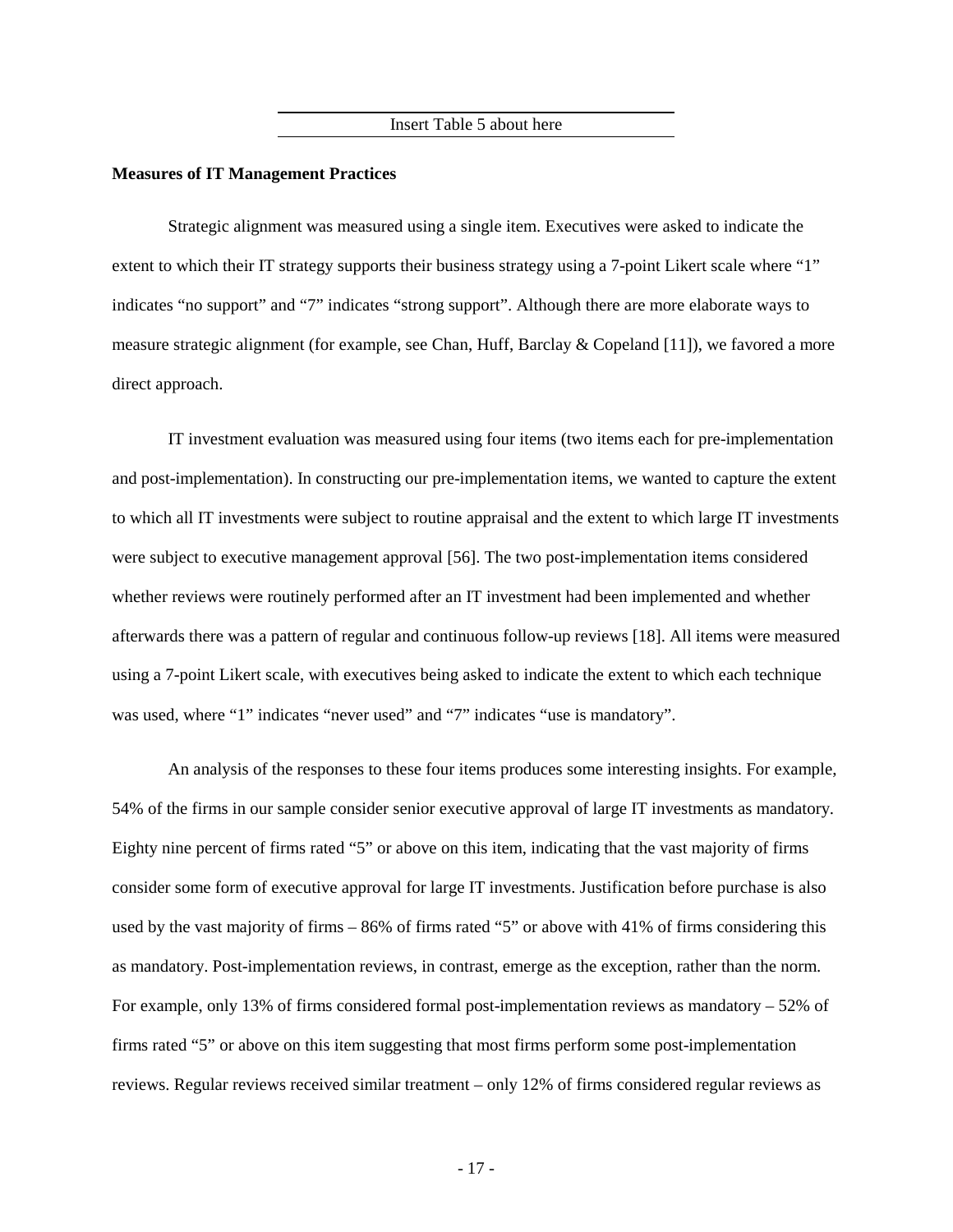mandatory with 52% of firms again rating "5" or above. Finally, exploratory factor analysis was used to determine if the four items could distinguish between pre and post-implementation techniques. As shown in Table 5, a two-factor structure emerged explaining 88.1% of the total variance. Although reliability for each factor was marginally under 0.8, it was still sufficiently high.

# **Results**

We begin an analysis of the data by considering the relationship between corporate goals for IT and perceptions of realized IT impacts. Based on the results of our earlier factor analysis and reliability measures, we formed composite variables for each of the six critical business activities by averaging the five items under each process heading. Using a one-way analysis of variance by focus type, we then examined whether there were differences in realized IT impacts. As shown in Table 6, the results of this analysis identify significant differences between each focus type across each of the six business activities.

#### Insert Table 6 about here

The extent of these differences is more readily seen in Figure 3, where we depict the means (from Table 6) of the perceived IT impacts for each focus type across each of the six business activities. What this figure clearly illustrates is the existence of "levels" of perceived IT payoffs. Specifically, executives in dual-focus firms perceive the highest "level" of IT business value, followed by executives in marketfocus, operations-focus and finally unfocused firms. This finding provides support for H1 in that executives in firms with more focused goals for IT systematically perceive higher levels of IT business value throughout the value chain. This confirms that corporate goals for IT are an important determinant of perceived payoffs from IT.

#### Insert Figure 3 about here

Further analysis of the "peaks" across each of the different levels in Figure 3 points to a link between the main locus of perceived IT business value within the value chain and corporate goals for IT. For example, for operations-focus firms, the primary locus of perceived value occurs in *production and*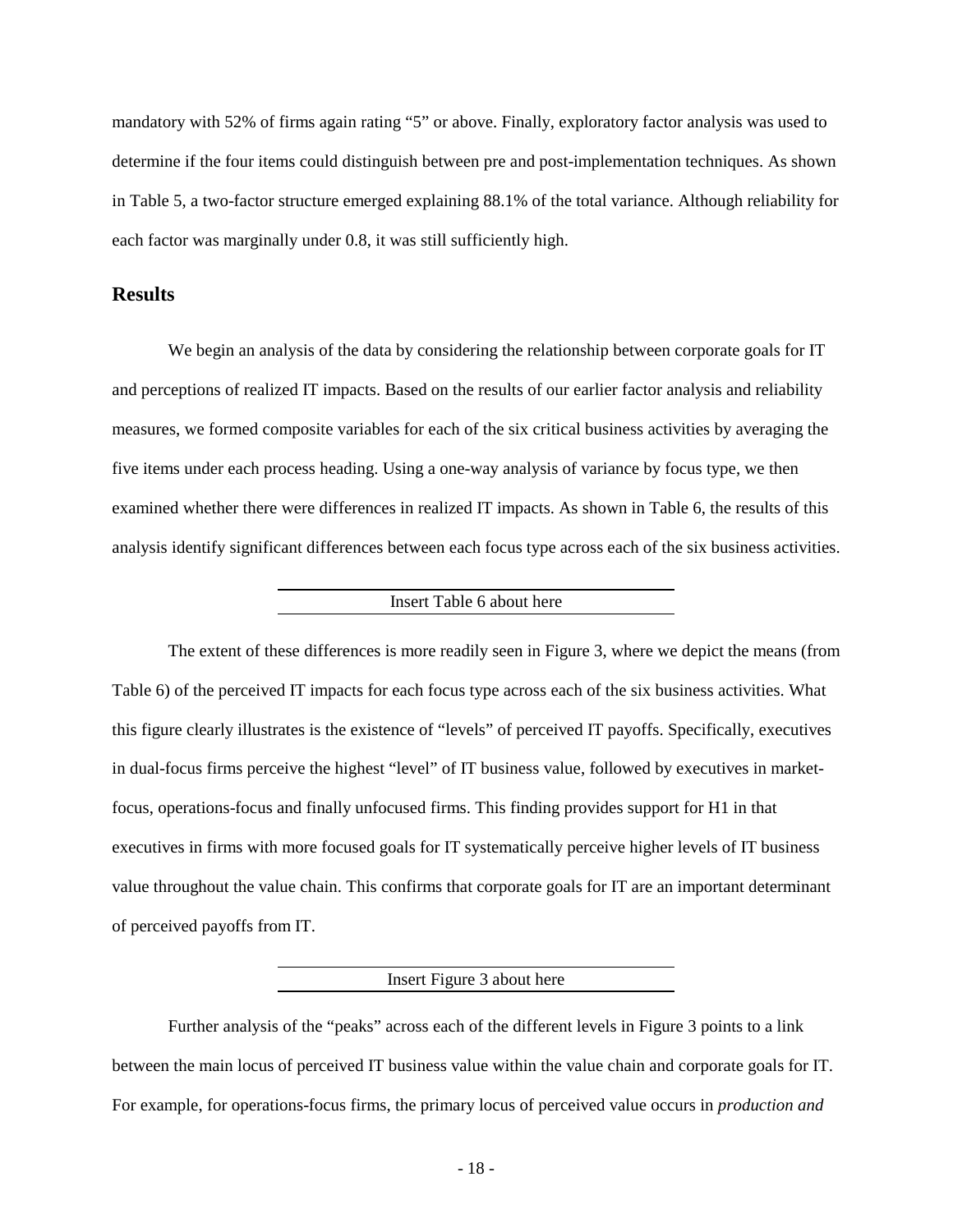*operations* – activities which are central to a business strategy that emphasizes operational effectiveness. In contrast, executives in market-focus firms perceive their highest IT payoffs in *customer relations*; again, consistent with a business strategy that emphasizes strategic positioning. Finally, for dual-focus firms, the primary locus of perceived IT business value occurs at two points: *production and operations* and *customer relations*. Once more, the locus of value is consistent with a combined focus on operational effectiveness and strategic positioning. Finally, executives in unfocused firms perceive consistently lower IT payoffs than all other focus types – consistent with their indifference towards IT and overall lack of goals for IT.

#### **The Contribution of IT Management Practices**

We indicated earlier that an analysis of IT management practices could provide useful insights into why firms with more focused goals for IT might achieve higher levels of IT payoffs. Firms with more focused goals for IT, we argued, must make greater use of certain key IT management practices (strategic alignment and IT investment evaluation) in a way that contributes to greater IT payoffs.

We begin our evaluation of IT management practices by analyzing the link between strategic alignment and corporate goals for IT. We used a one-way analysis of variance by focus type to determine if firms with different goals for IT achieved different levels of strategic alignment. As shown in Table 7, significant differences were found, F  $(3,300) = 7.654$ , p < 0.001. As further indicated by the mean values for strategic alignment in Table 7, executives in firms with more focused goals for IT perceive higher levels of strategic alignment. Therefore, H2 is supported.

#### Insert Table 7 about here

Researchers argue that strategic alignment is an important determinant of IT business value [21]. Using partial correlations to control for the effects of goals for IT, we examine the correlation between strategic alignment and IT payoffs. As shown in Table 8, the results of this analysis confirm that even after controlling for goals for IT, there is still a significant positive correlation between strategic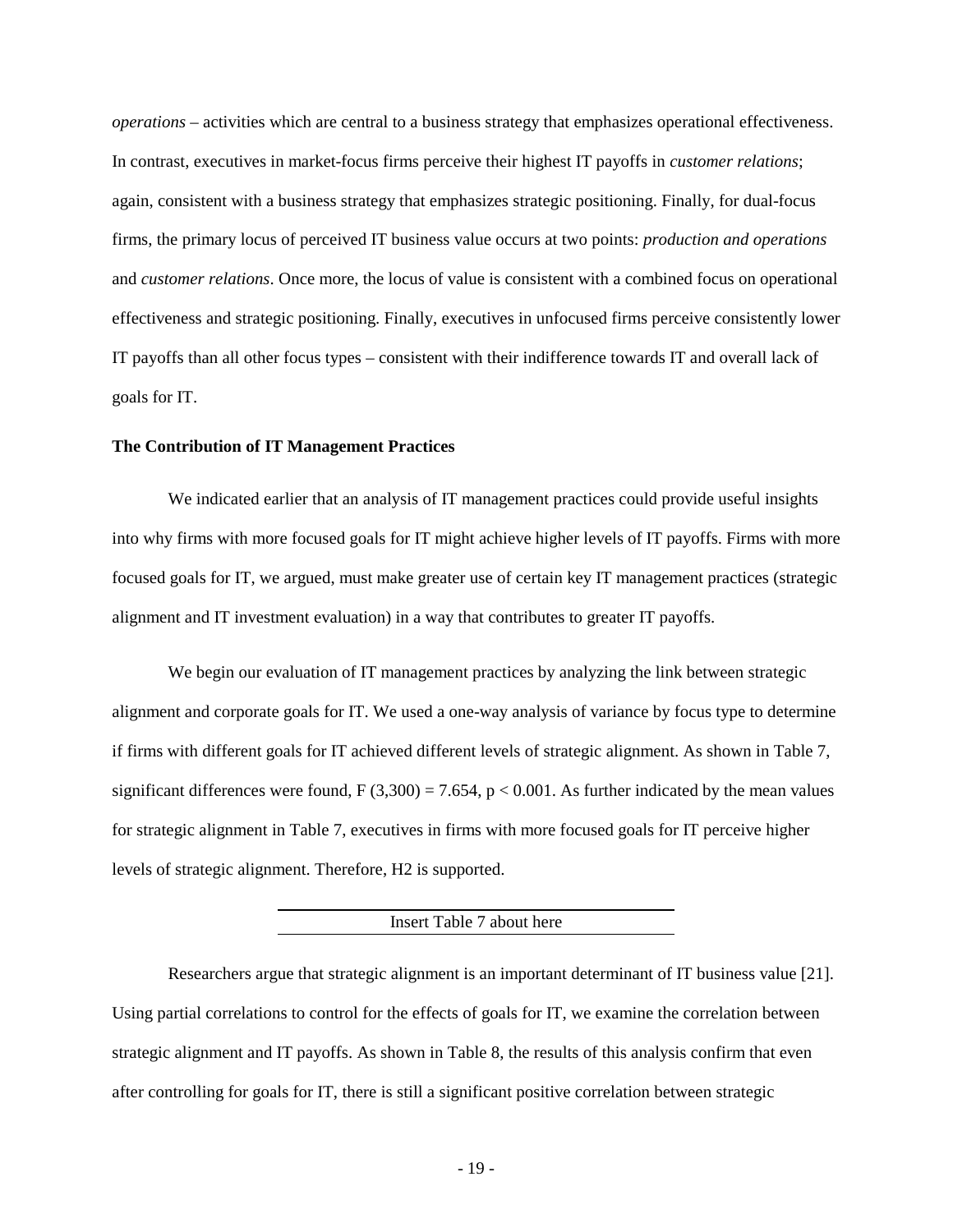alignment and IT payoffs for each critical business activity within the value chain. This result confirms that higher levels of strategic alignment are associated with higher perceived levels of IT business value<sup>5</sup>, independent of corporate goals for IT. Therefore, H3 is supported.

#### Insert Table 8 about here

 Finally, we consider the use of pre and post-implementation reviews. We had earlier argued that corporations with different goals for IT would emphasize different aspects of IT evaluation. To determine if such differences exist, we again used a one-way analysis of variance by focus type. As shown in Table 9, significant differences were found for each of the four IT evaluation techniques.

### Insert Table 9 about here

Figure 4, which shows a graphical representation of the means for each evaluation technique for each of the four focus types, provides a clear indication that the use of pre and post implementation techniques is indeed a function of corporate goals for IT. Specifically, unfocused firms, representing firms without clear goals for IT, are the lowest users of both pre and post-implementation techniques, with one notable exception: executive reviews of large spending proposals. Considering that these firms only commit to IT when it is absolutely necessary, it is not unusual to find that executives are heavily involved in deciding whether or not to proceed with a particular IT investment. At the other extreme, dual-focus firms make extensive use of both pre and post-implementation techniques. Operations-focus firms make more frequent use of pre-implementation techniques than market-focus firms, perhaps indicating that it is more difficult to evaluate IT investments in strategic positioning than in operational effectiveness. Collectively, these findings provide support for H4, confirming that firms with more focused goals for IT make greater use of IT evaluation techniques.

 $\overline{a}$ 

<sup>5</sup> Chan et al. [11] found a similar relationship between strategic alignment and four specific measures of IT payoffs. Although these four items represented measures of IS effectiveness (IS contribution to efficiency, management effectiveness, establishment of market links and the enhancement of products and services), they clearly represent distinct areas of value within the value chain.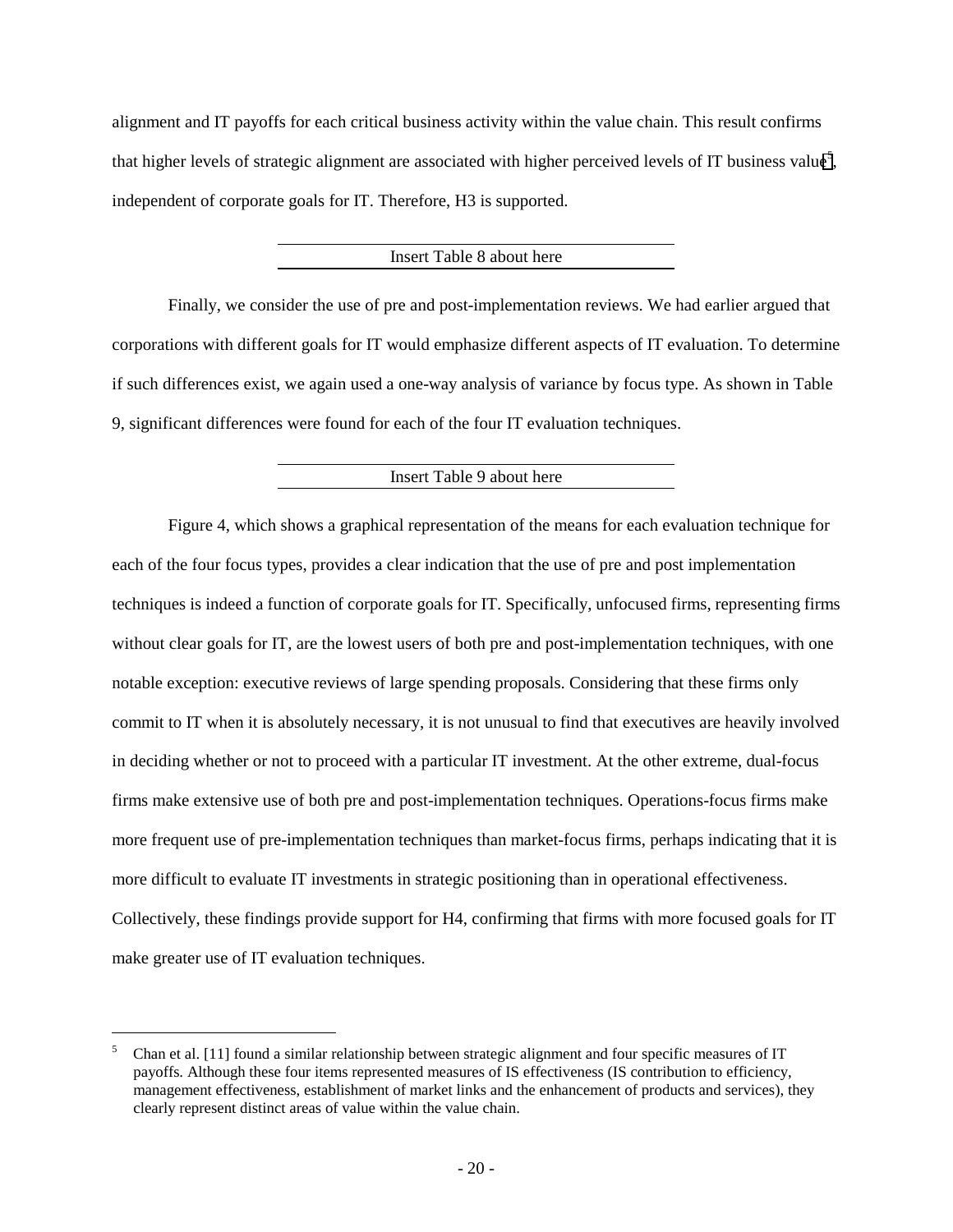#### Insert Figure 4 about here

According to researchers, IT evaluation represents one of several mechanisms that corporations use to achieve strategic alignment [54]. To determine support for this hypothesis, we examined partial correlations between IT evaluation and strategic alignment, controlling for corporate goals for IT. As shown in Table 10, even with the effects of goals for IT removed, there is still a positive and significant correlation between strategic alignment and the four IT evaluation techniques.

#### Insert Table 10 about here

If, as this result suggests, strategic alignment is positively related to IT evaluation, then the benefits from more widespread use of IT evaluation have general applicability independent of goals for IT. For example, even in extreme cases such as unfocused firms without clear goals for IT, there is still a possibility that greater use of IT evaluation techniques could result in improved levels of strategic alignment, which in turn could lead to higher payoffs from IT. Therefore, H5 is supported.

The contrast between the use of pre and post-implementation techniques in Figure 4 suggests that most firms invest in IT based on an initial IT evaluation or plan, but are then unlikely to revisit those plans later to determine if the IT investment is actually performing according to plan. Indeed, Lee Iacocca once remarked "we invest in the computers and in training personnel . . . but we never go back and check on whether we saved ourselves even one person . . . I've signed so many projects that by now I should have nobody left" (25, p. 239). We therefore ask if post-implementation reviews will contribute to higher levels of IT business value than pre-implementation reviews alone.

In order to contrast the impact of pre and post-implementation reviews on IT business value, we computed partial correlations between the four IT evaluation techniques and the six different process measures of IT business value, controlling for goals for IT. As shown in Table 11, the partial correlations for both post-implementation techniques are highly significant, whereas the correlations for the preimplementations techniques are indistinguishable from zero. Therefore, H6 is supported.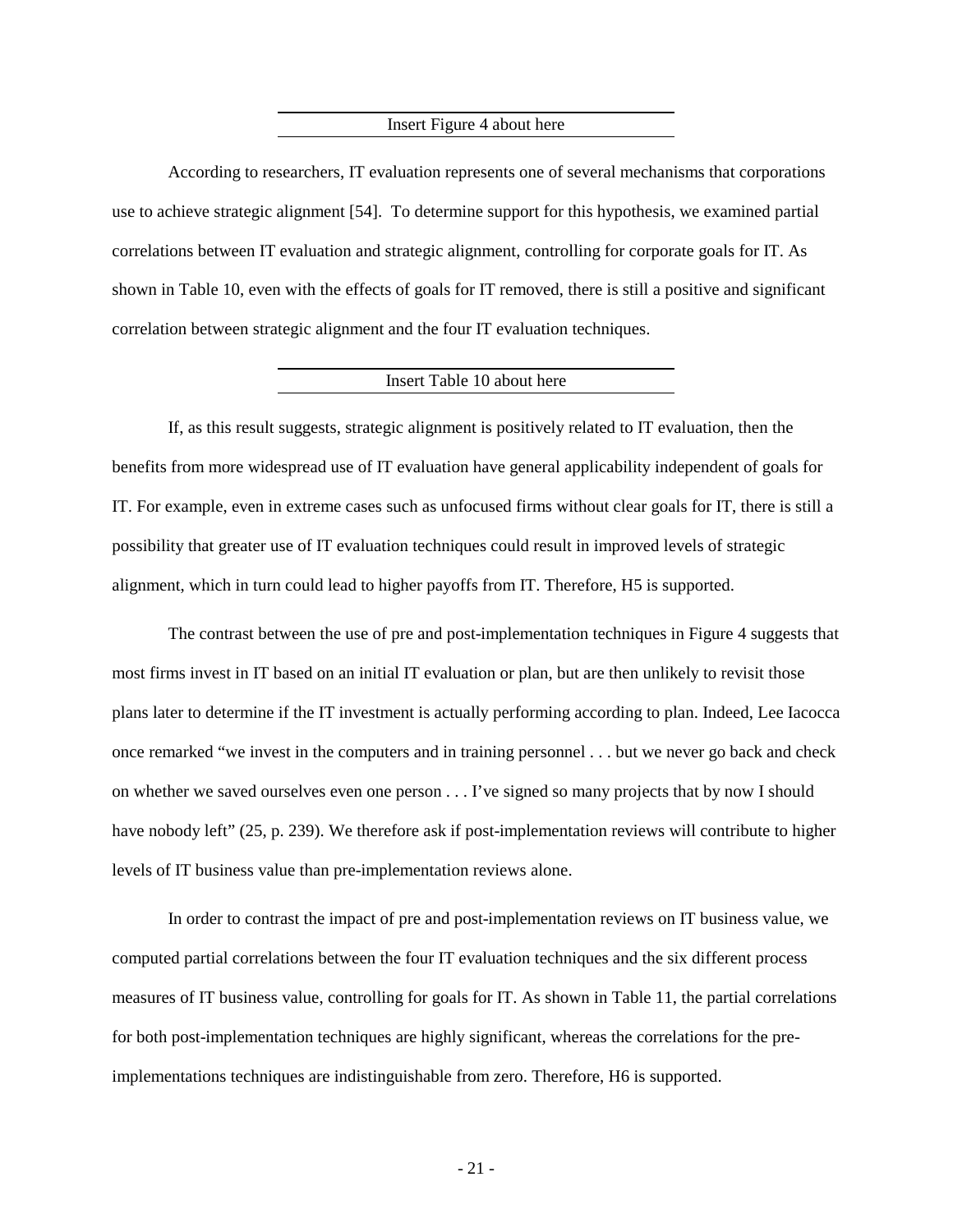#### Insert Table 11 about here

This is a particularly interesting result for several reasons. First, it appears that after controlling for the effects of goals for IT, pre-implementation techniques have virtually no association with processlevel IT payoffs. We interpret this to mean that based on corporations' existing use of pre-implementation techniques – which as shown in Figure 4 is already high – they are unlikely to benefit further from greater use of these techniques. Instead, greater use of post-implementation techniques is more likely to bolster IT payoffs. Therefore, in terms of where marginal efforts should be expended, the most obvious choice is in post-implementation reviews. Second, firms that use post-implementation reviews are in an ideal position to bring "best practice" or lessons learned from these reviews to bear on future IT investment decisions.

#### **Discussion and Managerial Implications**

It is important to summarize the main findings from this research before considering some of their implications. First, we found that business executives in corporations have very different goals for IT meaning that the context or environment in which IT operates is a key factor that should be considered by IS researchers investigating IT payoffs. In that sense, failure to control for goals for IT is tantamount to assuming that all corporations are homogeneous with respect to strategic intent for IT – clearly an erroneous assumption according to our findings.

Second, we found that by analyzing the differences in corporate goals for IT, we could classify firms into four distinct focus types: *unfocused*, *operations-focus*, *market-focus* and *dual-focus*. We consider these four focus type or perspectives to be important since it is likely that goals for IT influence a firm's IT investments, and consequently, the extent to which these investments will contribute to firm performance.

Third, we found that the level of perceived payoffs from IT is directly related to corporate goals for IT. Notably, executives in dual-focus firms perceive the highest level of payoffs from IT investments,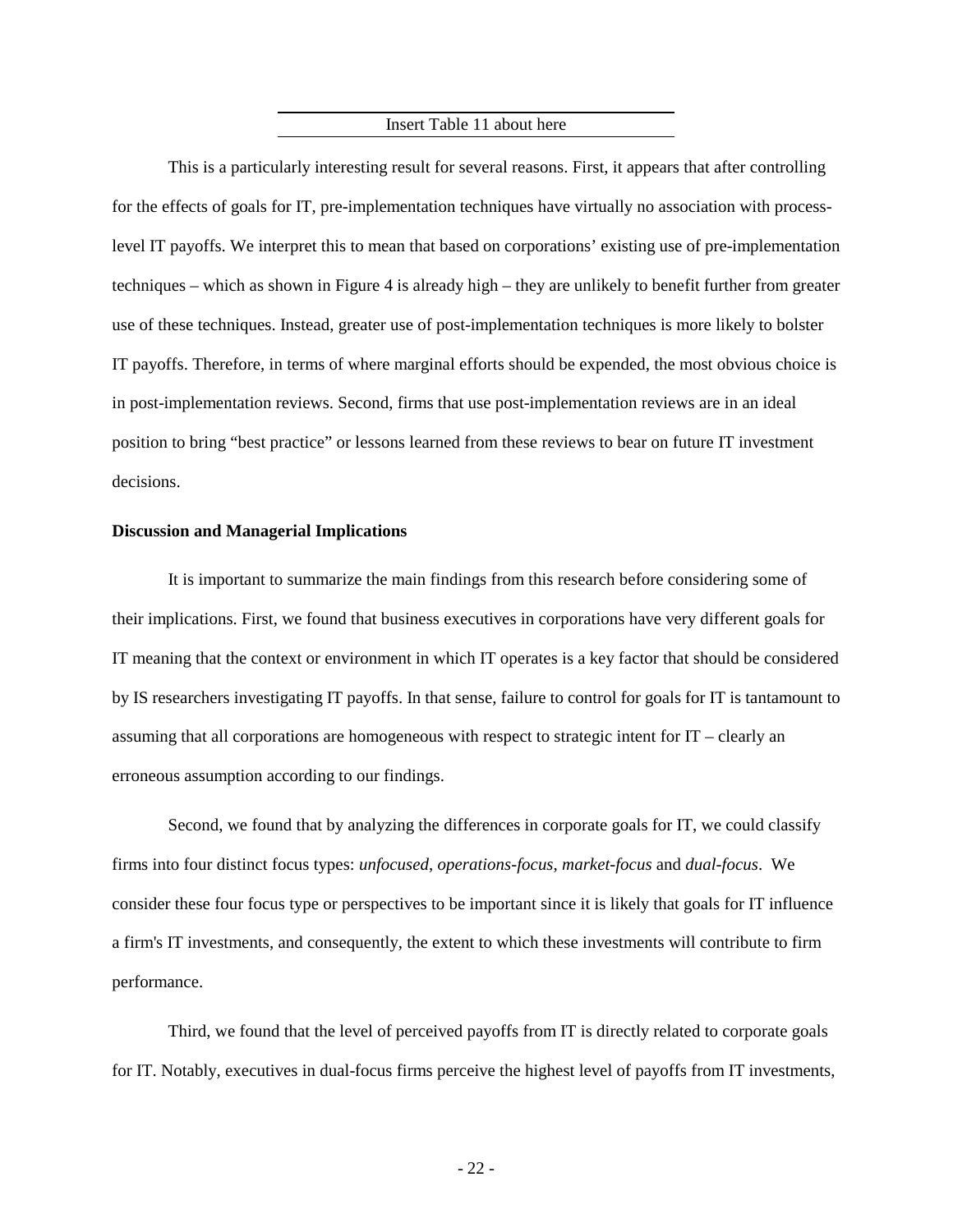followed by market-focus, operations-focus and finally, unfocused firms. This hierarchy or ordering is maintained across the entire breadth of the value chain.

Fourth, we found that the primary locus of IT payoffs is consistent with corporate goals for IT. For example, executives in operations-focus firms perceive their most significant payoffs from IT in production and operations – activities that are central to using IT for operational effectiveness. Similarly, executives in market-focus firms perceive their highest IT payoffs in customer relations, which is again consistent with their goal of using IT to enhance strategic positioning. Furthernore, executives in dualfocus firms perceive their highest IT payoffs at two points, production and operations and customer relations, again consistent with their combined strategic focus.

Finally, we found that specific management practices (strategic alignment and IT evaluation) are strongly associated with perceived payoffs from IT investments. In particular, firms whose IT was closely aligned with the business strategy had higher perceived payoffs from IT while in firms where strategic alignment was weak, perceived IT payoffs were significantly lower. We also found a relationship between IT evaluation and perceived IT payoffs where firms that make extensive use of IT evaluation techniques or post-implementation reviews in particular, had higher perceived payoffs from IT. We also found that IT evaluation techniques can help firms to improve strategic alignment, which in turn can contribute to higher IT payoffs. At the heart of this finding is a fundamental argument that management practices such as post-implementation reviews extend and enhance the ability of the IT organization to learn from its mistakes and to adopt practices which have proven successful in the past. This capacity for learning is key to the discovery of best practices for managing IT investments [52].

**Managerial Implications:** These findings have implications for both IS and business executives. The fact that business executives have different goals for IT means that communication between business and IS executives is necessary to ensure that these goals are fully understood and acted upon. This is fully consistent with research that advocates involving business executives in IS planning [6], or creating a sense of shared IT vision and mutual recognition of business and IS objectives as a way to improve

- 23 -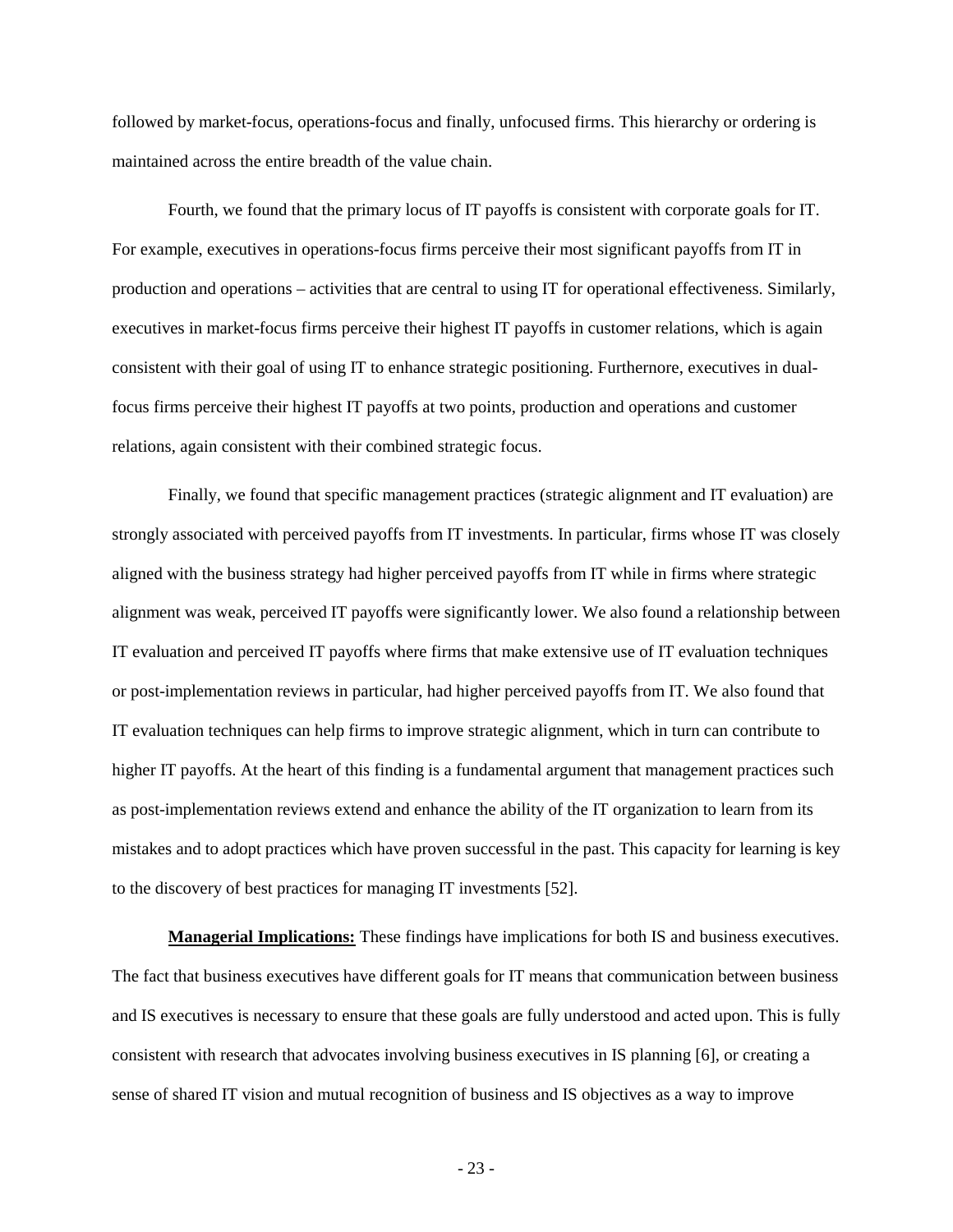strategic alignment [47]. Alternatively, if business and IS executives maintain diverging goals for IT, there is less likelihood that IT investments will benefit the firm. In light of the recent interest in enterprise systems and electronic commerce, the need for closer communication between business and IS executives is especially important for the successful implementation of future IT investments. Clearly, as business executives exercise greater authority and control over IT, their general attitudes towards IT will have an impact on the scale and direction of future IT investment decisions, with downstream implications for IT management practices and eventually IT payoffs.

More broadly, this research indicates that business executives can articulate their goals for IT, and can identify areas within the corporation where IT is creating value. This heightened sense of awareness of how IT can change the fortunes of the corporation points to a genre of business executives who view IT as a valuable business resource to be managed, rather than an overhead expense to be minimized. Yet for business executives who lack clear goals for IT or who seek to minimize or contain IT spending, this research demonstrates that by defining goals for IT that better support the business strategy, they too can expect to realize higher IT payoffs. Thus, rather than being dragged forward reluctantly by competitive necessity, executives in unfocused firms can define goals for IT and direct IT investments to critical areas within the business in order to better manage their existing IT resources.

Finally, business executives should recognize that IT investments must be managed just like any other capital investment. While increased IT spending might be necessary for greater IT business value, it is far from being sufficient. There are clear advantages from adopting IT management practices that ensure a closer alignment between IT and the goals of the business. The pursuit of strategic alignment is not the sole responsibility of the IS function. Indeed, business executives should feel empowered to get involved in IT investment decisions, since they as the main clients of the IS function will be the ones who benefit most from being able to direct IT resources to better support the business strategy.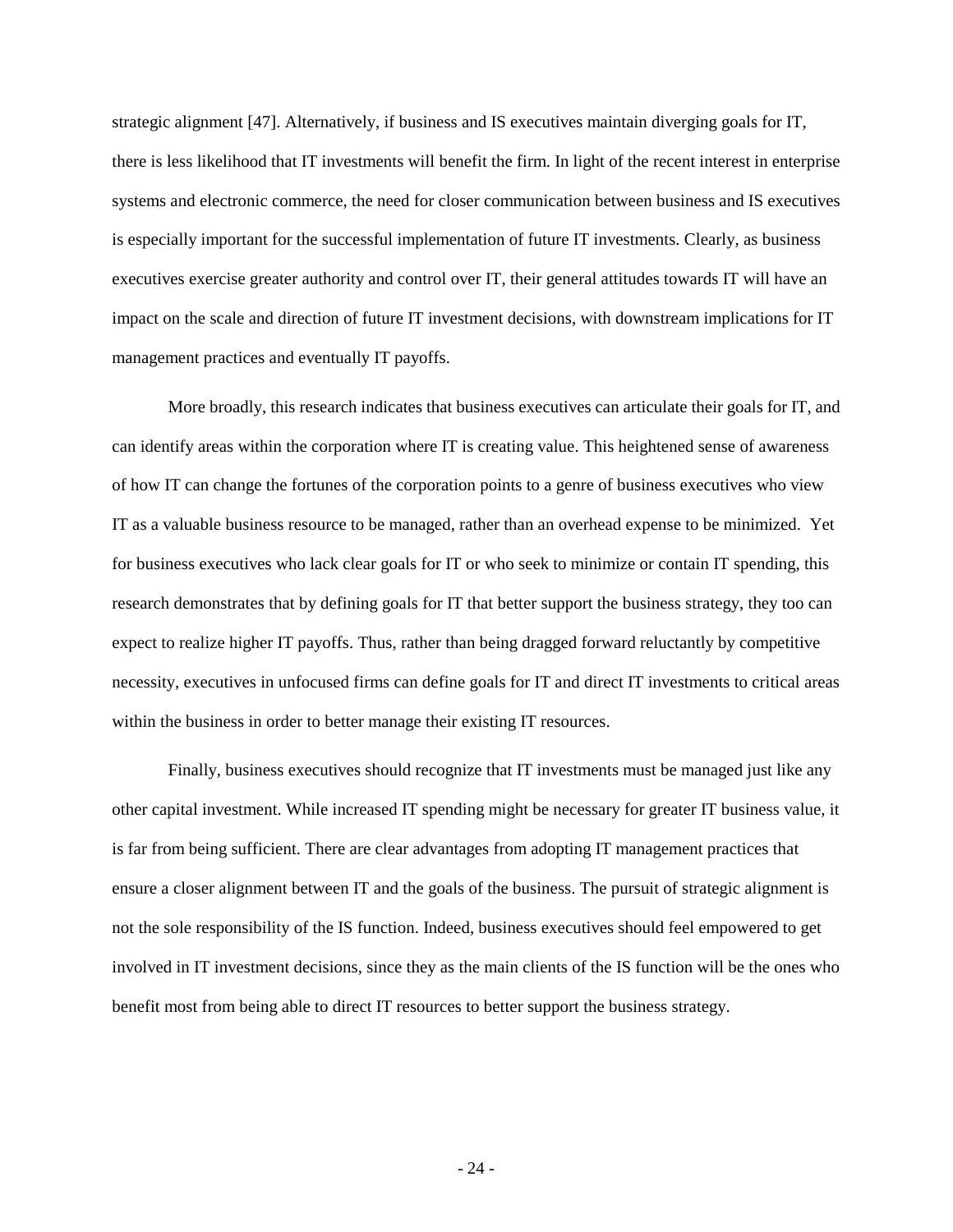# **Conclusion**

This paper makes a number of contributions to the literature on IT business value. Our decision to focus on process-level measures was a direct response to calls for a more inclusive and comprehensive approach to measuring IT business value. Using the value chain to represent the different business processes, we constructed a comprehensive list of survey items to assess the perceived impacts of IT on a set of key business activities at the core of a firm's value system.

Our research also supports the use of executives' perceptions in evaluating IT investment payoffs, though only in the sense that perceptions are a proxy for objective measures of realized IT business value. Contrary to media reports that executives are dissatisfied with IT, this study finds that executives are, with some exceptions, satisfied that their current level of IT spending will help them to achieve their business goals. Furthermore, the goals that these executives espouse for IT investments influences their choice of management practices, which in turn influences the level of perceived IT payoffs. When there are clear goals for IT investment, there is evidence to suggest that IT is positively impacting firm performance at multiple points along the value chain.

Management practices play a central role in creating IT business value, helping to turn strategic intent for IT into position payoffs for the business. For example, our findings suggest that when firms make greater use of post-implementation reviews, executives will perceive higher levels of IT business value. This serves as a clear indication of the benefits that flow from being able to compare the impacts of a specific IT investment against a set of underlying objectives with the possibility of introducing corrective action if necessary. In that sense, the link between strategic alignment and IT payoffs is particularly important, considering that strategic alignment continues to be ranked as the most important issue facing business and IS executives. As corporations strive to realize greater payoffs from IT investments, in the short term this could be achieved through greater strategic alignment, reinforcing the need to specify clear and definitive goals for IT. In the longer term, corporations could consider moving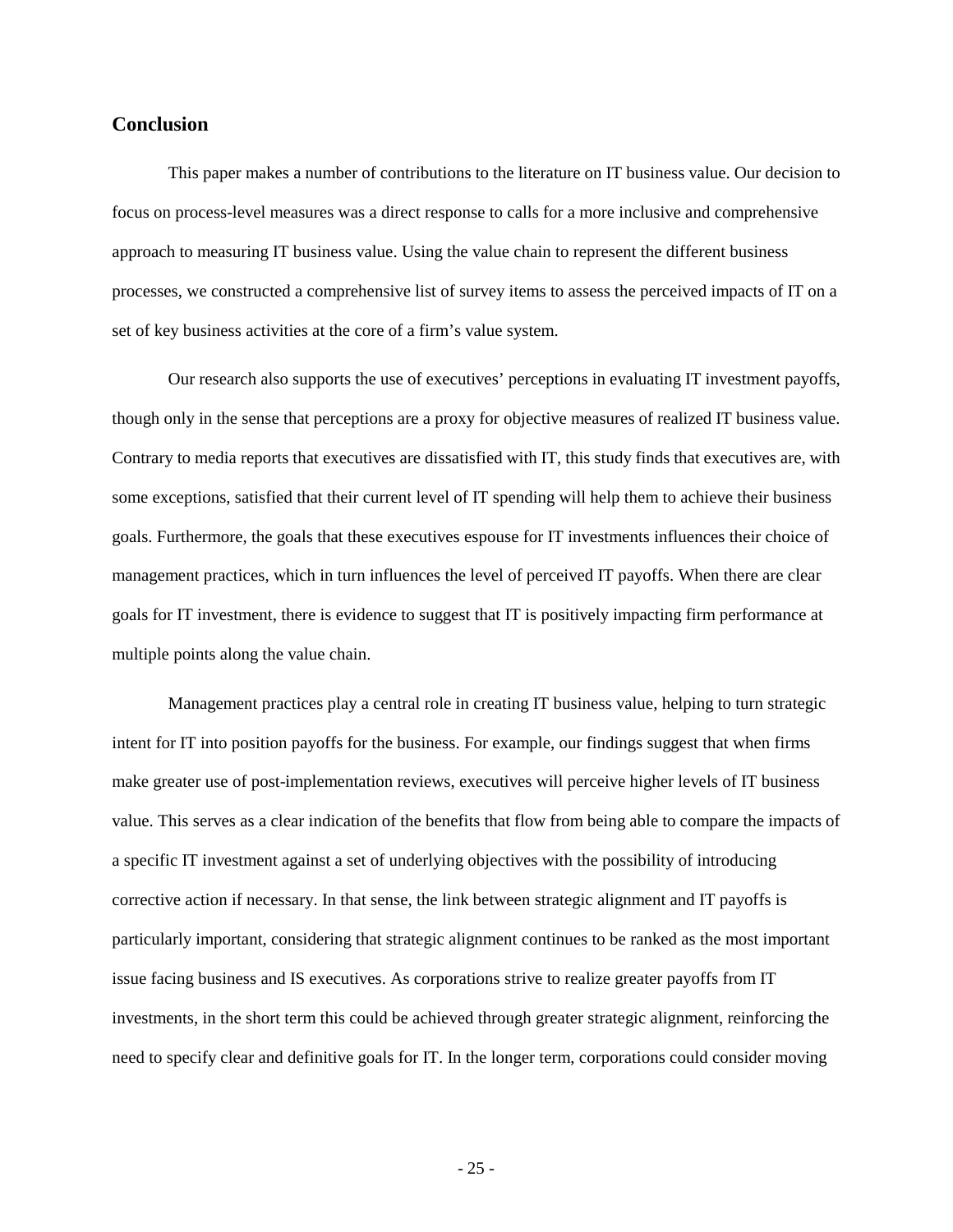towards more strategic or focused goals for IT, where as shown earlier in Figure 3, IT payoffs can be considerably higher.

**Research Limitations and Areas for Further Research:** Although our research uses multiple process-oriented measures of IT business value, we only use a single firm-level measure of strategic alignment. In a future study, we plan to use multiple process-oriented measures of strategic alignment and other management practices in order to better assess the link between management practices and IT business value at the process-level. In addition, a possible limitation of this research is the use of a single respondent in each company. Although previous versions of this research found that multiple respondents were consistent in their evaluation of IT payoffs (implying no significant within-firm differences), the use of multiple respondents is still preferred.

The need to somehow capture or better represent the intangible benefits of IT, is an important challenge for IS researchers. Perceptual measures do not exist in a vacuum in the sense that behind many of the perceptual measures on our survey instrument, stands an array of objective firm-specific measures. Consequently, in order to validate executives' perceptions as a means of providing an accurate assessment of the true underlying payoffs from IT investment, there should be some attempt to correlate perceptual measures with traditional objective (financial and economic) measures.

 Finally, as the strategic impacts of IT in areas such as product and service innovation and customer relations become more important, the need to evaluate these impacts will become a top priority for both IS researchers and practitioners. While this paper provides some general insights into how such an evaluation might proceed, there is a growing need for additional research in this area. We encourage researchers to extend our research on executive perceptions in a way that allows organizations to more easily evaluate the intangible return on IT investments.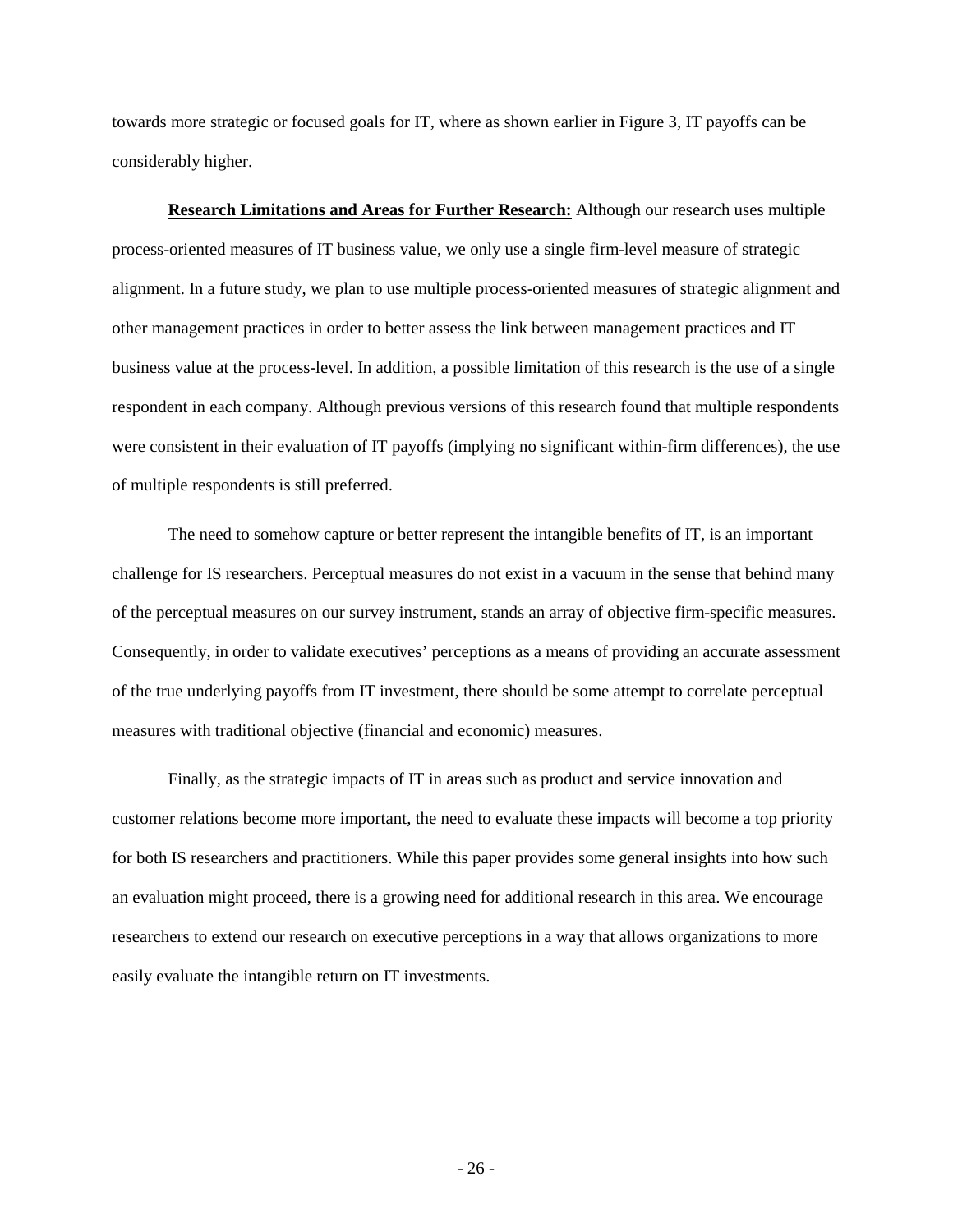# **References**

- 1. Bakos, J.Y., and Treacy, M.E. Information Technology and Corporate Strategy. *MIS Quarterly*, 10, 2 (1986), 107–119.
- 2. Banker, R.D., and Kauffman, R.J. Quantifying the Business Value of Information Technology: An Illustration of the 'Business Value Linkage' Framework. *Working Paper, Stern School of Business, New York University*, 1991.
- 3. Barua, A.; Kriebel, C.H.; and Mukhopadhyay, T. Information Technologies and Business Value: An Analytic and Empirical Investigation. *Information Systems Research*, 6, 1 (1995), 3–23.
- 4. Bollen, K.A. *Structural Equations with Latent Variables*. New York, NY: Wiley, 1989.
- 5. Boynton, A.C.; Zmud, R.W.; and Jacobs, G.C. The Influence of IT Management Practice on IT Use in Large Organizations. *MIS Quarterly*, 18, 3 (1994), 299–318.
- 6. Broadbent, M., and Weill, P. Improving Business and Information Strategy Alignment: Learning from the Banking Industry. *IBM Systems Journal*, 32, 1 (1993), 162–179.
- 7. Brynjolfsson, E. The Productivity Paradox of Information Technology. *Communications of the ACM*, 35, 12 (1993), 66–77.
- 8. Brynjolfsson, E., and Hitt, L. Information Technology as a Factor of Production: The Role of Differences among Firms. *Economics of Innovation and New Technology*, 3, 4 (1995), 183–200.
- 9. Brynjolfsson, E., and Hitt, L. Paradox Lost? Firm-Level Evidence on the Returns to Information Systems Spending. *Management Science*, 42, 4 (1996), 541–558.
- 10. Busch, E.A.; Jarvenpaa, S.L.; Tractinsky, N.; and Glick, W.H. External versus Internal Perspectives in Determining a Firm's Progressive Use of Information Technology. *Proceedings of the Twelfth International Conference on Information Systems*. New York, 1991, 239–250.
- 11. Chan, Y.E.; Huff, S.L.; Barclay, D.W.; and Copeland, D.G. Business Strategy Orientation, Information Systems Orientation and Strategic Alignment. *Information Systems Research*, 8, 2 (1997), 125–150.
- 12. Compass Group. *International IT Survey Census*. Rotterdam, The Netherlands: Compass Publishing BV, 1999.
- 13. Computer Sciences Corporation. *Critical Issues in Information Systems Management*, 1998.
- 14. Crowston, K., and Treacy, M.E. Assessing the Impacts of Information Technology on Enterprise Level Performance. *Proceedings of the Seventh International Conference on Information Systems*. San Diego, 1986, 377–388.
- 15. Davis, G.B., and Olson, M.H. *Management Information Systems*. New York, NY: McGraw-Hill, 1985.
- 16. DeLone, W.H., and McLean, E. R. Information Systems Success: The Quest for the Dependent Variable. *Information Systems Research*, 3, 1 (1992), 60–95.
- 17. Dewan, S., and Min, C. The Substitution of Information Technology for Other Factors of Production: A Firm Level Analysis. *Management Science*, 43, 12 (1997), 1660–1675.
- 18. Earl, M. *Management Strategies for Information Technology*. London: Prentice Hall, 1989.
- 19. Economist Intelligence Unit (EIU). *Assessing the Strategic Value of Information Technology*. New York, NY: EIU, 1999.
- 20. Grover, V.; Teng, J.; Segars, A.H.; and Fiedler, K. The Influence of Information technology Diffusion and Business Process Change on Perceived Productivity: The IS Executive's Perspective. *Information and Management*, 34, 3 (1998), 141–159.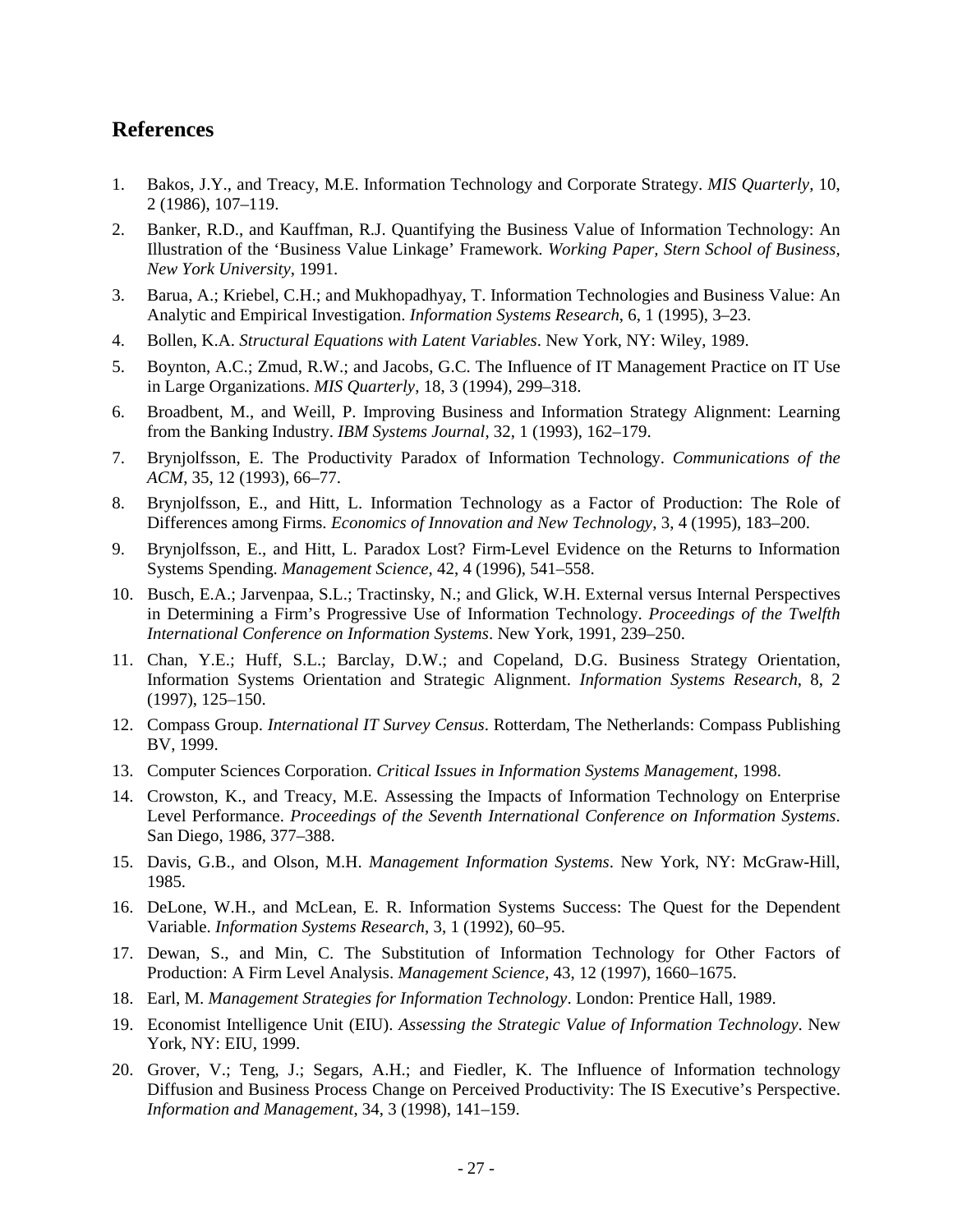- 21. Henderson, J.C., and Venkatraman, N. Strategic Alignment: Leveraging Information Technology for Transforming Organizations. *IBM Systems Journal*, 32, 1 (1993), 4–16.
- 22. Hitt, L., and Brynjolfsson, E. Information Technology and Internal Firm Organization: An Exploratory Analysis. *Journal of Management Information Systems*, 14, 2 (1997), 81–101.
- 23. Hitt, L., and Brynjolfsson, E. Beyond Computation: Information Technology, Organizational Transformation and Business Performance. *Working Paper, The Wharton School*, 1998.
- 24. Gurbaxani, V., and Whang, S. The Impacts of Information Technology on Organizations and Markets. *Communications of the ACM*, 34, 1 (1991), 59–73.
- 25. Iacocca, L. *Talking Straight*. New York, NY: Bantam Books, 1988.
- 26. Ives, B., and Learmonth, G.P. The Information System as a Competitive Weapon. *Communications of the ACM*, 27, 12 (1984), 1193–1201.
- 27. Ives, B., and Mason, R. Can Information Technology Revitalize Your Customer Service? *Academy of Management Executive*, 4, 4 (1990), 52–69.
- 28. Jarvenpaa, S.L., and Ives, B. Executive Involvement and Participation in the Management of IT. *MIS Quarterly*, 15, 2 (1991), 205–227.
- 29. Kauffman, R.J., and Kriebel, C.H. Modeling and Measuring the Business Value of Information Technologies. In P. Strassmann; P. Berger; B. Swanson; C. Kriebel; and R. Kauffman (eds), *Measuring the Business Value of IT*. Washington, DC: ICIT Press, 1988.
- 30. Kelley, M.R. Productivity and Information Technology: The Elusive Connection. *Management Science*, 40, 11 (1994), 1406–1425.
- 31. Lawrence, P.R., and Lorsch, J.W. *Organization and Environment: Managing Differentiation and Integration*. Boston, MA: Harvard Business School Press, 1986.
- 32. Lichtenberg, F.R. The Output Contributions of Computer Equipment and Personnel: A Firm-Level Analysis. *Economic Innovations and New Technology,* 3 (1995), 201–217.
- 33. Lucas, H.C. *Information Technology and the Productivity Paradox: Assessing the Value of Investing in IT*. New York, NY: Oxford University Press, 1999.
- 34. Luftman, J. Applying the Strategic Alignment Model. In J. Luftman (ed), *Competing in the Information Age: Strategic Alignment in Practice*. New York, NY: Oxford University Press, 1996.
- 35. McFarlan, W. Information Technology Changes the Way You Compete. *Harvard Business Review,*  62, 3 (1984), 98–103.
- 36. Mahmood, M.A., and Soon, S. K. A Comprehensive Model for Measuring the Potential Impact of Information Technology on Organizational Strategic Variables. *Decision Sciences*, 22, 4 (1991), 869–897.
- 37. Malone, T.W. Modeling Coordination in Organizations and Markets. *Management Science*, 33, 10 (1987), 1317–1332.
- 38. Mooney, J.G.; Gurbaxani, V.; and Kraemer, K.L. A Process-Oriented Framework for Assessing the Business Value of Information Technology. *Proceedings of the Sixteenth International Conference on Information Systems*. Amsterdam, 1995, 17–27.
- 39. Mukhopadhyay, T.; Kekre, S.; and Kalathur, S. Business Value of Information Technology: A Study of Electronic Data Interchange. *MIS Quarterly*, 19, 2 (1995), 137–156.
- 40. Pennings, J.M., and Buitendam, A. *New Technology as Organizational Innovation*. Cambridge, MA: Ballinger Publishing Company, 1987.
- 41. Pine, B.J.; Peppers, D.; and Rogers, M. Do You Want to Keep Your Customer Forever? *Harvard Business Review*, 73, 2 (1995), 103–108.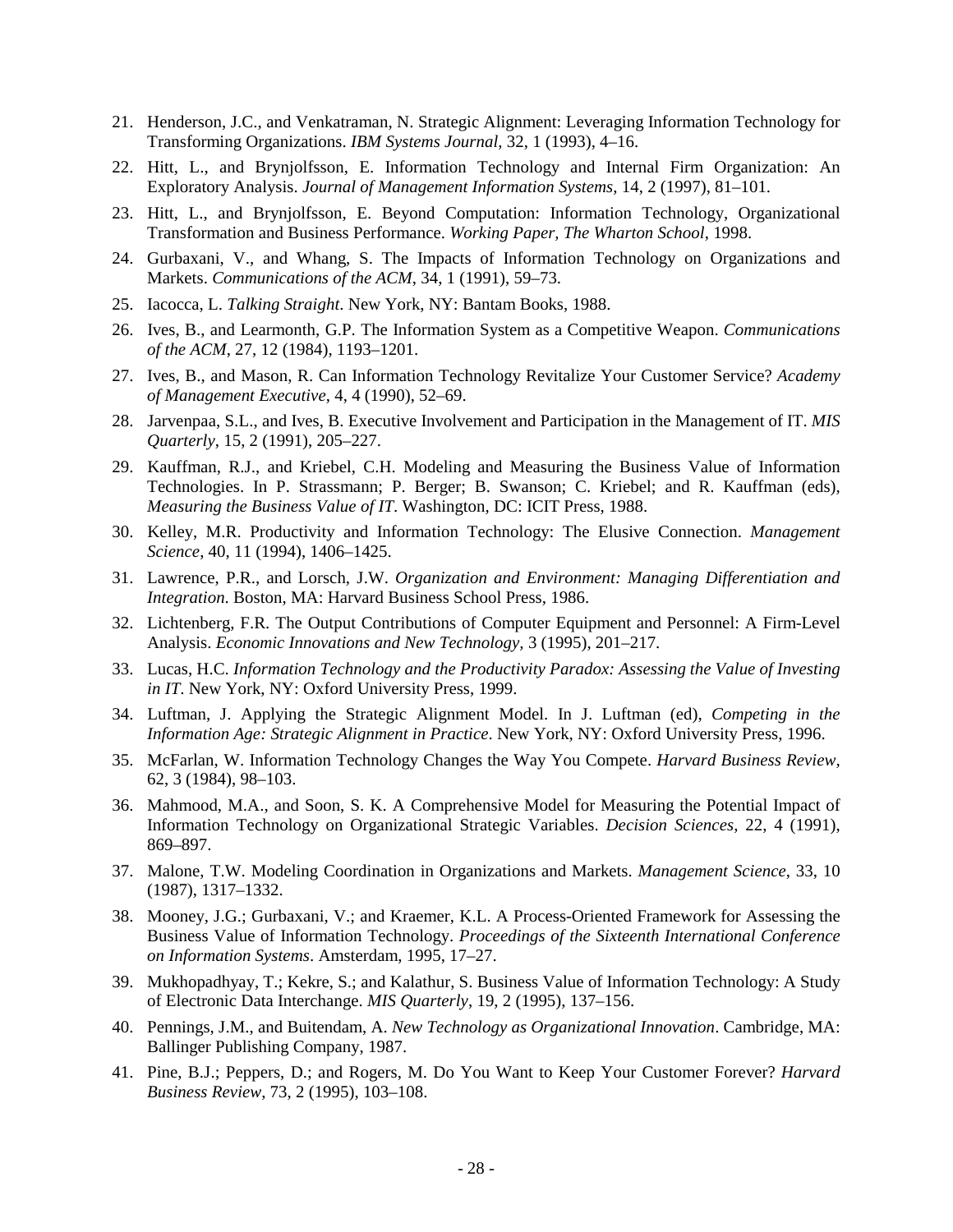- 42. Porter, M.E. *Competitive Advantage*. New York, NY: Free Press, 1985.
- 43. Porter, M.E. What is Strategy? *Harvard Business Review*, 74, 6 (1996), 61–77.
- 44. Porter, M.E., and Millar, V.E. How Information Gives You Competitive Advantage. *Harvard Business Review*, 63, 4 (1985), 149–160.
- 45. Premkumar, G., and King, W.R. An Empirical Assessment of Information Systems Planning and the Role of Information Systems in Organizations. *Journal of Management Information Systems*, 9, 2 (1992), 99–125.
- 46. Raghunathan, B., and Raghunathan, T.S. Planning Implications of the Information Systems Strategic Grid: An Empirical Investigation. *Decision Sciences*, 21, 2 (1990), 287–300.
- 47. Reich, B.H., and Benbasat, I. Measuring the Linkage Between Business and Information Technology Objectives. *MIS Quarterly*, 20, 1 (1996), 55–81.
- 48. Rockart, J.F., and Flannery, L.S. The Management of End User Computing. *Communications of the ACM*, 26, 10 (1983), 776–784.
- 49. Sethi, V., and Carraher, S. Developing Measures for Assessing the Organizational Impact of Information Technology: A Comment on Mahmood and Soon's Paper. *Decisions Sciences*, 24, 4 (1993), 867–877.
- 50. Sethi, V., and King, W.R. Development of Measures to Assess the Extent to Which an Information Technology Application Provides Competitive Advantage. *Management Science*, 40, 12 (1994), 1601–1627.
- 51. Stabell, C., and Fjeldstad, Ø. Configuring Value for Competitive Advantage: On Chains, Shops and Networks. *Strategic Management Journal*, 19, 5 (1998), 413–437.
- 52. Strassmann, P. A. *The Squandered Computer: Evaluating the Business Alignment of Information Technologies*. New Canaan, CT: Information Economics Press, 1997.
- 53. Tallon, P.; Gurbaxani, V.; and Kraemer, K.L. Fact or Fiction: The Reality Behind Executive Perceptions of IT Business Value. *Working Paper, University of California, Irvine*, 1998.
- 54. Venkatraman, N.; Henderson, J.C.; and Oldach, S.H. Continuous Strategic Alignment: Exploiting IT Capabilities for Competitive Success. *European Management Journal*, 11, 2 (1993), 139–149.
- 55. Venkatraman, N., and Ramanujam, V. Measurement of Business Economic Performance: An examination of Method Convergence. *Journal of Management*, 13, 1 (1987), 109–122.
- 56. Violino, R. Measuring Value: Return on Investment. *Information Week*, June 30, 1997, 36–44.
- 57. Watson, R. T. Influences on the IS Manager's Perceptions of Key Issues: Information Scanning and the Relationship with the CEO. *MIS Quarterly*, 14, 2 (1990), 217–231.
- 58. Woolfe, R. The Path to Strategic Alignment. *Information Strategy: The Executive's Journal*, 9, 2 (1993), 13–23.
- 59. Wilson, D. Assessing the Impact of Information Technology on Organizational Performance. In R.D. Banker; R.J. Kauffman; and M.A. Mahmood (eds), *Strategic Information Technology Management: Perspectives on Organizational Growth and Competitive Advantage*. Harrisburg, PA: Idea Group Publishing, 1993.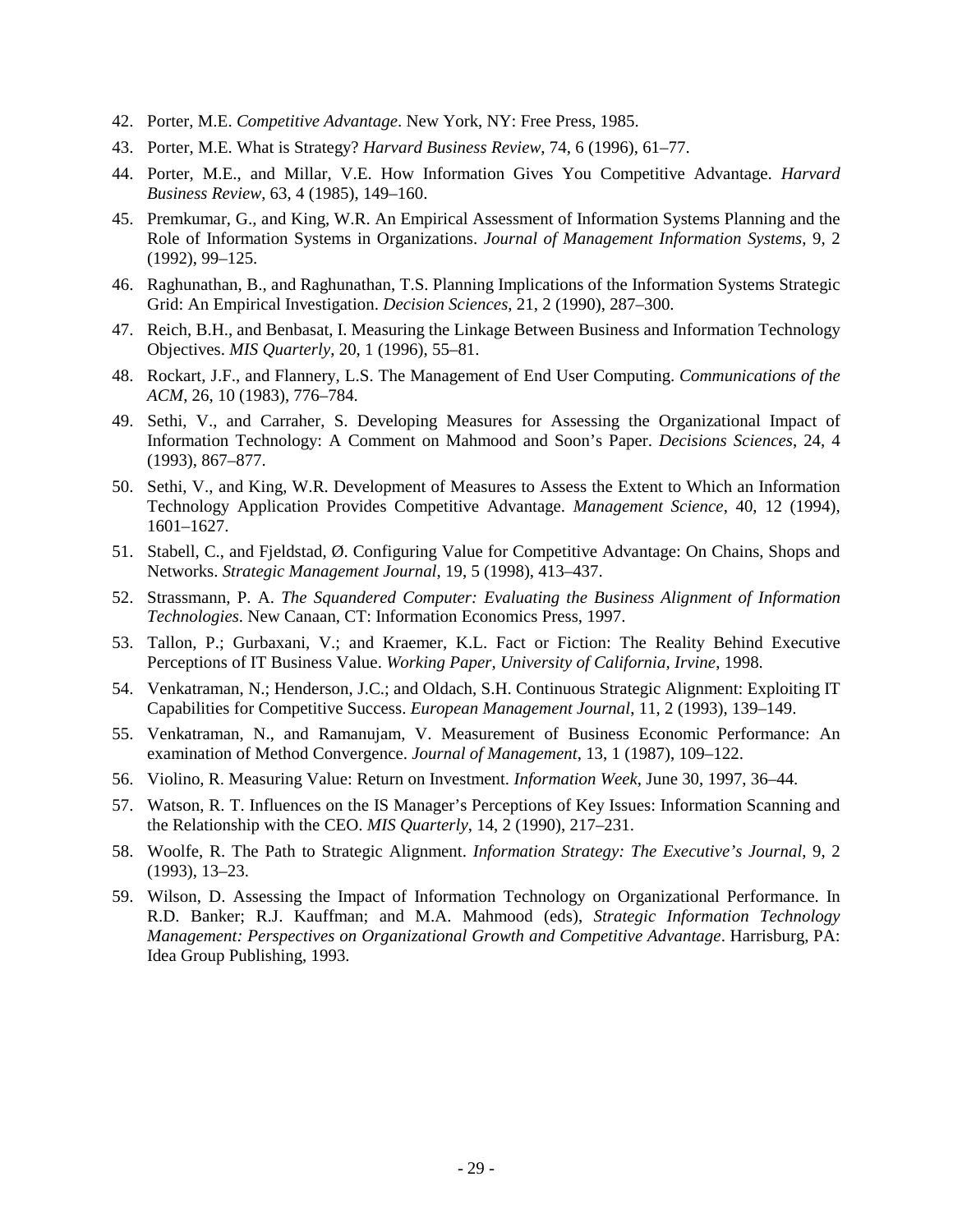# **APPENDIX: IT Business Value Questionnaire**

# *Current Goals for IT investments*

What are your current goals for IT? Please evaluate the following statements.

|                                                                         |              | Do not agree |   |                | Agree Completely |                       |     |  |
|-------------------------------------------------------------------------|--------------|--------------|---|----------------|------------------|-----------------------|-----|--|
| In our organization $\ldots$                                            |              |              | 3 | 4              | 5                | 6                     |     |  |
| IT should reduce our costs and increase quality and speed               |              |              |   |                |                  |                       |     |  |
| IT should enhance the effectiveness of our overall performance          |              |              |   |                |                  |                       |     |  |
| IT should extend our market and geographic reach                        |              |              |   |                |                  |                       |     |  |
| IT should help us to change industry and market practices               |              |              |   |                |                  |                       |     |  |
| <b>Management Practices</b>                                             |              |              |   |                |                  |                       |     |  |
|                                                                         |              | No Support   |   |                |                  | <b>Strong Support</b> |     |  |
| <b>Strategic Alignment</b>                                              |              | 2            | 3 | $\overline{4}$ | 5                | 6                     |     |  |
| Does the IT strategy support your business strategy?                    |              |              |   |                |                  |                       |     |  |
| <b>IT Evaluation</b>                                                    |              |              |   |                |                  |                       |     |  |
|                                                                         |              | Never used   |   |                | Use is mandatory |                       |     |  |
| What processes do senior managers use to evaluate major IT investments? | $\mathbf{1}$ |              |   | 2 3 4 5        |                  | 6                     | - 7 |  |
| Pre-Implementation                                                      |              |              |   |                |                  |                       |     |  |
| Executive management reviews of large spending proposals                |              |              |   |                |                  |                       |     |  |
| Justification before purchase                                           |              |              |   |                |                  |                       |     |  |
| Post-Implementation                                                     |              |              |   |                |                  |                       |     |  |
| Formal reviews after implementation                                     |              |              |   |                |                  |                       |     |  |
| Regular reviews by business units                                       |              |              |   |                |                  |                       |     |  |
|                                                                         |              |              |   |                |                  |                       |     |  |

# *IT Business Value*

*How does IT boost company performance in the following areas? Restrict your appraisal to value already realized rather than value expected in the future.* 

#### **Does Information Technology...**

| Low Impact |  |  | <b>High Impact</b> |  |  |  |
|------------|--|--|--------------------|--|--|--|
|            |  |  |                    |  |  |  |

|  | <b>Process Planning and Support</b> |
|--|-------------------------------------|
|  |                                     |

- PPS1 Improve internal communication and coordination
- PPS2 Strengthen strategic planning
- PPS3 Enable your company to adopt new organizational structures
- PPS4 Improve management decision making
- PPS5 Streamline business processes

#### **Supplier Relations (Inbound Logistics)**

- SR1 Help your corporation gain leverage over its suppliers
- SR2 Help reduce variance in supplier lead times
- SR3 Help develop close relationships with suppliers
- SR4 Improve monitoring of the quality of products / services from suppliers
- SR5 Enable electronic transactions with suppliers

#### **Production & Operations**

- PO1 Improve production throughput or service volumes
- PO2 Enhance operating flexibility
- PO3 Improve the productivity of labor
- PO4 Enhance utilization of equipment
- PO5 Reduce cost of tailoring products or services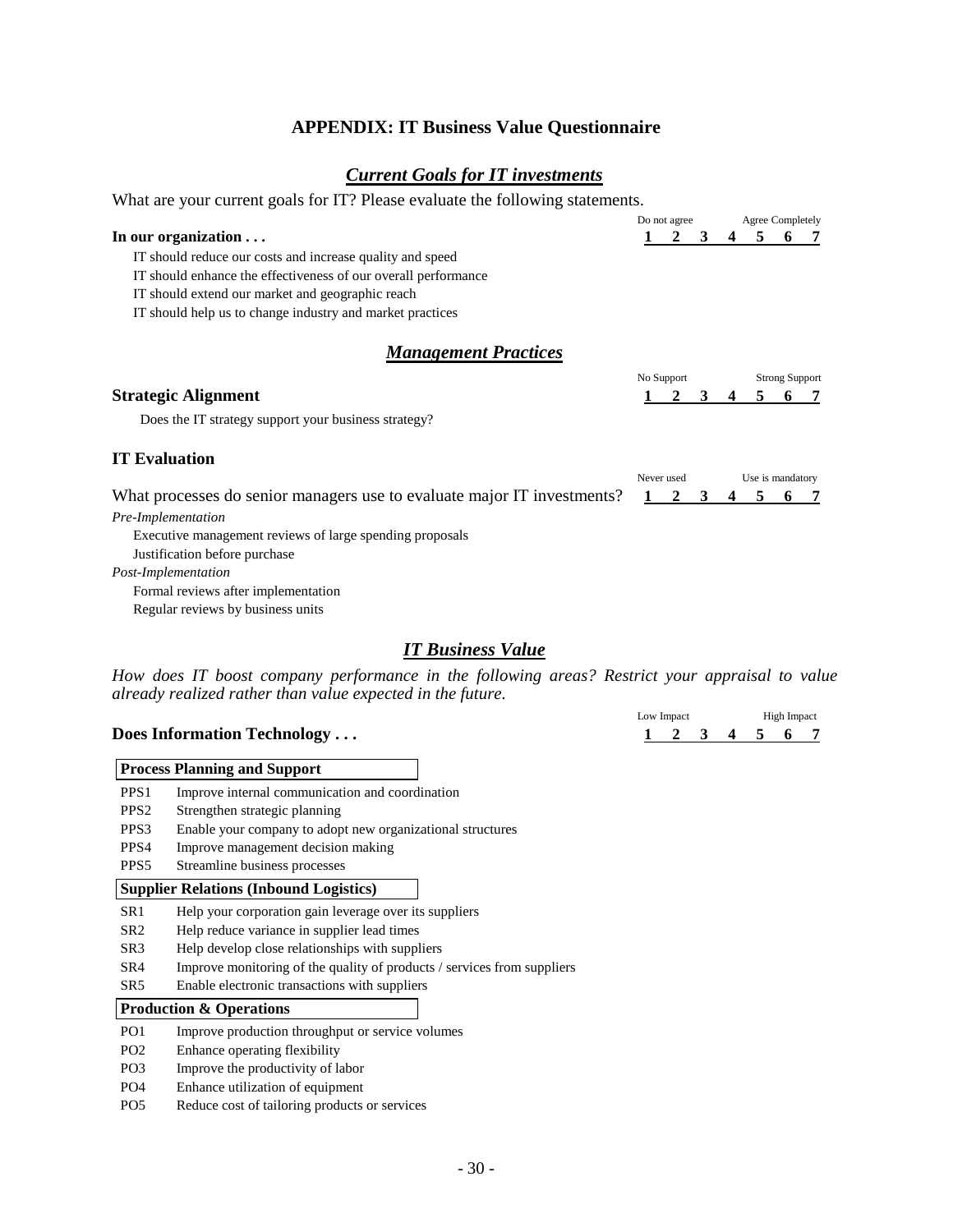# *Continued*

#### **Does Information Technology...**

| Low Impact |  |  |  | High Impact |  |
|------------|--|--|--|-------------|--|
|            |  |  |  |             |  |

#### **Product & Service Enhancement**

- PSE1 Enhance the value of products/services by embedding IT in them
- PSE2 Decrease the cost of designing new products/services
- PSE3 Reduce the time to market for new products/services
- PSE4 Enhance product / service quality
- PSE5 Support product / service innovation

#### **Sales & Marketing Support**

- SMS1 Enable the identification of market trends
- SMS2 Increase the ability to anticipate customer needs
- SMS3 Enable sales people to increase sales per customer
- SMS4 Improve the accuracy of sales forecasts
- SMS5 Help track market response to pricing strategies

#### **Customer Relations (Outbound Logistics)**

- CR1 Enhance the ability to provide after-sales service and support
- CR2 Enhance the flexibility and responsiveness to customer needs
- CR3 Improve the distribution of goods and services
- CR4 Enhance the ability to attract and retain customers
- CR5 Enable you to support customers during the sales process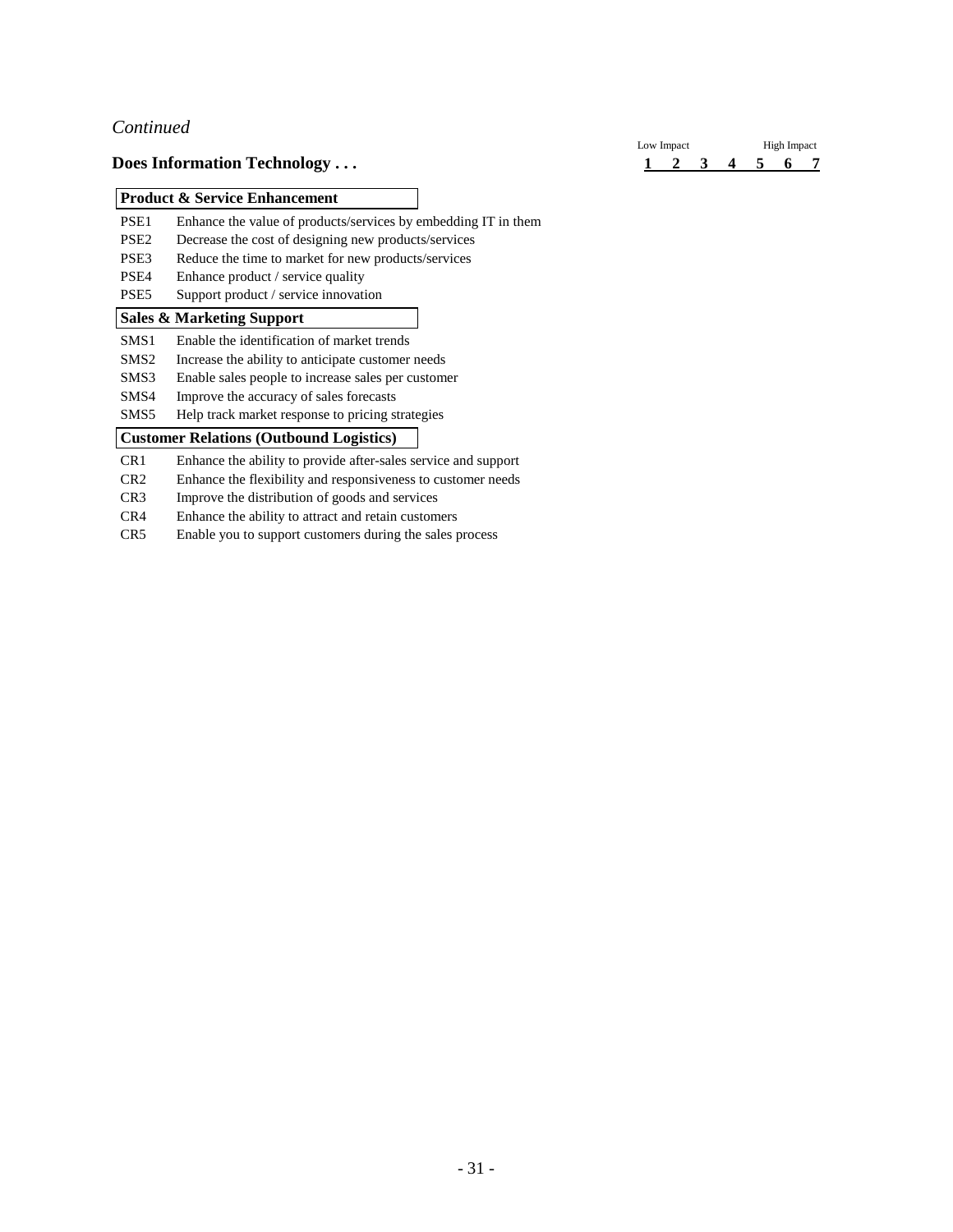# **Table 1. Dimensions of IT Business Value: A Review of the Research Literature**

#### **Process Planning and Support**

IT improves planning and decision making by improving organizational communication and coordination and by enhancing organizational flexibility [1].

#### **Supplier Relations (Inbound Logistics)**

Use IT to coordinate supplier linkages and reduce search costs [35].

IT can improve communication (EDI), quality control (TQM) and delivery techniques (EDI/JIT), leading to competitive advantage [39].

#### **Production & Operations**

Use IT to deliver enhanced manufacturing techniques through computer-aided design [30].

Improvements in the production process can lead to economies of scale in the delivery of products and services [2, 37, 42].

Incorporating IT into the end product [26, 44], and the use of advanced manufacturing processes can enable a greater range of products and services [40].

#### **Product & Service Enhancement**

IT can be used in the development of new products and services [3].

IT can enable products and services to be uniquely differentiated in a variety of ways [1].

#### **Sales & Marketing Support**

The development of new products and services can enable an organization to identify and serve new market segments [41].

IT can be used to track market trends and responses to marketing programs [44].

#### **Customer Relations (Outbound Logistics)**

IT can be used to establish, sustain and improve relationships with customers [26].

Improving customer relations can result in improved market share [42].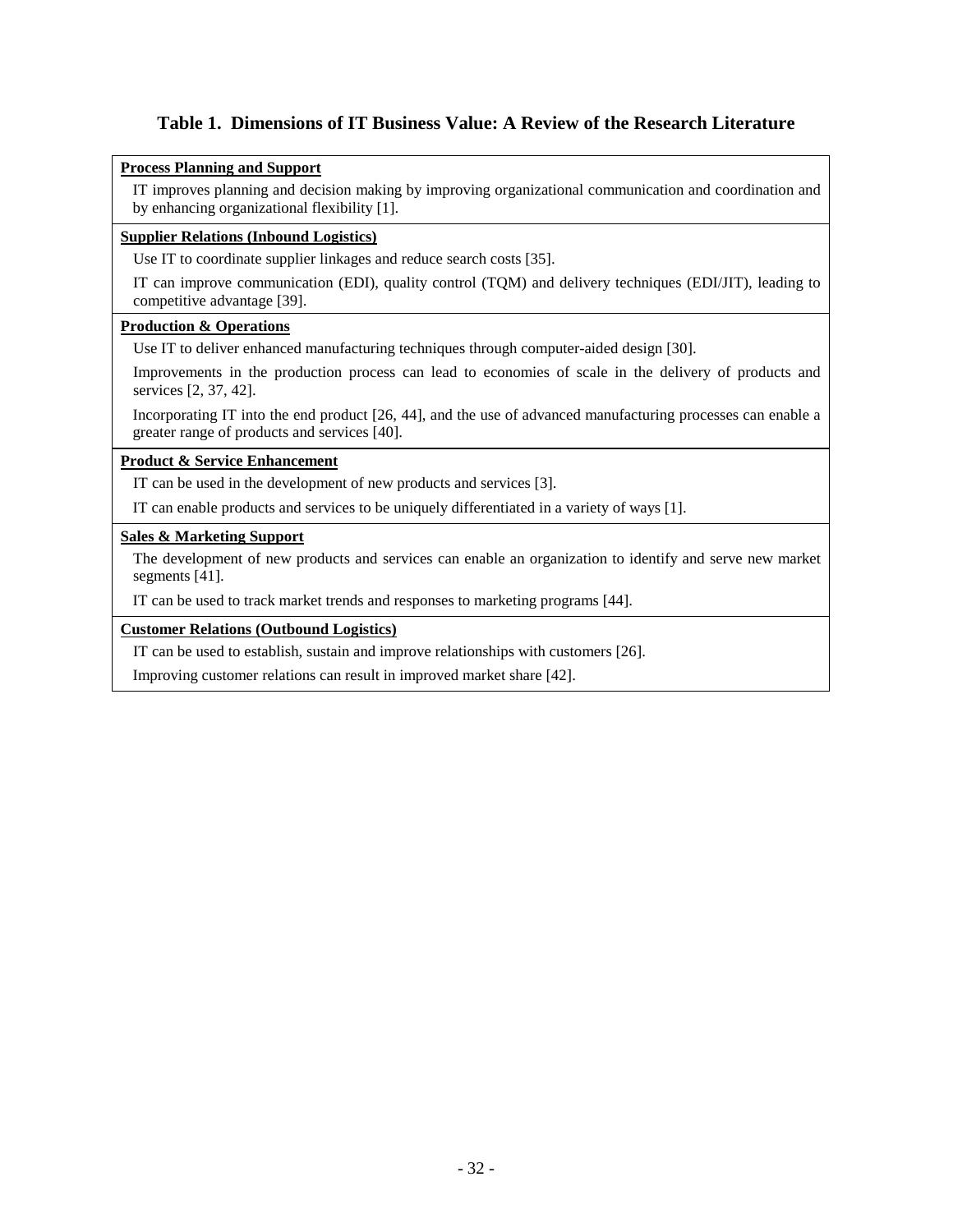| <b>Business Strategy</b>         | <b>Goals for IT</b>                           |
|----------------------------------|-----------------------------------------------|
| <b>Operational Effectiveness</b> | <i>Internal</i>                               |
| Efficiency                       | Reduce costs, increase productivity and speed |
| Effectiveness                    | Enhance overall organizational effectiveness  |
| <b>Strategic Positioning</b>     | External                                      |
| Reach                            | Extend existing market and geographic reach   |
| Structure                        | Change industry or market practices           |

**Table 2. Linking Business Strategy with Corporate Goals for IT**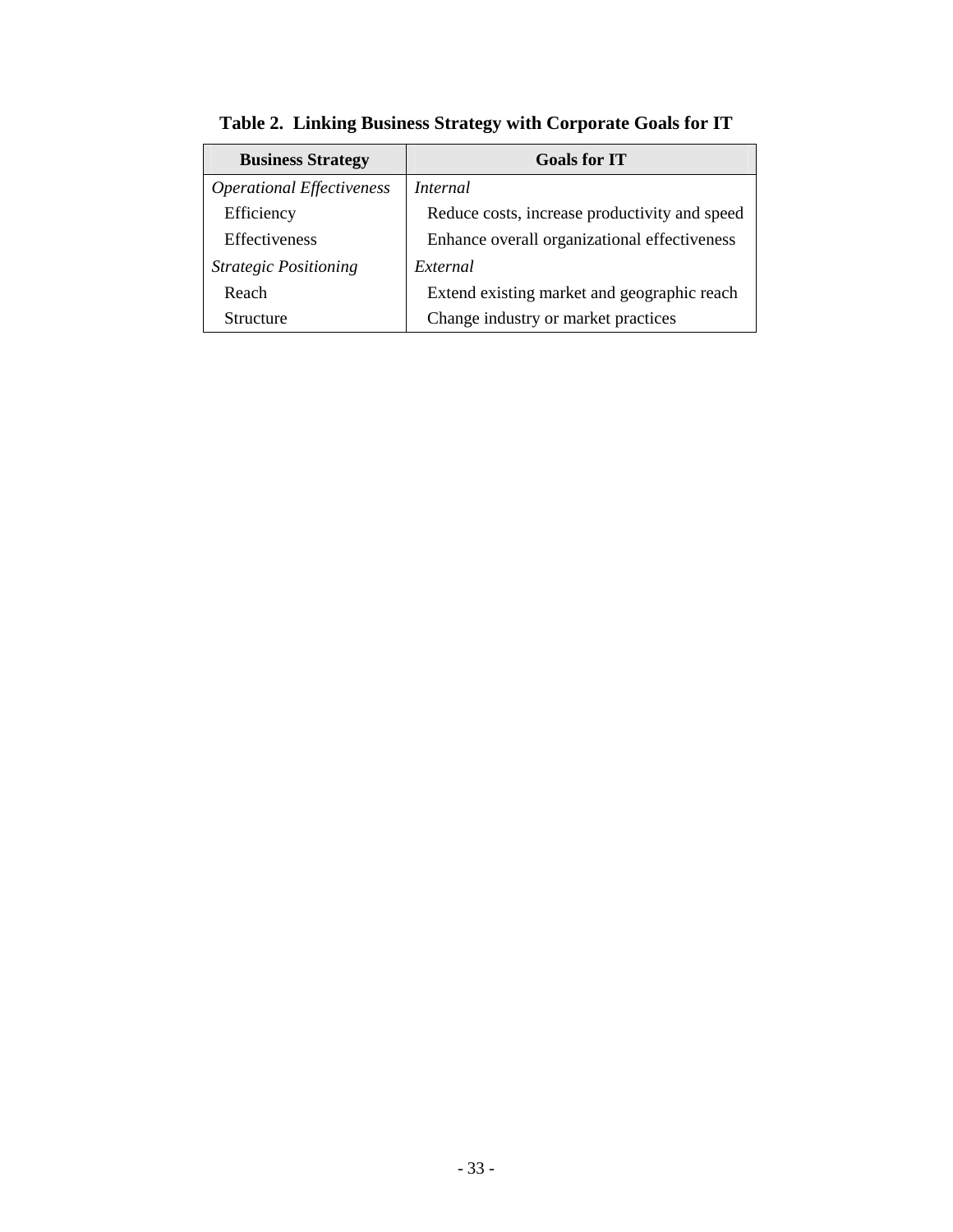| Variable                         | <b>Frequency</b> | <b>Percent</b> |
|----------------------------------|------------------|----------------|
| <b>Location</b>                  |                  |                |
| North America                    | 183              | 60.2           |
| Europe                           | 78               | 25.7           |
| Asia                             | 43               | 14.1           |
| Revenues (1997)                  |                  |                |
| Less than \$500m                 | 112              | 36.8           |
| $$500m - $1b$                    | 41               | 13.5           |
| $$1b - $5b$                      | 67               | 22.1           |
| $$5b - $10b$                     | 39               | 12.8           |
| More than \$10b                  | 45               | 14.8           |
| <b>Industry Group</b>            |                  |                |
| Manufacturing                    | 128              | 42.1           |
| Wholesale / Retail Trade         | 39               | 12.8           |
| Telecommunications / Utilities   | 19               | 6.3            |
| Finance, Insurance & Real Estate | 52               | 17.1           |
| Business & Professional Services | 66               | 21.7           |
| <b>Respondents</b>               |                  |                |
| <b>CEO</b>                       | 38               | 12.5           |
| <b>CFO</b>                       | 37               | 12.2           |
| <b>Vice President</b>            | 86               | 28.3           |
| Director                         | 85               | 28.0           |
| Senior Manager                   | 43               | 14.1           |
| Other                            | 15               | 4.9            |

**Table 3. Characteristics of the Sample (N=304)**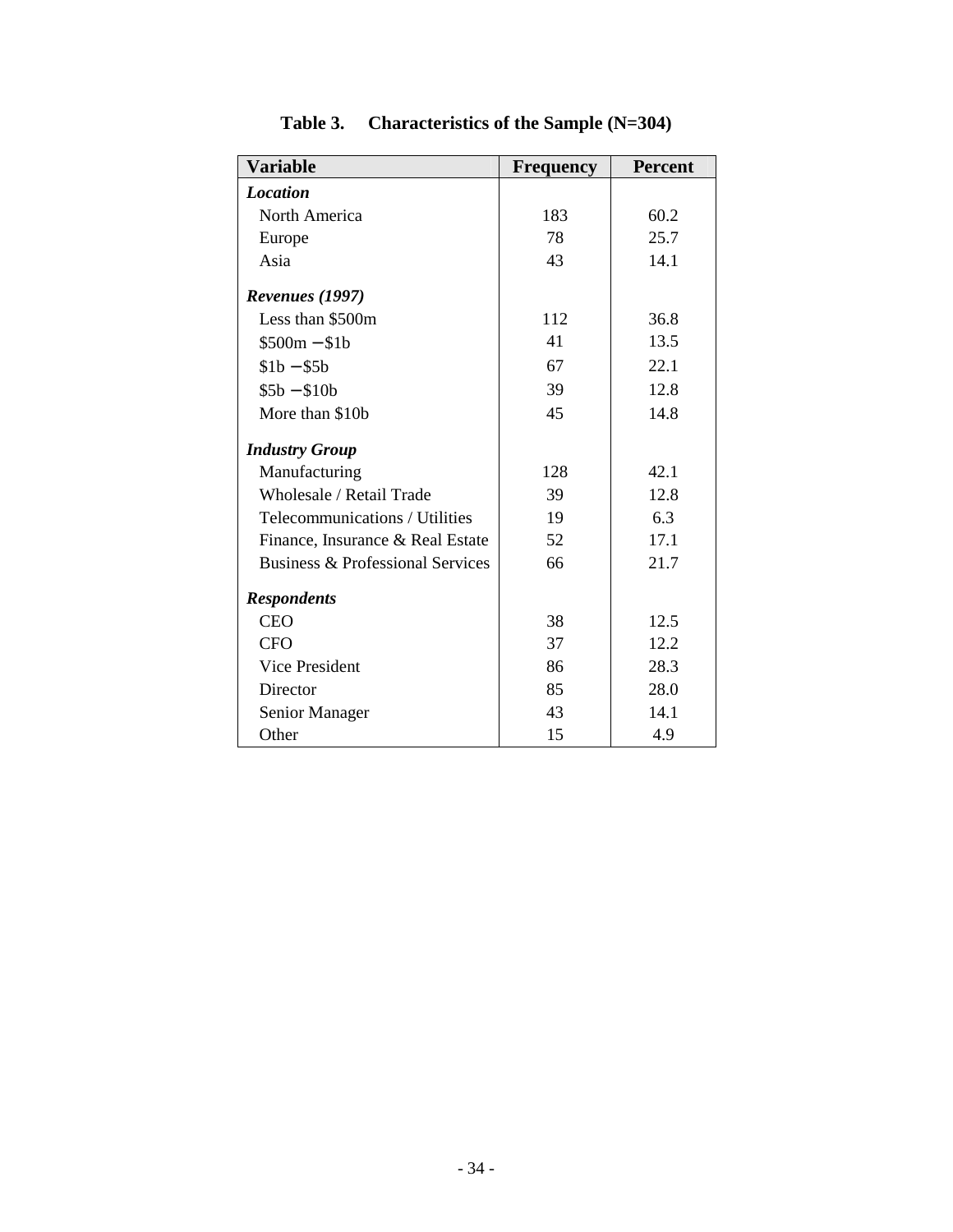|                   |        | <b>Discriminant Analysis</b> |                |            |    |            |  |  |  |                  |
|-------------------|--------|------------------------------|----------------|------------|----|------------|--|--|--|------------------|
| <b>Focus Type</b> | Actual | <b>Predicted</b>             | <b>Correct</b> |            |    |            |  |  |  | <b>Incorrect</b> |
| Unfocused         | 48     | 47                           | 39             | $(81.3\%)$ | 8  | (18.7%)    |  |  |  |                  |
| Operations-focus  | 138    | 139                          | 122            | $(88.4\%)$ | 17 | $(11.6\%)$ |  |  |  |                  |
| Market-focus      | 25     | 14                           | 11             | $(44.0\%)$ | 3  | $(56.0\%)$ |  |  |  |                  |
| Dual-focus        | 93     | 104                          | 86             | $(92.5\%)$ | 18 | $(7.5\%)$  |  |  |  |                  |
| Total             | 304    | 304                          | 258            | $(84.9\%)$ | 46 | $(15.1\%)$ |  |  |  |                  |

**Table 4. Discriminant Analysis on Goals for IT**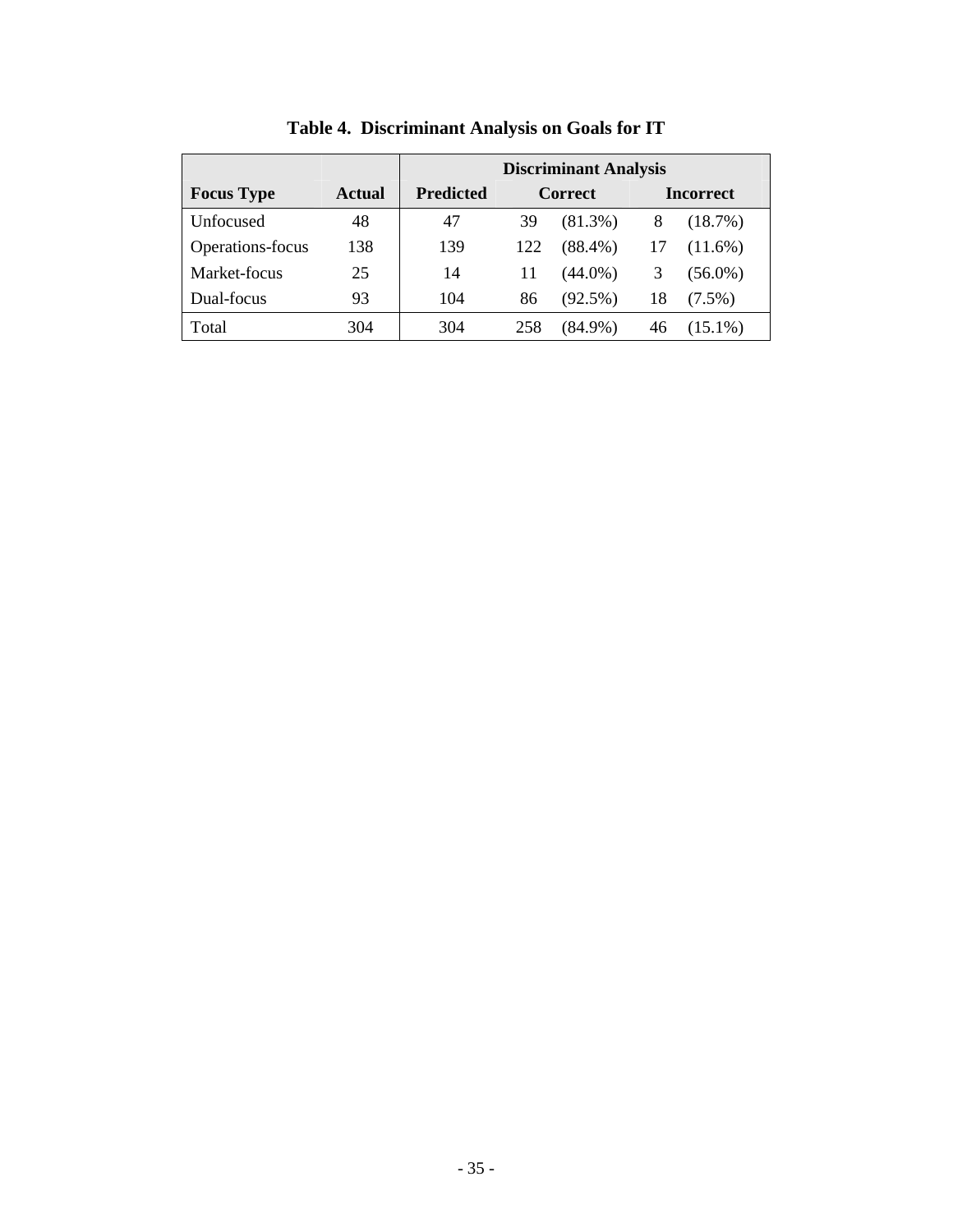| <b>Variables</b>              | # Items        | Eigenvalue | <b>Cumulative Var. Reliability</b> |        |
|-------------------------------|----------------|------------|------------------------------------|--------|
| IT Business Value             |                |            |                                    |        |
| <b>Customer Relations</b>     | 5              | 13.545     | 45.2%                              | 0.9106 |
| <b>Suppliers Relations</b>    | 5              | 2.201      | 52.6%                              | 0.8978 |
| Sales and Marketing           | 5              | 1.876      | 58.8%                              | 0.9017 |
| Production / Operations       | 5              | 1.570      | 64.0%                              | 0.8799 |
| Product / Service Enhancement | 5              | 1.175      | 67.9%                              | 0.8963 |
| Process Planning and Support  | 5              | 1.013      | 71.3%                              | 0.8274 |
| <b>IT</b> Evaluation          |                |            |                                    |        |
| Post-implementation           | $\overline{2}$ | 2.169      | 54.2%                              | 0.7815 |
| Pre-implementation            | $\overline{c}$ | 1.115      | 88.1%                              | 0.7774 |

**Table 5. Factor Analysis and Reliability Measures**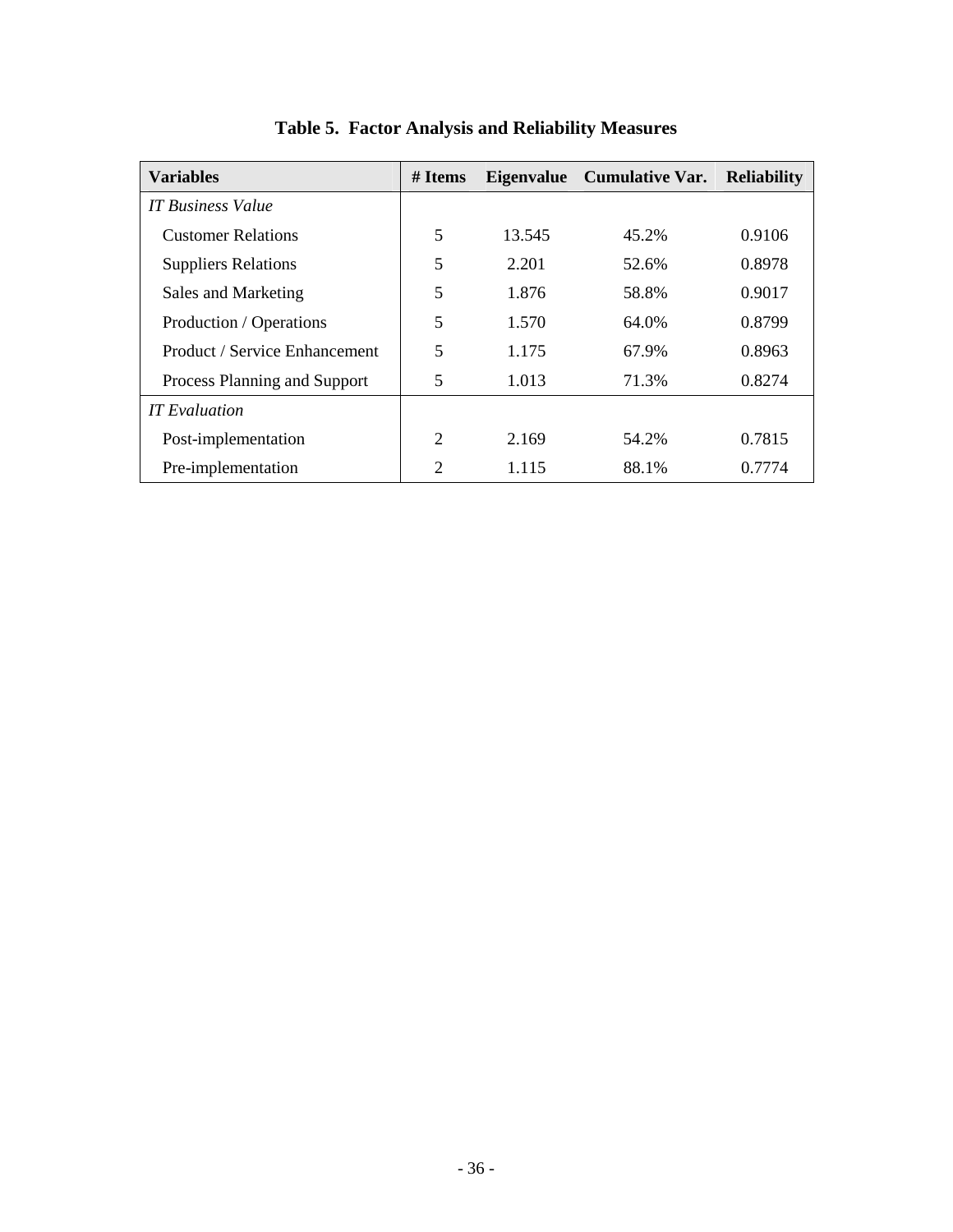| <b>Business Activity</b>  | <b>Focus Type</b> | <b>Mean</b> | S.D. | $\mathbf{F}$ | <b>Significance</b> |
|---------------------------|-------------------|-------------|------|--------------|---------------------|
| <b>Process Planning</b>   | Unfocused         | 4.09        | 1.42 | 11.108       | .000                |
| and Support               | Operations        | 4.43        | 0.97 |              |                     |
|                           | Market            | 4.80        | 0.99 |              |                     |
|                           | Dual              | 5.10        | 1.14 |              |                     |
| <b>Supplier Relations</b> | Unfocused         | 3.30        | 1.30 | 8.834        | .000                |
|                           | Operations        | 3.51        | 1.36 |              |                     |
|                           | Market            | 3.84        | 1.59 |              |                     |
|                           | Dual              | 4.36        | 1.46 |              |                     |
| Production and            | Unfocused         | 3.88        | 1.22 | 10.874       | .000                |
| Operations                | Operations        | 4.42        | 1.25 |              |                     |
|                           | Market            | 4.58        | 0.98 |              |                     |
|                           | Dual              | 5.06        | 1.20 |              |                     |
| Product and               | Unfocused         | 3.54        | 1.42 | 15.047       | .000                |
| Service                   | Operations        | 3.82        | 1.38 |              |                     |
| Enhancement               | Market            | 4.56        | 0.84 |              |                     |
|                           | Dual              | 4.85        | 1.39 |              |                     |
| Sales and                 | Unfocused         | 3.47        | 1.39 | 10.917       | .000                |
| Marketing                 | Operations        | 3.76        | 1.38 |              |                     |
|                           | Market            | 4.23        | 1.08 |              |                     |
|                           | Dual              | 4.65        | 1.45 |              |                     |
| Customer                  | Unfocused         | 3.93        | 1.42 | 14.594       | .000                |
| Relations                 | Operations        | 4.13        | 1.40 |              |                     |
|                           | Market            | 4.88        | 0.90 |              |                     |
|                           | Dual              | 5.13        | 1.16 |              |                     |

**Table 6. Analysis of IT Business Value by Focus Type (Hypothesis 1)**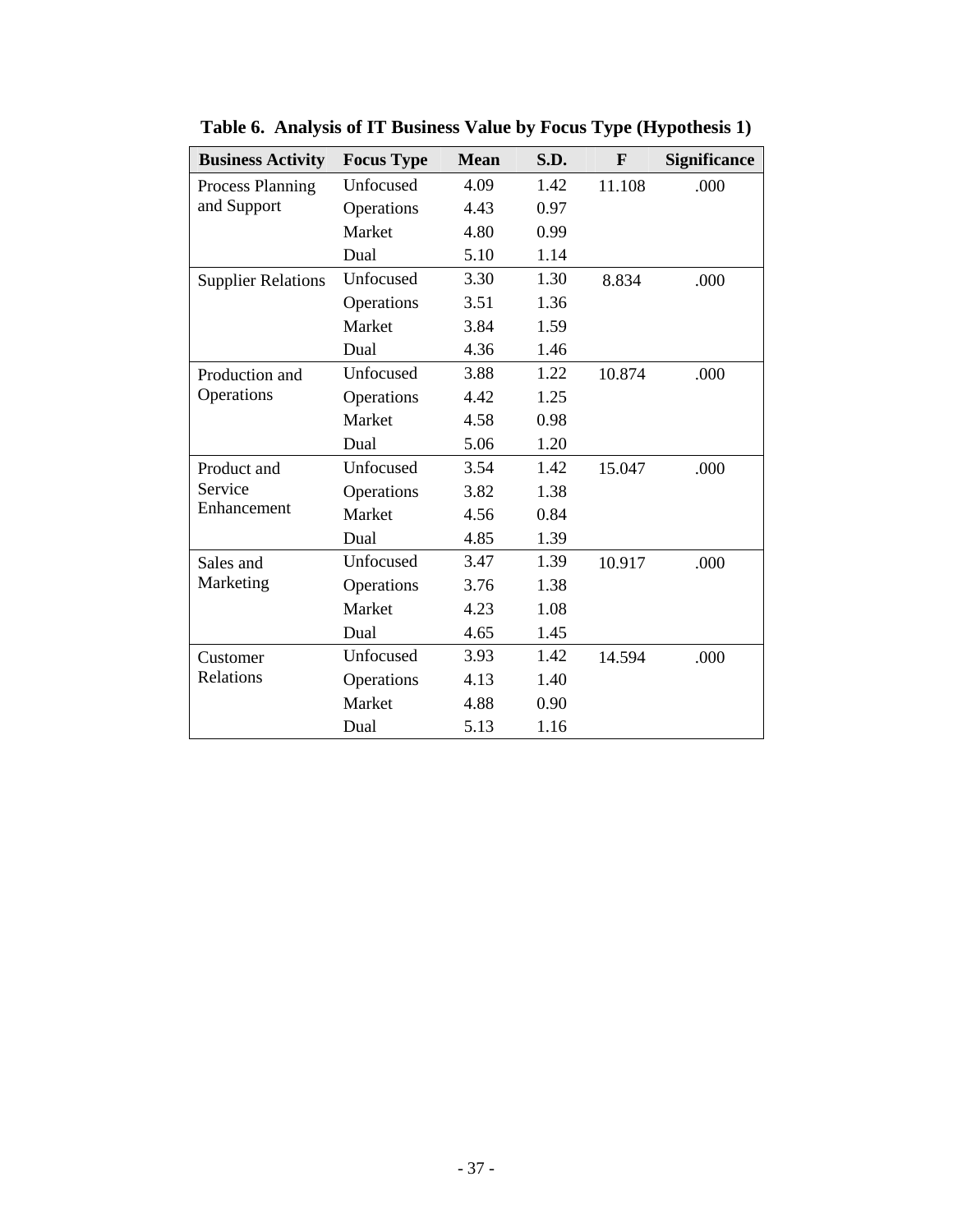| <b>Variable</b> | <b>Focus Type</b> | <b>Mean</b> | S.D. | F     | <b>Significance</b> |
|-----------------|-------------------|-------------|------|-------|---------------------|
| Strategic       | Unfocused         | 4.44        | 1.49 | 7.654 | .000                |
| Alignment       | Operations        | 5.03        | 1.24 |       |                     |
|                 | Market            | 5.36        | 0.99 |       |                     |
|                 | Dual              | 5.47        | .21  |       |                     |

**Table 7. Analysis of Strategic Alignment by Focus Type (Hypothesis 2)**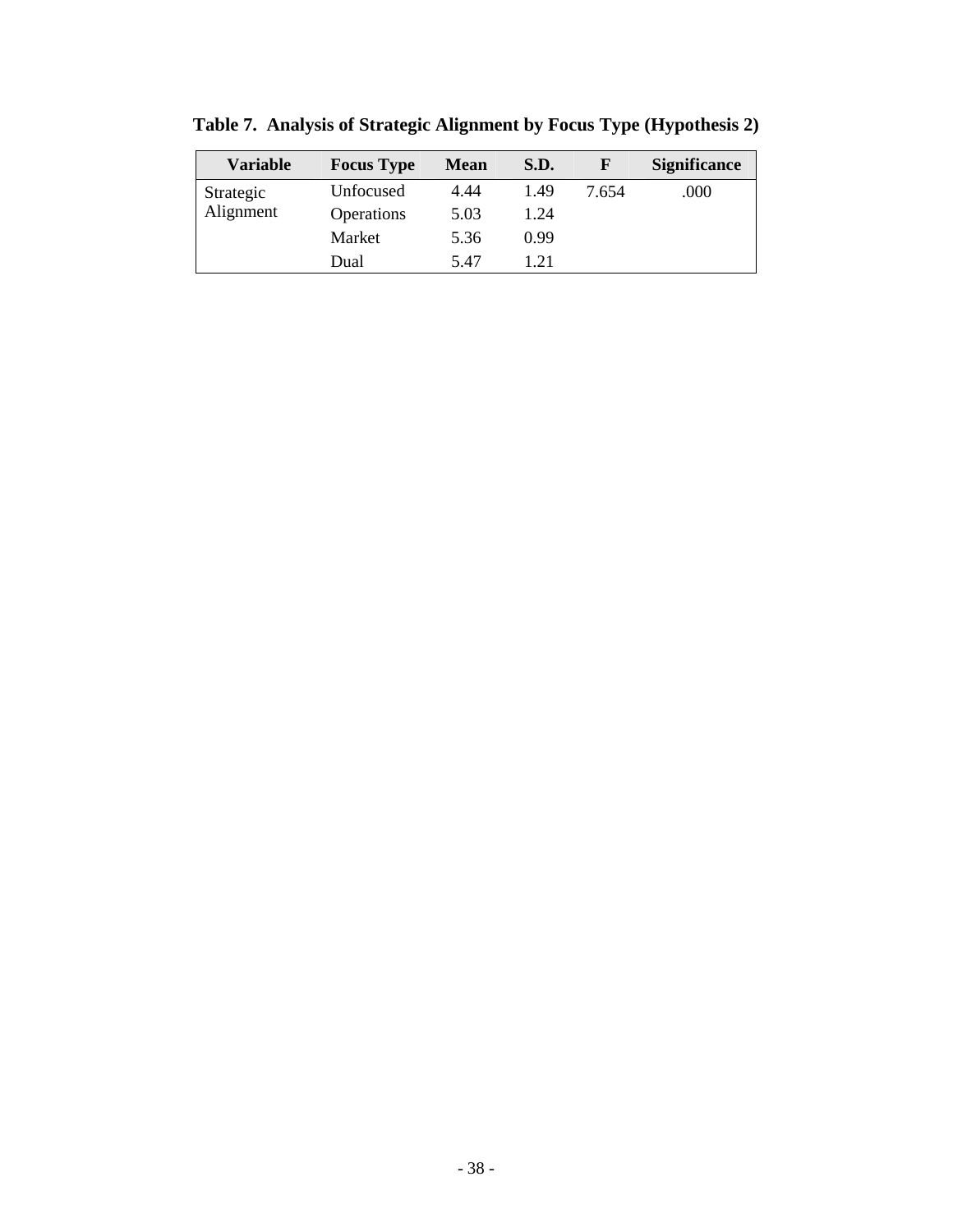|                        | <b>Critical Business Activities / Business Processes</b> |                  |                   |                                                                      |                             |                                     |  |  |  |
|------------------------|----------------------------------------------------------|------------------|-------------------|----------------------------------------------------------------------|-----------------------------|-------------------------------------|--|--|--|
|                        | Process Plan.<br>& Support                               | <b>Relations</b> | <b>Operations</b> | <b>Supplier</b> Production / Product / Service<br><b>Enhancement</b> | Sales &<br><b>Marketing</b> | <b>Customer</b><br><b>Relations</b> |  |  |  |
| Strategic<br>Alignment | $0.318***$                                               | $0.145***$       | $0.297***$        | $0.265***$                                                           | $0.179***$                  | $0.238***$                          |  |  |  |

**Table 8. Strategic Alignment and IT Business Value (Hypothesis 3)** 

\*\*\* Significance (*p* < 0.001). Partial correlations controlling for goals for IT.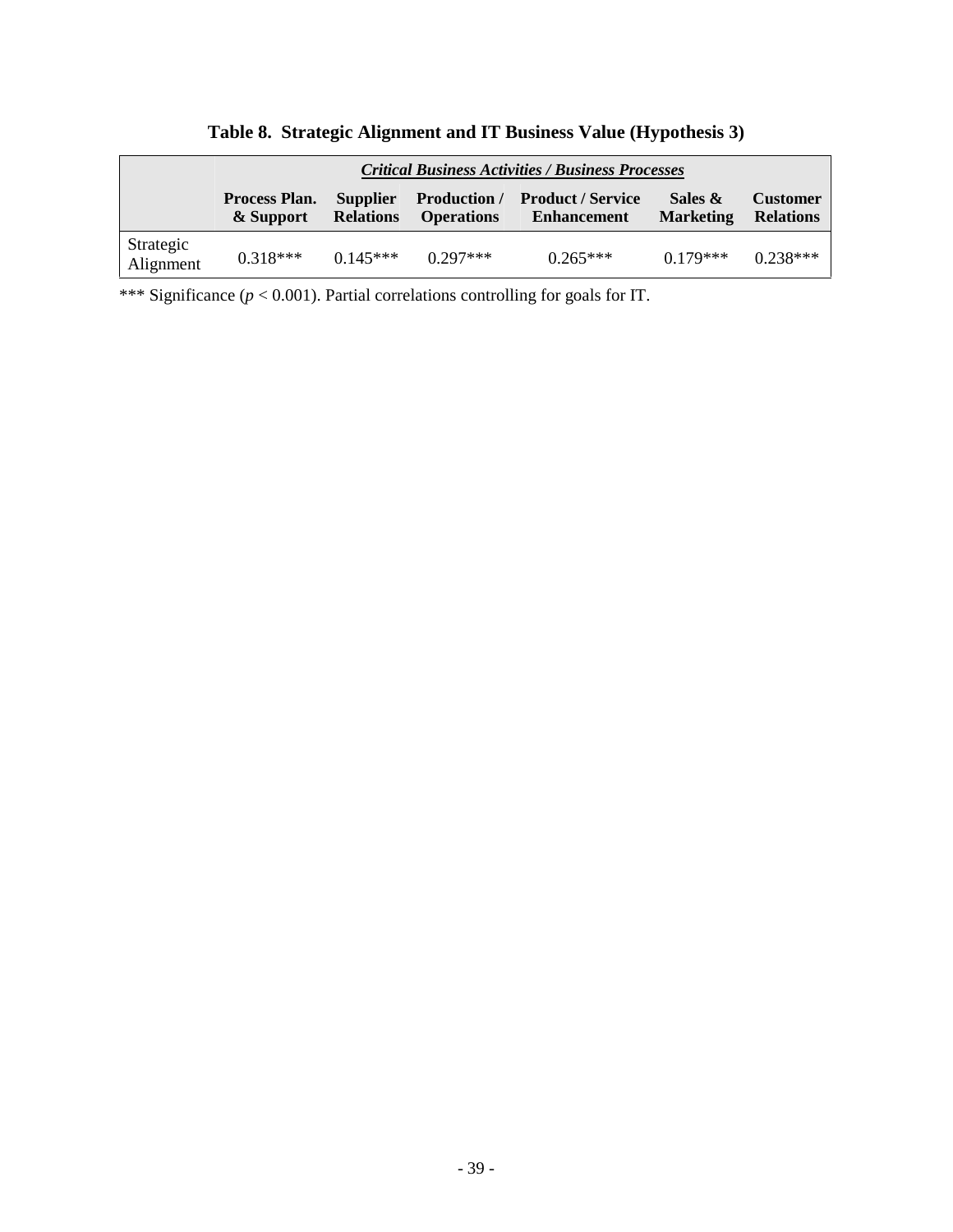|                     | Variable              | <b>Focus Type</b> | <b>Mean</b> | S.D. | $\mathbf F$ | <b>Significance</b> |
|---------------------|-----------------------|-------------------|-------------|------|-------------|---------------------|
|                     | Executive             | Unfocused         | 5.58        | 1.57 | 6.228       | .000                |
|                     | Reviews of            | Operations        | 6.12        | 1.39 |             |                     |
|                     | Large Spending        | Market            | 5.32        | 1.77 |             |                     |
| Pre-Implementation  | Proposals             | Dual              | 6.41        | 1.16 |             |                     |
|                     | Justification         | Unfocused         | 5.27        | 1.48 | 6.404       | .000                |
|                     | before                | Operations        | 5.80        | 1.37 |             |                     |
|                     | Purchase              | Market            | 5.55        | 1.58 |             |                     |
|                     |                       | Dual              | 6.25        | 1.02 |             |                     |
|                     | Formal                | Unfocused         | 3.85        | 1.49 | 8.507       | .000                |
|                     | Reviews after         | Operations        | 4.19        | 1.75 |             |                     |
|                     | Implementation        | Market            | 4.44        | 1.70 |             |                     |
|                     |                       | Dual              | 5.12        | 1.53 |             |                     |
|                     | Regular               | Unfocused         | 3.94        | 1.42 | 6.342       | .000                |
| Post-Implementation | Reviews by            | Operations        | 4.26        | 1.76 |             |                     |
|                     | <b>Business Units</b> | Market            | 4.60        | 1.66 |             |                     |
|                     |                       | Dual              | 5.05        | 1.56 |             |                     |

**Table 9. Analysis of IT Evaluation by Focus Type (Hypothesis 4)**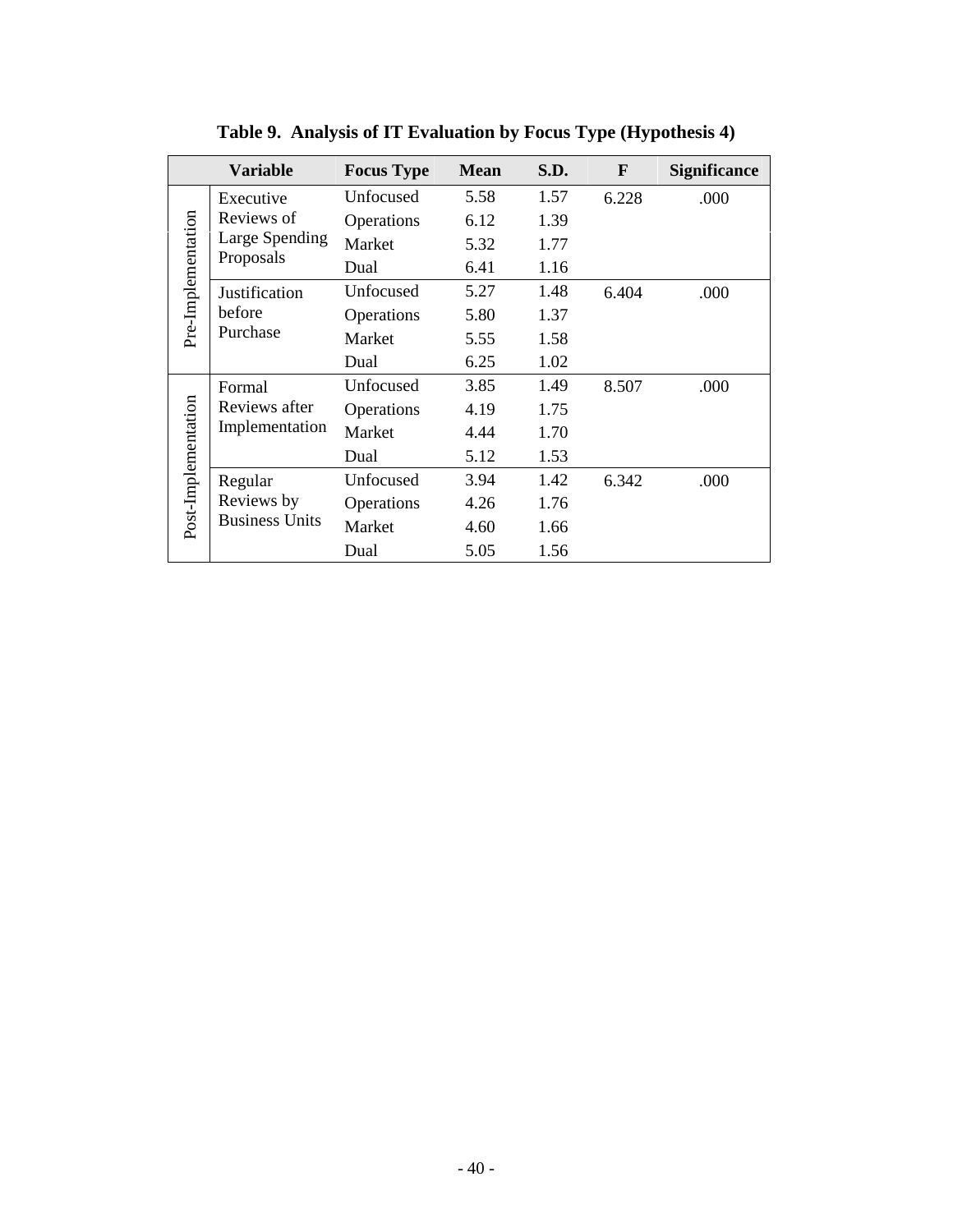|                        | <b>Pre-Implementation</b>                                      |                                                | <b>Post-Implementation</b>                    |                                             |
|------------------------|----------------------------------------------------------------|------------------------------------------------|-----------------------------------------------|---------------------------------------------|
|                        | <b>Executive Reviews of</b><br><b>Large Spending Proposals</b> | <b>Justification</b><br><b>Before Purchase</b> | <b>Formal Reviews</b><br>after Implementation | <b>Regular Reviews</b><br>by Business Units |
| Strategic<br>Alignment | $0.1548***$                                                    | $0.1709***$                                    | $0.2253***$                                   | $0.2570***$                                 |

**Table 10. Strategic Alignment and IT Evaluation (Hypothesis 5)** 

\*\*\* Significance (*p* < 0.001). Partial correlations controlling for goals for IT.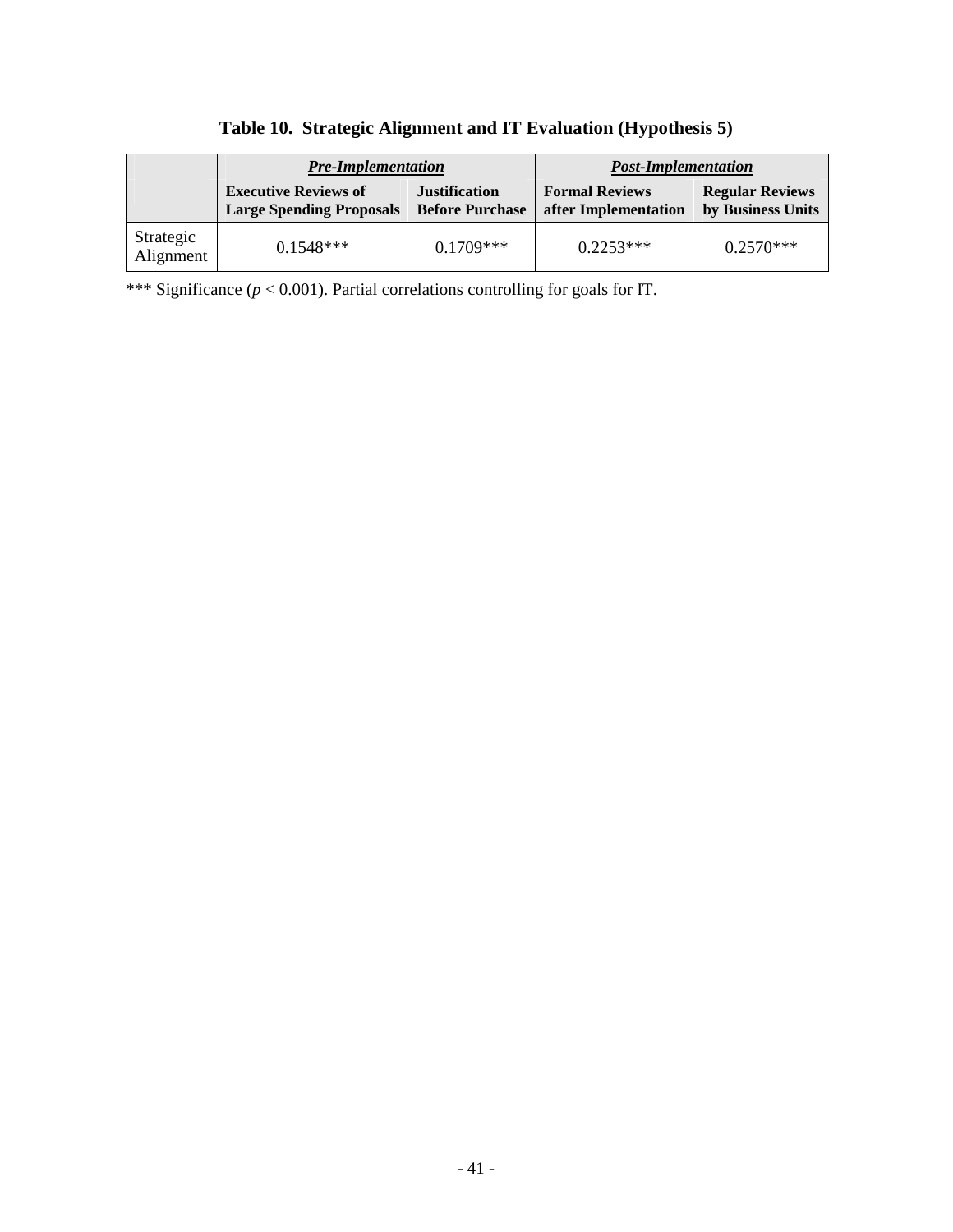|                                               | <b>Pre-Implementation</b>                                         |                                                          | <b>Post-Implementation</b>                       |                                                       |
|-----------------------------------------------|-------------------------------------------------------------------|----------------------------------------------------------|--------------------------------------------------|-------------------------------------------------------|
| <b>Critical Business</b><br><b>Activities</b> | <b>Executive Reviews</b><br>of Large Spending<br><b>Proposals</b> | <b>Justification</b><br><b>Before</b><br><b>Purchase</b> | <b>Formal Reviews</b><br>after<br>Implementation | Regular<br><b>Reviews by</b><br><b>Business Units</b> |
| <b>Process Planning</b><br>and Support        | 0.0122                                                            | 0.0436                                                   | $0.2263***$                                      | $0.2791***$                                           |
| <b>Supplier Relations</b>                     | 0.0733                                                            | 0.0617                                                   | $0.1778***$                                      | $0.2034***$                                           |
| Production and<br>Operations                  | 0.0440                                                            | 0.616                                                    | $0.1926$ ***                                     | $0.2841***$                                           |
| Product / Service<br>Enhancement              | $-0.0512$                                                         | 0.0130                                                   | $0.1787***$                                      | $0.2460***$                                           |
| Sales and Marketing                           | 0.0037                                                            | $-0.0477$                                                | $0.1846***$                                      | $0.2768***$                                           |
| <b>Customer Relations</b>                     | $-0.169$                                                          | $-0.0645$                                                | $0.1630***$                                      | $0.1996***$                                           |

**Table 11. IT Evaluation and IT Business Value (Hypothesis 6)** 

\*\*\* Significance ( $p < 0.001$ ). Partial correlations controlling for goals for IT.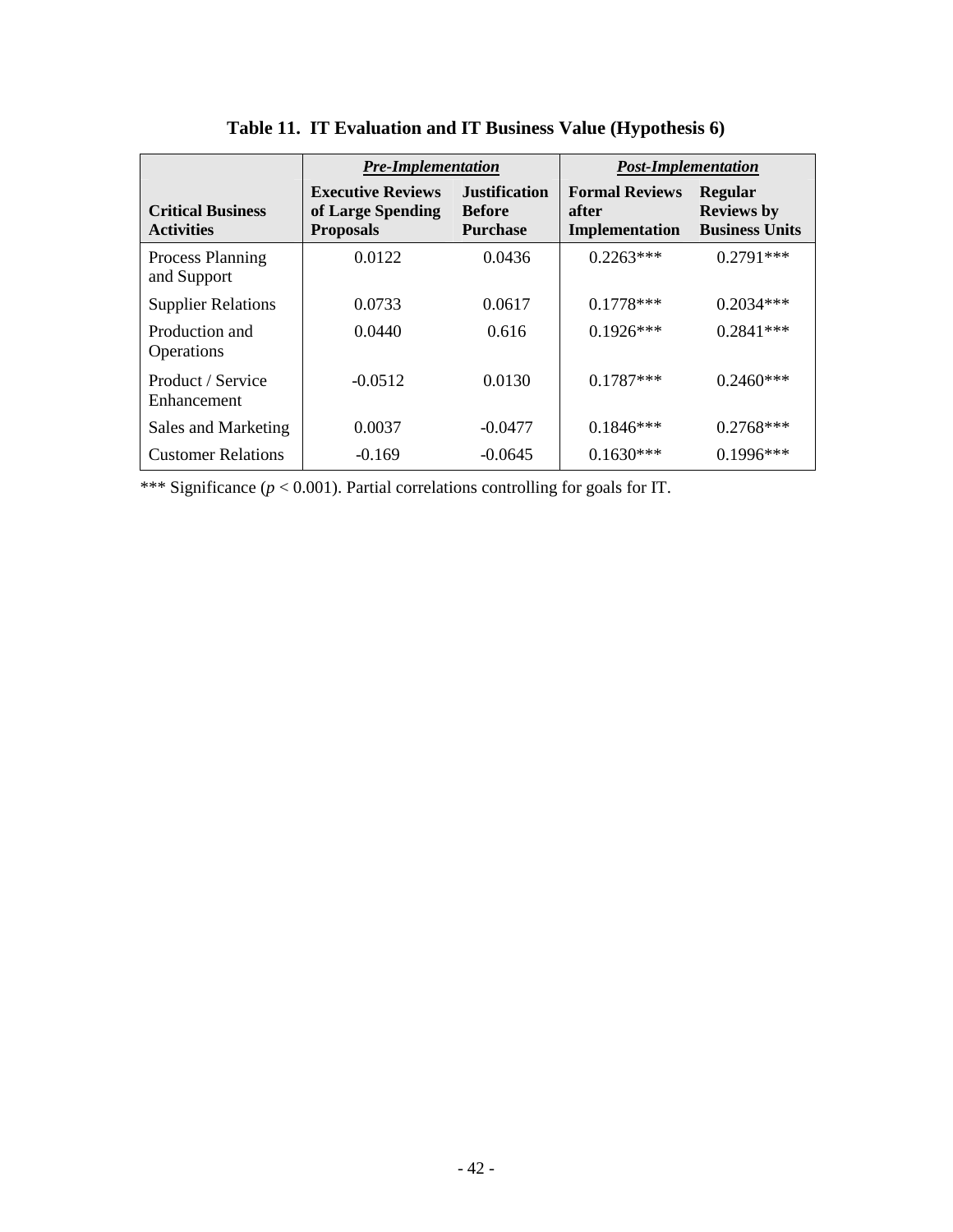

**Figure 1. Conceptual Model of IT Business Value**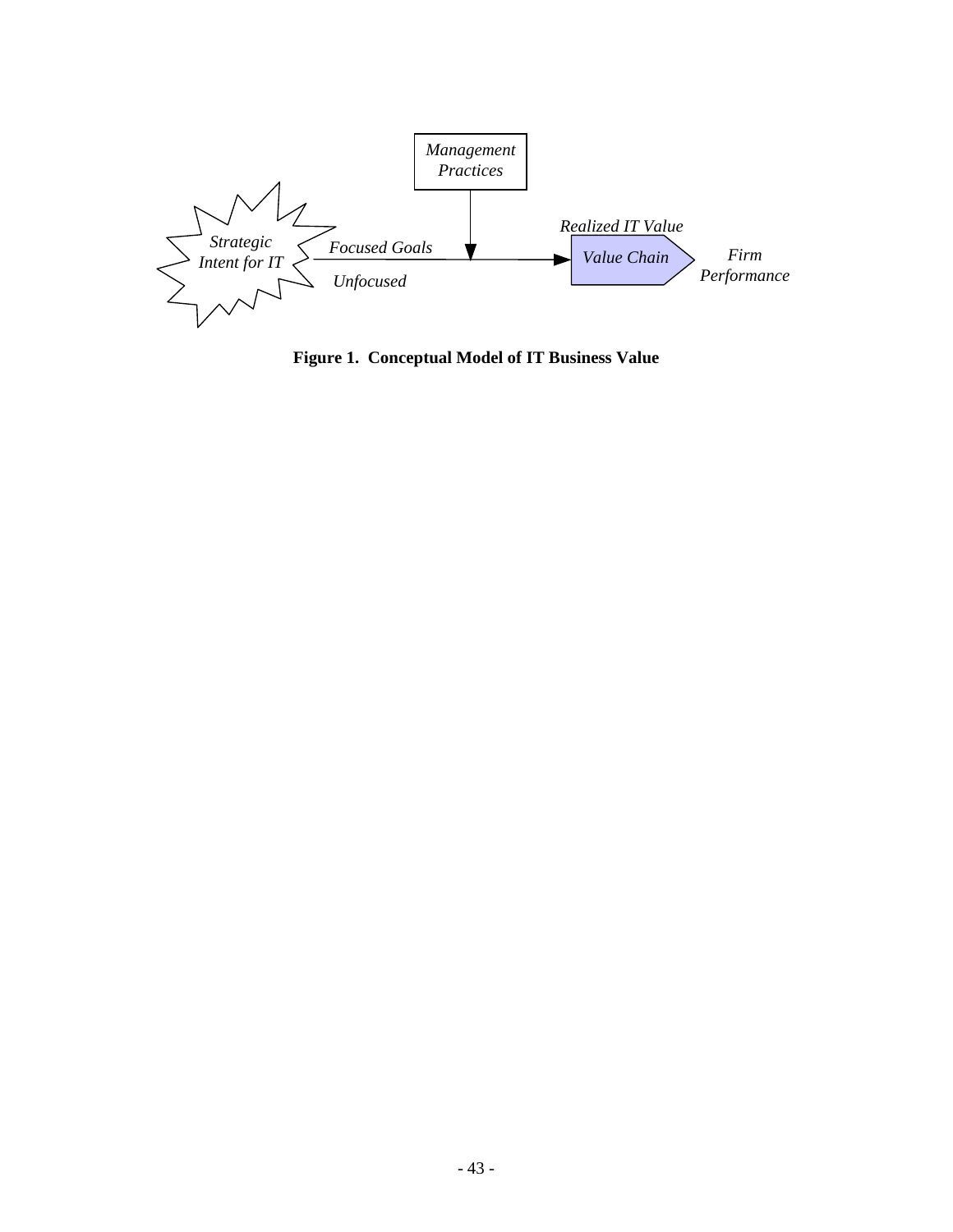![](_page_45_Figure_0.jpeg)

**Figure 2. Corporate Goals for IT**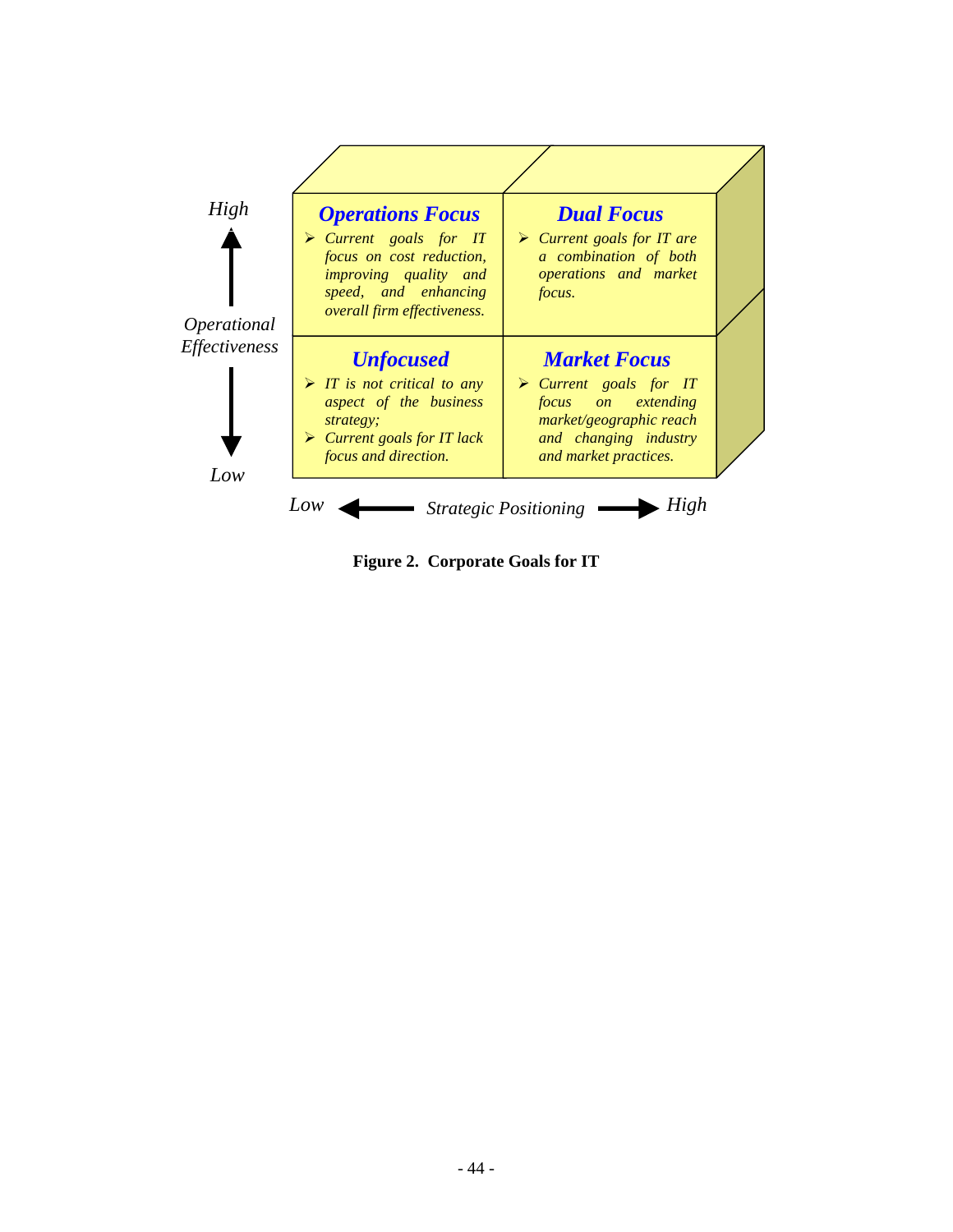![](_page_46_Figure_0.jpeg)

**Figure 3. Perceived IT Business Value**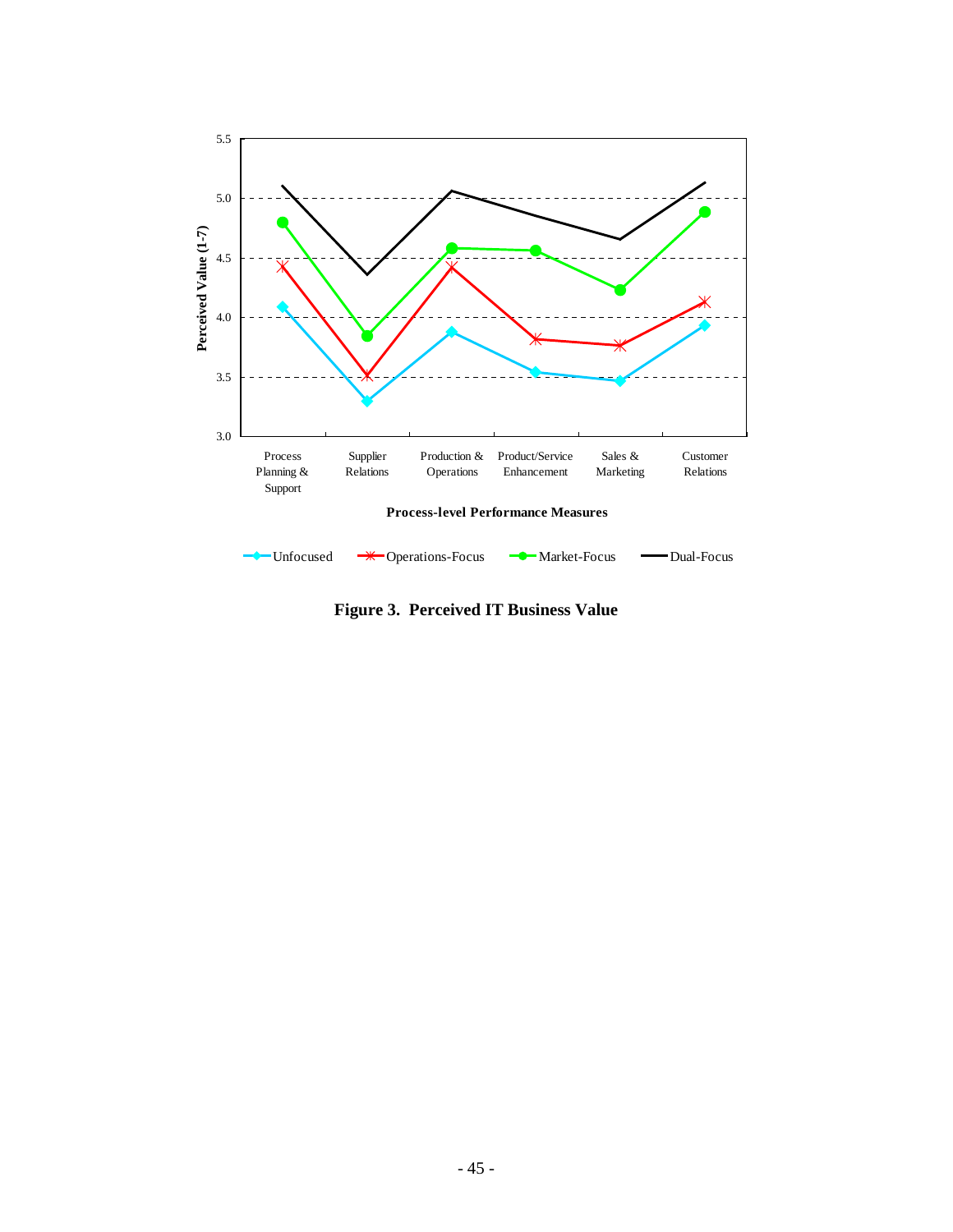![](_page_47_Figure_0.jpeg)

**Figure 4. Use of IT Evaluation Techniques**